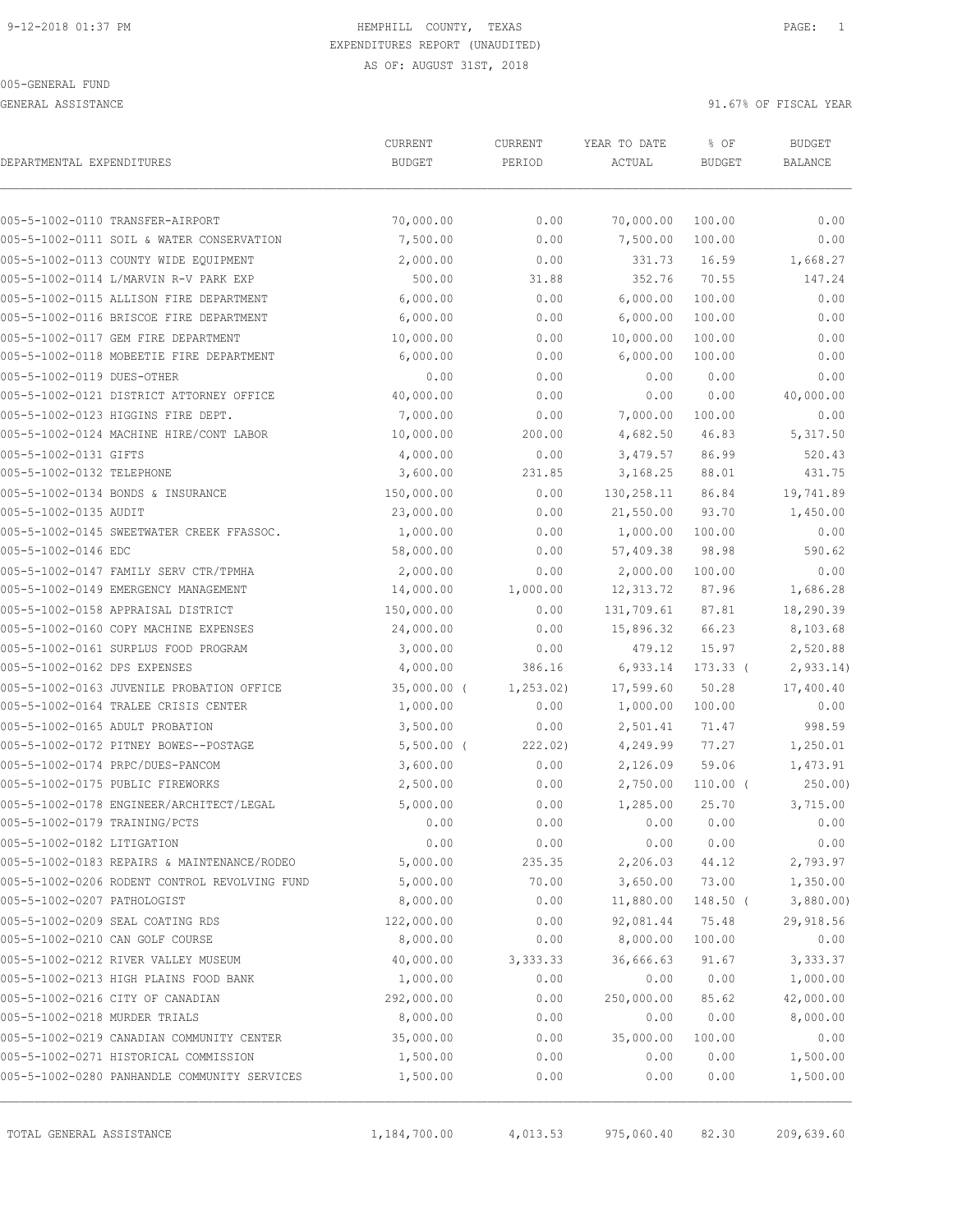COUNTY & DISTRICT CLERK 91.67% OF FISCAL YEAR

|                                               | CURRENT    | CURRENT    | YEAR TO DATE | % OF          | <b>BUDGET</b>  |
|-----------------------------------------------|------------|------------|--------------|---------------|----------------|
| DEPARTMENTAL EXPENDITURES                     | BUDGET     | PERIOD     | ACTUAL       | <b>BUDGET</b> | <b>BALANCE</b> |
|                                               |            |            |              |               |                |
| 005-5-1510-0090 CO & DISTRICT CLK             | 58,595.00  | 4,882.92   | 53,712.12    | 91.67         | 4,882.88       |
| 005-5-1510-0094 DEPUTY CLERK-GANDARA          | 38,007.00  | 3,167.26   | 34,839.86    | 91.67         | 3,167.14       |
| 005-5-1510-0095 DEPUTY CLERK-OGLE             | 38,007.00  | 3,167.26   | 34,839.86    | 91.67         | 3,167.14       |
| 005-5-1510-0096 LONGEVITY                     | 1,450.00   | 130.00     | 1,305.00     | 90.00         | 145.00         |
| 005-5-1510-0097 CHIEF DEPUTY CLERK-GUERRERO   | 40,119.00  | 3,343.26   | 36,775.86    | 91.67         | 3,343.14       |
| 005-5-1510-0098 PART TIME                     | 0.00       | 0.00       | 46.88        | $0.00$ (      | 46.88)         |
| 005-5-1510-0101 SOCIAL SECURITY/MEDICARE      | 13,500.00  | 995.65     | 10,920.91    | 80.90         | 2,579.09       |
| 005-5-1510-0102 RETIREMENT                    | 17,800.00  | 1,469.06   | 16, 147. 16  | 90.71         | 1,652.84       |
| 005-5-1510-0103 GROUP TERM LIFE               | 600.00     | 39.68      | 422.78       | 70.46         | 177.22         |
| 005-5-1510-0104 GROUP INSURANCE               | 30,000.00  | 2,552.08   | 27,786.24    | 92.62         | 2,213.76       |
| 005-5-1510-0105 UNEMPLOYMENT INSURANCE        | 1,000.00   | 0.00       | 76.61        | 7.66          | 923.39         |
| 005-5-1510-0106 WORKERS' COMPENSATION         | 2,600.00   | 0.00       | 1,776.00     | 68.31         | 824.00         |
| 005-5-1510-0109 POSTAGE                       | 1,800.00   | 273.45     | 1,692.65     | 94.04         | 107.35         |
| 005-5-1510-0112 TRAVEL                        | 7,000.00   | 494.92     | 7,351.23     | $105.02$ (    | 351.23)        |
| 005-5-1510-0119 DUES & SUBSCRIPTIONS          | 250.00     | 0.00       | 200.00       | 80.00         | 50.00          |
| 005-5-1510-0132 TELEPHONE                     | 3,800.00   | 85.98      | 4,459.15     | $117.35$ (    | 659.15)        |
| 005-5-1510-0142 SOFTWARE SUPPORT              | 28,000.00  | 1,660.00   | 20,499.50    | 73.21         | 7,500.50       |
| 005-5-1510-0183 OFFICE EQUIP. REPAIRS & MAIN. | 500.00     | 0.00       | 2,200.00     | 440.00 (      | 1,700.00)      |
| 005-5-1510-0188 OFFICE SUPPLIES               | 6,000.00   | 85.74      | 3,335.40     | 55.59         | 2,664.60       |
| 005-5-1510-0189 INVENTORY                     | 2,000.00   | 0.00       | 3,860.42     | 193.02 (      | 1,860.42)      |
| 005-5-1510-0510 CAPITAL OUTLAY                | 56,000.00  | 0.00       | 49,834.58    | 88.99         | 6, 165.42      |
|                                               |            |            |              |               |                |
| TOTAL COUNTY & DISTRICT CLERK                 | 347,028.00 | 22, 347.26 | 312,082.21   | 89.93         | 34,945.79      |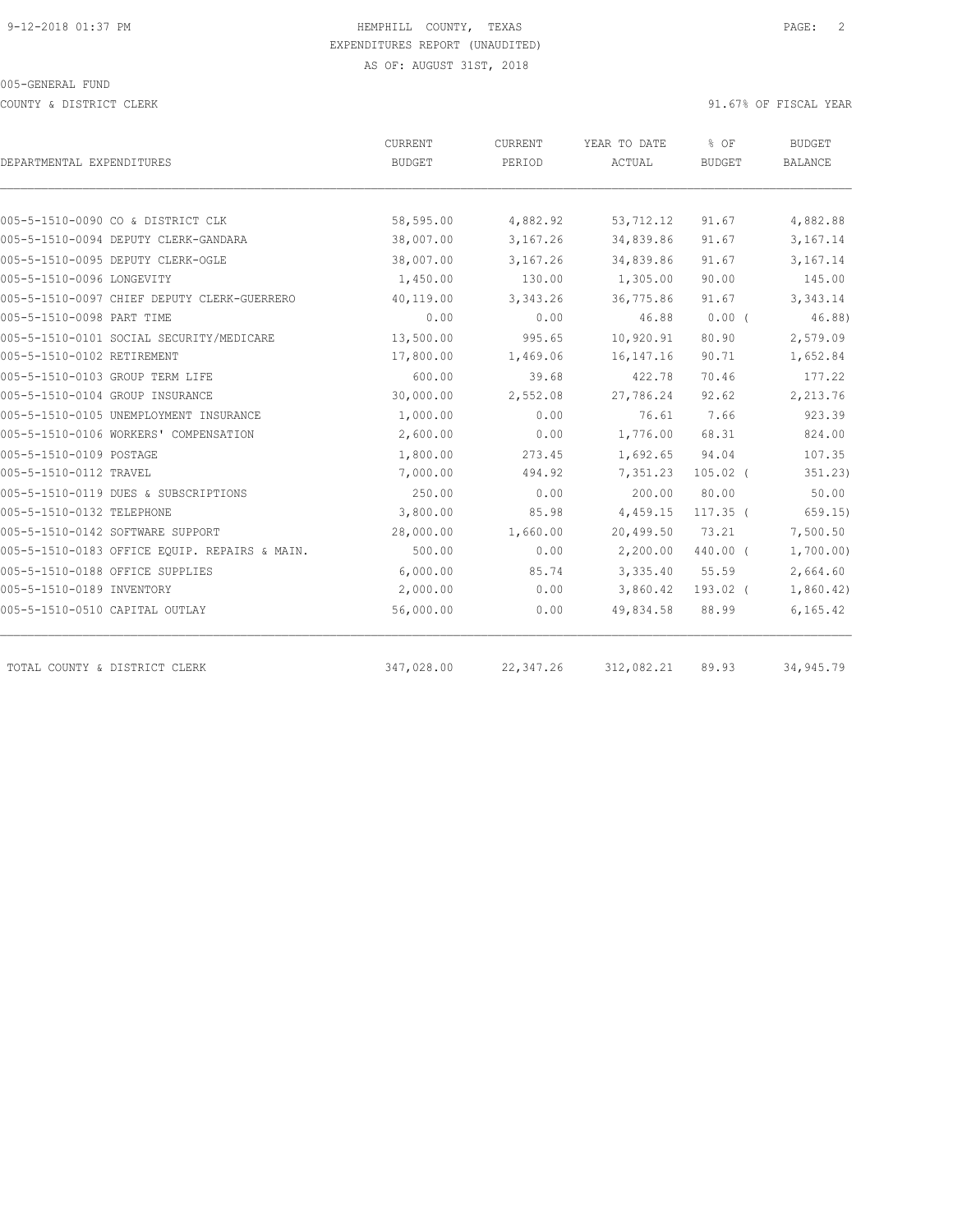COUNTY EXTENSION SERVICE SERVICE And the set of the set of the set of the set of the set of the set of the set of the set of the set of the set of the set of the set of the set of the set of the set of the set of the set o

| DEPARTMENTAL EXPENDITURES                     | CURRENT<br><b>BUDGET</b> | CURRENT<br>PERIOD | YEAR TO DATE<br>ACTUAL | % OF<br><b>BUDGET</b> | <b>BUDGET</b><br><b>BALANCE</b> |
|-----------------------------------------------|--------------------------|-------------------|------------------------|-----------------------|---------------------------------|
|                                               |                          |                   |                        |                       |                                 |
| 005-5-1520-0091 CEA-AG/A. HOLLOWAY            | 35,627.00                | 2,968.92          | 32,658.12              | 91.67                 | 2,968.88                        |
| 005-5-1520-0092 CEA-FCS/T. HOLLOWAY           | 35,627.00                | 2,968.92          | 32,658.12              | 91.67                 | 2,968.88                        |
| 005-5-1520-0096 LONGEVITY                     | 1,000.00                 | 90.00             | 785.00                 | 78.50                 | 215.00                          |
| 005-5-1520-0097 CEA SECRETARY-PERRY           | 40,119.00                | 3,343.26          | 36,775.86              | 91.67                 | 3,343.14                        |
| 005-5-1520-0098 PART-TIME SECRETARY           | 1,500.00                 | 0.00              | 420.00                 | 28.00                 | 1,080.00                        |
| 005-5-1520-0101 SOCIAL SECURITY/MEDICARE      | 9,000.00                 | 627.83            | 6,954.21               | 77.27                 | 2,045.79                        |
| 005-5-1520-0102 RETIREMENT                    | 4,020.00                 | 335.32            | 3,678.52               | 91.51                 | 341.48                          |
| 005-5-1520-0103 GROUP TERM LIFE               | 150.00                   | 9.06              | 96.26                  | 64.17                 | 53.74                           |
| 005-5-1520-0104 GROUP INSURANCE               | 7,500.00                 | 638.02            | 6,938.94               | 92.52                 | 561.06                          |
| 005-5-1520-0105 UNEMPLOYMENT INSURANCE        | 500.00                   | 0.00              | 73.77                  | 14.75                 | 426.23                          |
| 005-5-1520-0106 WORKERS' COMPENSATION         | 1,800.00                 | 0.00              | 450.00                 | 25.00                 | 1,350.00                        |
| 005-5-1520-0109 POSTAGE                       | 1,000.00                 | 0.00              | 630.60                 | 63.06                 | 369.40                          |
| 005-5-1520-0112 TRAVEL/AG- A. HOLLOWAY        | 7,500.00                 | 676.07            | 8,004.02               | 106.72 <sub>0</sub>   | 504.02                          |
| 005-5-1520-0114 TRAVEL/FCS-T. HOLLOWAY        | 2,500.00                 | 920.54            | 1,667.07               | 66.68                 | 832.93                          |
| 005-5-1520-0119 DUES & SUBSCRIPTIONS          | 1,000.00                 | 200.00            | 1,210.00               | $121.00$ (            | 210.00                          |
| 005-5-1520-0122 FUEL & OIL                    | 3,500.00                 | 338.05            | 4,539.59               | $129.70$ (            | 1,039.59)                       |
| 005-5-1520-0132 TELEPHONE                     | 3,500.00                 | 398.64            | 3,719.01               | $106.26$ (            | 219.01)                         |
| 005-5-1520-0137 VEHICLE REPAIRS & MAINTENANCE | 2,500.00                 | 0.00              | 3,381.65               | $135.27$ (            | 881.65)                         |
| 005-5-1520-0142 IT TECH SUPPORT               | 1,500.00                 | 100.00            | 1,459.50               | 97.30                 | 40.50                           |
| 005-5-1520-0183 OFFICE EQUIP.REPAIRS & MAIN.  | 500.00                   | 0.00              | 0.00                   | 0.00                  | 500.00                          |
| 005-5-1520-0188 OFFICE SUPPLIES               | 2,500.00                 | 1,128.04          | 2,835.09               | $113.40$ (            | 335.09                          |
| 005-5-1520-0189 INVENTORY/EQUIPMENT           | 2,000.00                 | 397.45            | 520.49                 | 26.02                 | 1,479.51                        |
| 005-5-1520-0201 COMPUTER SUPPLIES & MAINT.    | 500.00                   | 0.00              | 0.00                   | 0.00                  | 500.00                          |
| 005-5-1520-0202 STOCK SHOW                    | 1,500.00                 | 0.00              | 1,500.00               | 100.00                | 0.00                            |
| 005-5-1520-0203 4-H FUND                      | 1,500.00                 | 0.00              | 1,500.00               | 100.00                | 0.00                            |
| 005-5-1520-0204 TRAVEL-SECRETARY              | 500.00                   | 0.00              | 154.12                 | 30.82                 | 345.88                          |
| 005-5-1520-0205 4-H FARM PROJECTS & MAINT.    | 3,000.00                 | 0.00              | 421.58                 | 14.05                 | 2,578.42                        |
| 005-5-1520-0510 CAPITAL OUTLAY                | 30,000.00                | 12,500.00         | 12,500.00              | 41.67                 | 17,500.00                       |
|                                               |                          |                   |                        |                       |                                 |
| TOTAL COUNTY EXTENSION SERVICE                | 201,843.00               | 27,640.12         | 165, 531.52            | 82.01                 | 36, 311.48                      |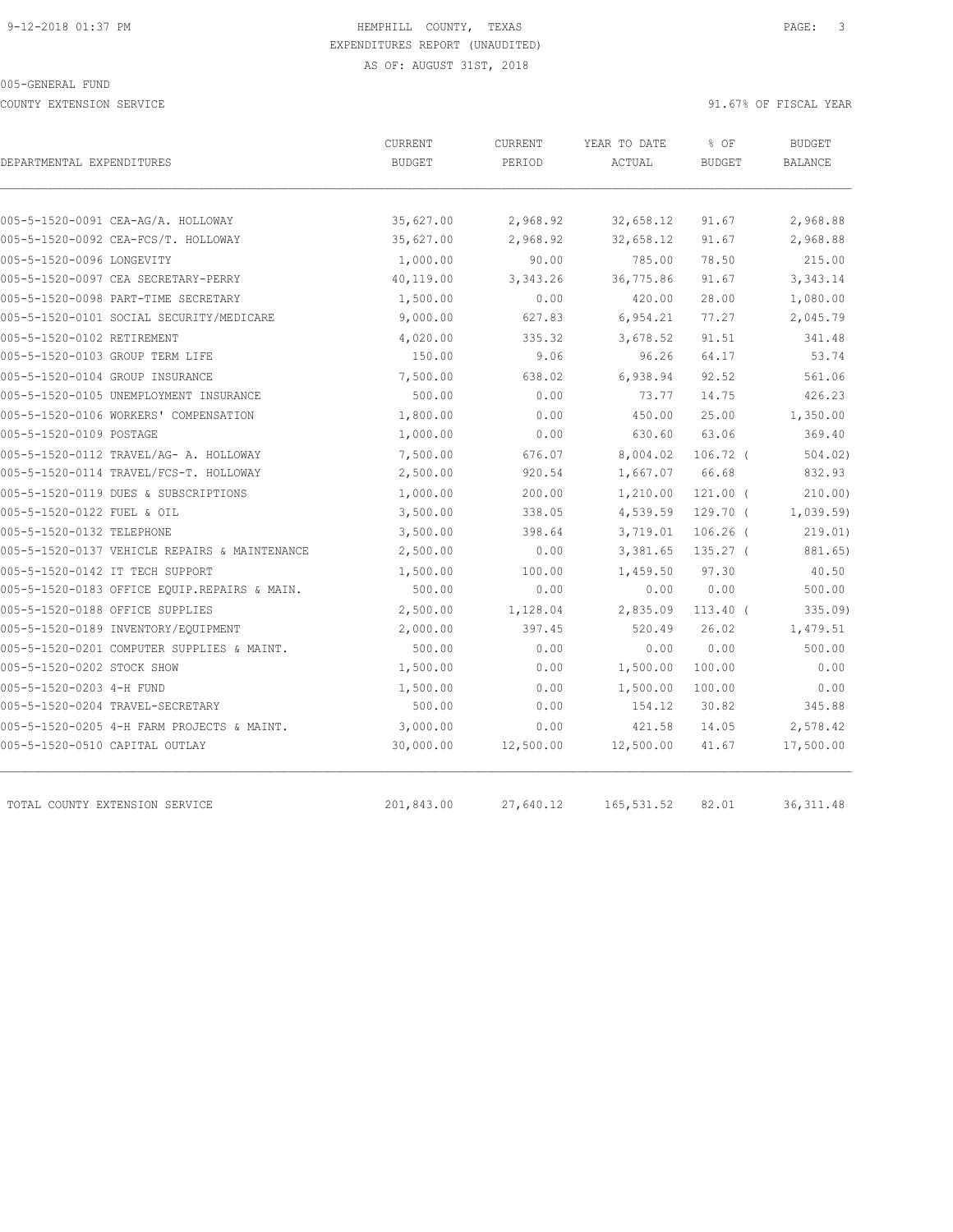COUNTY TREASURER SERVICES AND THE SERVICE OF THE SERVICE OF SERVICES AND THE SERVICE OF SERVICE OF SERVICE OF SERVICE OF SERVICE OF SERVICE OF SERVICE OF SERVICE OF SERVICE OF SERVICE OF SERVICE OF SERVICE OF SERVICE OF SE

| DEPARTMENTAL EXPENDITURES                  | CURRENT<br><b>BUDGET</b> | CURRENT<br>PERIOD | YEAR TO DATE<br>ACTUAL | % OF<br><b>BUDGET</b> | <b>BUDGET</b><br><b>BALANCE</b> |
|--------------------------------------------|--------------------------|-------------------|------------------------|-----------------------|---------------------------------|
|                                            |                          |                   |                        |                       |                                 |
| 005-5-1530-0090 COUNTY TREASURER           | 58,595.00                | 4,882.92          | 53,712.12              | 91.67                 | 4,882.88                        |
| 005-5-1530-0095 CHIEF DEP TREASURER-REED   | 20,060.00                | 1,671.62          | 18,387.82              | 91.66                 | 1,672.18                        |
| 005-5-1530-0096 LONGEVITY                  | 1,120.00                 | 50.00             | 507.50                 | 45.31                 | 612.50                          |
| 005-5-1530-0098 DEPUTY TREASURER/PART-TIME | 500.00                   | 0.00              | 0.00                   | 0.00                  | 500.00                          |
| 005-5-1530-0101 SOCIAL SECURITY/MEDICARE   | 6, 200, 00               | 499.64            | 5,079.00               | 81.92                 | 1,121.00                        |
| 005-5-1530-0102 RETIREMENT                 | 8,030.00                 | 660.46            | 7,260.81               | 90.42                 | 769.19                          |
| 005-5-1530-0103 GROUP TERM LIFE            | 250.00                   | 17.84             | 190.02                 | 76.01                 | 59.98                           |
| 005-5-1530-0104 GROUP INSURANCE            | 11,250.00                | 955.80            | 10,418.61              | 92.61                 | 831.39                          |
| 005-5-1530-0105 UNEMPLOYMENT INSURANCE     | 200.00                   | 0.00              | 13.32                  | 6.66                  | 186.68                          |
| 005-5-1530-0106 WORKERS' COMPENSATION      | 1,500.00                 | 0.00              | 675.00                 | 45.00                 | 825.00                          |
| 005-5-1530-0107 AirMedCare GROUP           | 3,000.00                 | 2,915.00          | 2,915.00               | 97.17                 | 85.00                           |
| 005-5-1530-0109 POSTAGE                    | 1,800.00                 | 6.58              | 1,243.61               | 69.09                 | 556.39                          |
| 005-5-1530-0112 TRAVEL                     | 2,500.00                 | 0.00              | 1,596.29               | 63.85                 | 903.71                          |
| 005-5-1530-0119 DUES & SUBSCRIPTIONS       | 1,100.00                 | 0.00              | 619.20                 | 56.29                 | 480.80                          |
| 005-5-1530-0132 TELEPHONE                  | 1,650.00                 | 89.67             | 2,508.03               | $152.00$ (            | 858.03)                         |
| 005-5-1530-0140 OFFICE EQUIPMENT REPAIR    | 2,000.00                 | 50.00             | 425.00                 | 21.25                 | 1,575.00                        |
| 005-5-1530-0142 MAINTENANCE CONTRACTS      | 15,000.00                | 0.00              | 15,346.70              | $102.31$ (            | 346.70)                         |
| 005-5-1530-0188 OFFICE SUPPLIES            | 2,500.00                 | 0.00              | 727.77                 | 29.11                 | 1,772.23                        |
| 005-5-1530-0189 INVENTORY/EQUIPMENT        | 5,000.00                 | 0.00              | 0.00                   | 0.00                  | 5,000.00                        |
| TOTAL COUNTY TREASURER                     | 142,255.00               | 11,799.53         | 121,625.80             | 85.50                 | 20,629.20                       |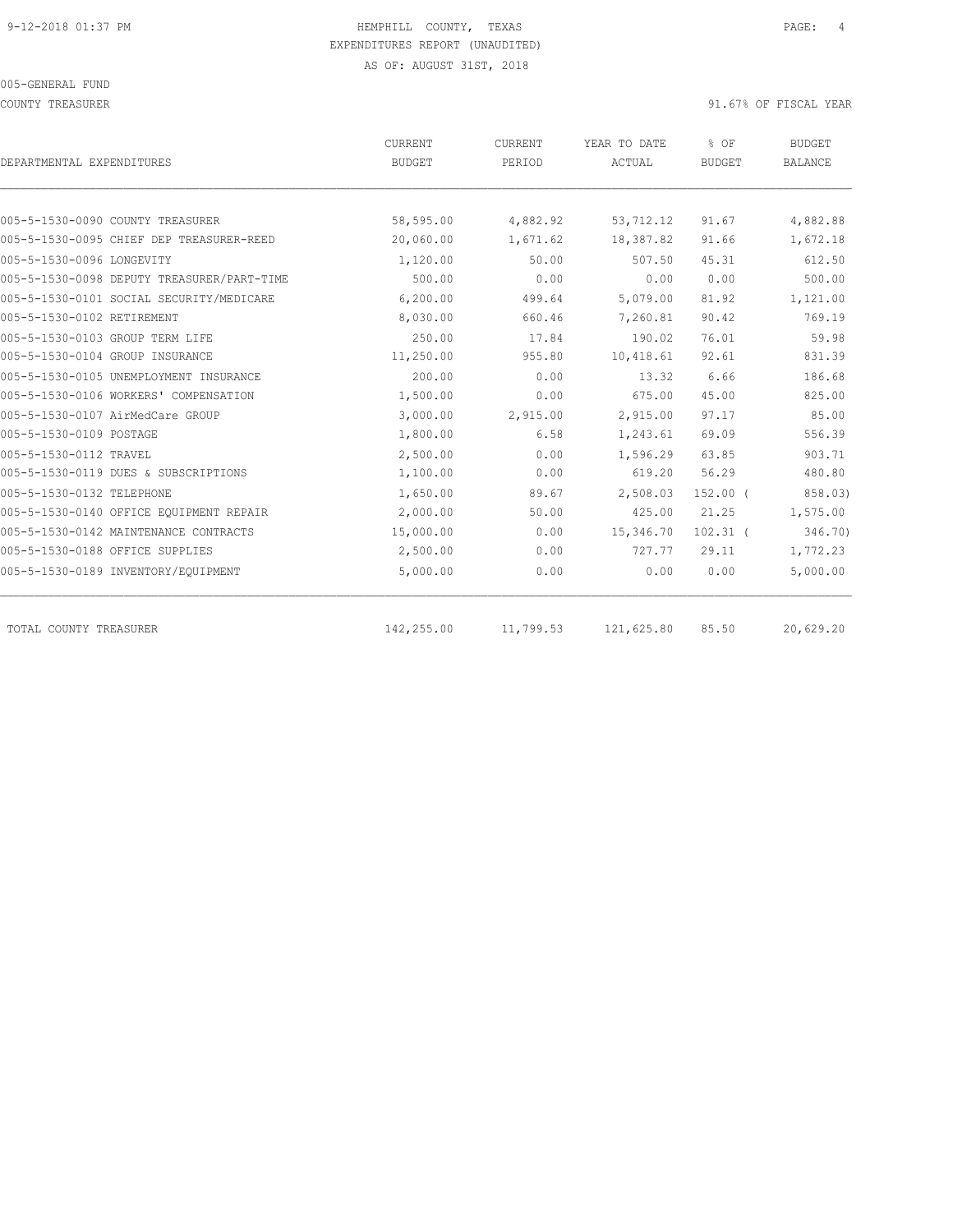COUNTY TAX COLLECTOR **EXECUTE:** 91.67% OF FISCAL YEAR

| DEPARTMENTAL EXPENDITURES                | CURRENT<br><b>BUDGET</b> | CURRENT<br>PERIOD | YEAR TO DATE<br>ACTUAL | % OF<br><b>BUDGET</b> | <b>BUDGET</b><br><b>BALANCE</b> |
|------------------------------------------|--------------------------|-------------------|------------------------|-----------------------|---------------------------------|
|                                          |                          |                   |                        |                       |                                 |
| 005-5-1540-0090 COUNTY TAX COLLECTOR     | 58,595.00                | 4,882.92          | 53,712.12              | 91.67                 | 4,882.88                        |
| 005-5-1540-0094 PART TIME HELP           | 1,500.00                 | 0.00              | 0.00                   | 0.00                  | 1,500.00                        |
| 005-5-1540-0095 CHIEF DEPUTY TAC/JACKSON | 40,119.00                | 3,343.26          | 36,775.86              | 91.67                 | 3,343.14                        |
| 005-5-1540-0096 LONGEVITY                | 3,200.00                 | 265.00            | 2,785.00               | 87.03                 | 415.00                          |
| 005-5-1540-0097 DEPUTY TAC/BENTLEY       | 38,007.00                | 3,167.26          | 34,839.86              | 91.67                 | 3,167.14                        |
| 005-5-1540-0098 DEPUTY TAC/CLARK         | 38,007.00                | 3,167.26          | 34,839.86              | 91.67                 | 3,167.14                        |
| 005-5-1540-0101 SOCIAL SECURITY/MEDICARE | 14,000.00                | 1,073.69          | 11,808.11              | 84.34                 | 2,191.89                        |
| 005-5-1540-0102 RETIREMENT               | 18,000.00                | 1,482.56          | 16,295.16              | 90.53                 | 1,704.84                        |
| 005-5-1540-0103 GROUP TERM LIFE          | 600.00                   | 40.01             | 426.53                 | 71.09                 | 173.47                          |
| 005-5-1540-0104 GROUP INSURANCE          | 30,000.00                | 2,552.08          | 27,786.24              | 92.62                 | 2,213.76                        |
| 005-5-1540-0105 UNEMPLOYMENT INSURANCE   | 1,500.00                 | 0.00              | 77.07                  | 5.14                  | 1,422.93                        |
| 005-5-1540-0106 WORKERS' COMPENSATION    | 2,400.00                 | 0.00              | 1,800.00               | 75.00                 | 600.00                          |
| 005-5-1540-0109 POSTAGE                  | 10,000.00                | 2,406.45          | 8,282.20               | 82.82                 | 1,717.80                        |
| 005-5-1540-0112 TRAVEL                   | 4,000.00                 | 1,629.89          | 5,475.02               | $136.88$ (            | 1,475.02)                       |
| 005-5-1540-0119 DUES & SUBSCRIPTIONS     | 1,000.00                 | 0.00              | 485.00                 | 48.50                 | 515.00                          |
| 005-5-1540-0132 FAX LINE                 | 3,200.00                 | 58.61             | 3,207.69               | $100.24$ (            | 7.69)                           |
| 005-5-1540-0138 DATA PROCESSING          | 48,000.00                | 0.00              | 43,070.50              | 89.73                 | 4,929.50                        |
| 005-5-1540-0142 IT/MAINTENANCE CONTRACTS | 3,000.00                 | 0.00              | 200.00                 | 6.67                  | 2,800.00                        |
| 005-5-1540-0148 ADVERTISING              | 1,000.00                 | 0.00              | 312.48                 | 31.25                 | 687.52                          |
| 005-5-1540-0150 JUDGEMENTS               | 0.00                     | 0.00              | 0.00                   | 0.00                  | 0.00                            |
| 005-5-1540-0181 CITATIONS & SUBPOENAS    | 800.00                   | 0.00              | 430.00                 | 53.75                 | 370.00                          |
| 005-5-1540-0188 OFFICE SUPPLIES          | 7,000.00                 | 0.00              | 2,006.34               | 28.66                 | 4,993.66                        |
| 005-5-1540-0189 INVENTORY/EQUIPMENT      | 3,000.00                 | 138.19            | 958.88                 | 31.96                 | 2,041.12                        |
| 005-5-1540-0510 CAPITAL OUTLAY           | 6,000.00                 | 0.00              | 5,364.30               | 89.41                 | 635.70                          |
|                                          |                          |                   |                        |                       |                                 |
| TOTAL COUNTY TAX COLLECTOR               | 332,928.00               | 24,207.18         | 290,938.22             | 87.39                 | 41,989.78                       |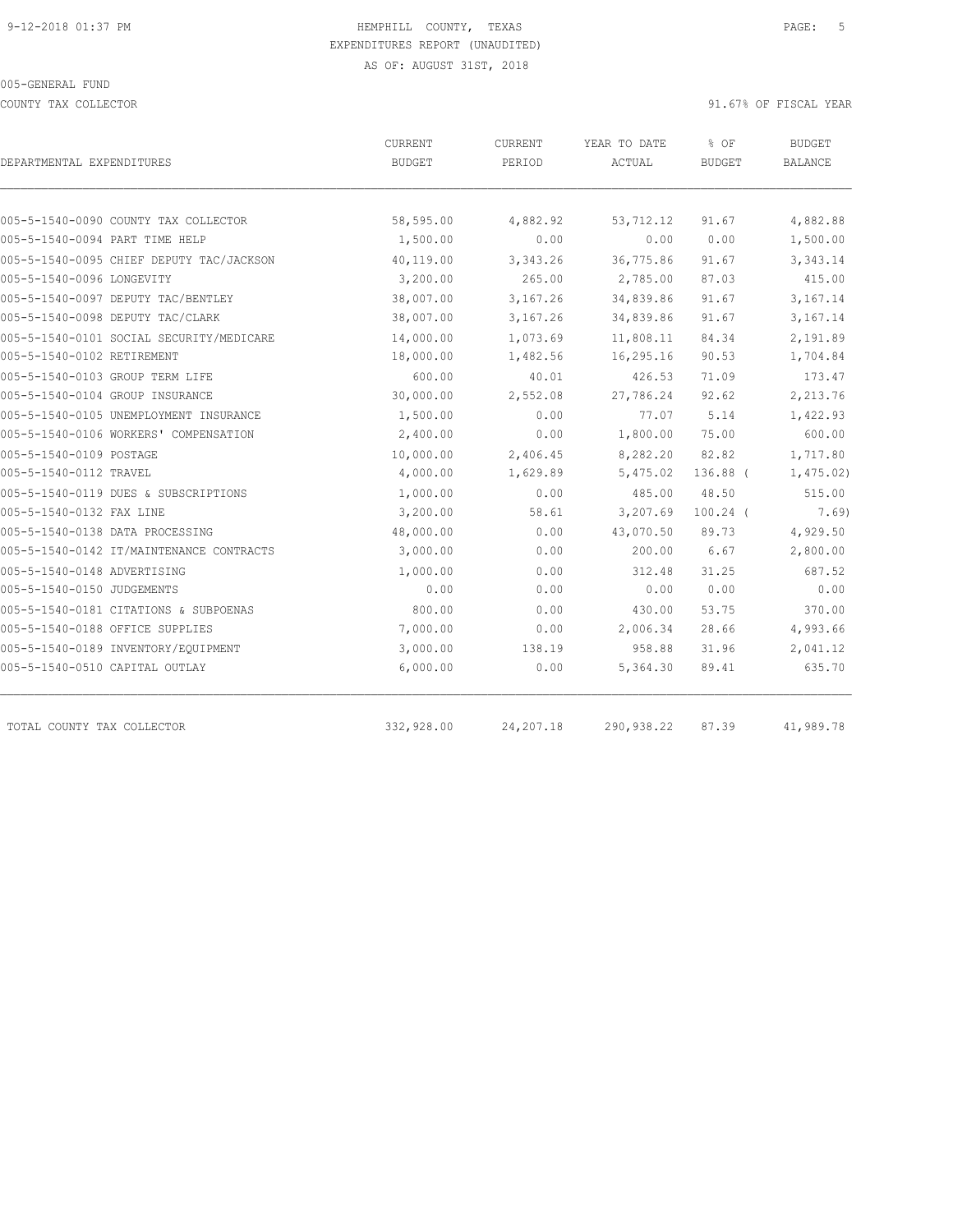JURY & ELECTION 91.67% OF FISCAL YEAR

| DEPARTMENTAL EXPENDITURES                      | <b>CURRENT</b><br><b>BUDGET</b> | CURRENT<br>PERIOD | YEAR TO DATE<br>ACTUAL | % OF<br><b>BUDGET</b> | <b>BUDGET</b><br>BALANCE |
|------------------------------------------------|---------------------------------|-------------------|------------------------|-----------------------|--------------------------|
|                                                |                                 |                   |                        |                       |                          |
| 005-5-2400-0101 SOCIAL SECURITY/MEDICARE       | 300.00                          | 0.00              | 366.97                 | $122.32$ (            | 66.97)                   |
| 005-5-2400-0106 WORKERS' COMPENSATION          | 2,500.00                        | 0.00              | 558.00                 | 22.32                 | 1,942.00                 |
| 005-5-2400-0114 COUNTY COURT EXPENSES          | 2,500.00                        | 0.00              | 2,241.38               | 89.66                 | 258.62                   |
| 005-5-2400-0115 CO.CRT. CONT LAB-REPORTER      | 1,500.00                        | 0.00              | 1,213.59               | 80.91                 | 286.41                   |
| 005-5-2400-0116 CO.CRT.CONT LAB-CRT APP ATTNY  | 25,000.00                       | 750.00            | 17,020.00              | 68.08                 | 7,980.00                 |
| 005-5-2400-0117 ELECTION EXPENSES              | 15,000.00                       | 0.00              | 14,794.06              | 98.63                 | 205.94                   |
| 005-5-2400-0118 ELECTION JUDGES                | 7,000.00                        | 0.00              | 6,075.68               | 86.80                 | 924.32                   |
| 005-5-2400-0124 CONTRACT LABOR - CRT INTERPRET | 2,500.00                        | 0.00              | 0.00                   | 0.00                  | 2,500.00                 |
| 005-5-2400-0150 GRAND JURORS                   | 2,500.00                        | 230.00            | 885.00                 | 35.40                 | 1,615.00                 |
| 005-5-2400-0151 PETIT JURORS                   | 2,500.00                        | 0.00              | 1,645.00               | 65.80                 | 855.00                   |
| 005-5-2400-0152 JUSTICE COURT JURORS           | 500.00                          | 45.00             | 130.00                 | 26.00                 | 370.00                   |
| 005-5-2400-0196 CHILD PROT SER CRT APP ATTY    | 16,000.00                       | 0.00              | 1,238.00               | 7.74                  | 14,762.00                |
| 005-5-2400-0197 CHILD PROT SER CRT REPORTER    | 1,500.00                        | 0.00              | 857.52                 | 57.17                 | 642.48                   |
| TOTAL JURY & ELECTION                          | 79,300.00                       | 1,025.00          | 47,025.20              | 59.30                 | 32,274.80                |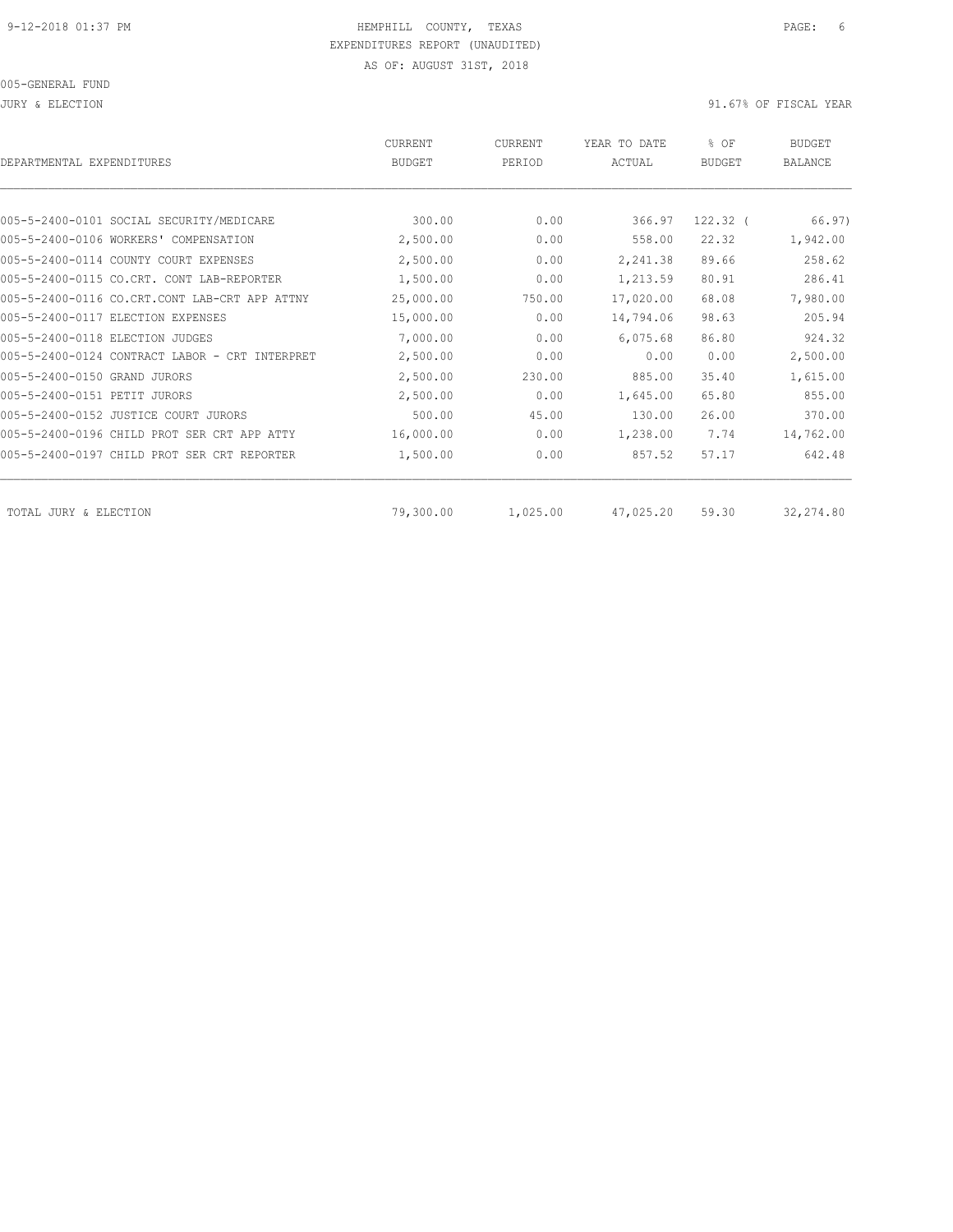DISTRICT COURT COURT COURT COURT COURT COURT COURT COURT COURT COURT OF FISCAL YEAR OF FISCAL YEAR

| DEPARTMENTAL EXPENDITURES       |                                                | <b>CURRENT</b><br><b>BUDGET</b> | CURRENT<br>PERIOD | YEAR TO DATE<br>ACTUAL | % OF<br><b>BUDGET</b> | <b>BUDGET</b><br><b>BALANCE</b> |
|---------------------------------|------------------------------------------------|---------------------------------|-------------------|------------------------|-----------------------|---------------------------------|
|                                 |                                                |                                 |                   |                        |                       |                                 |
| 005-5-2410-0090 JUDGE-EMMERT    |                                                | 1,897.00                        | 158.08            | 1,738.88               | 91.66                 | 158.12                          |
|                                 | 005-5-2410-0095 COURT BAILIFF-HOLLAND          | 11,787.00                       | 982.26            | 10,804.86              | 91.67                 | 982.14                          |
|                                 | 005-5-2410-0096 LONGEVITY SPECIAL              | 900.00                          | 56.84             | 605.64                 | 67.29                 | 294.36                          |
|                                 | 005-5-2410-0097 COURT REPORTER-MCCLENDON       | 16,000.00                       | 1,313.48          | 14,448.28              | 90.30                 | 1,551.72                        |
|                                 | 005-5-2410-0098 COURT ADMINISTRATOR-BURCH      | 8,522.00                        | 710.16            | 7,811.76               | 91.67                 | 710.24                          |
|                                 | 005-5-2410-0101 SOCIAL SECURITY/MEDICARE       | 3,000.00                        | 246.39            | 2,708.69               | 90.29                 | 291.31                          |
| 005-5-2410-0102 RETIREMENT      |                                                | 3,900.00                        | 322.07            | 3,540.97               | 90.79                 | 359.03                          |
| 005-5-2410-0103 GROUP TERM LIFE |                                                | 150.00                          | 8.69              | 92.68                  | 61.79                 | 57.32                           |
| 005-5-2410-0104 GROUP INSURANCE |                                                | 6,000.00                        | 1,710.00          | 6,840.00               | 114.00 (              | 840.00)                         |
|                                 | 005-5-2410-0105 UNEMPLOYMENT INSURANCE         | 200.00                          | 0.00              | 23.76                  | 11.88                 | 176.24                          |
|                                 | 005-5-2410-0106 WORKERS' COMPENSATION          | 2,400.00                        | 0.00              | 1,680.00               | 70.00                 | 720.00                          |
|                                 | 005-5-2410-0116 DIST CRT-CONT LAB-CRT APP ATTN | 24,500.00                       | 250.00            | 21,859.10              | 89.22                 | 2,640.90                        |
| 005-5-2410-0124 CONTRACT LABOR  |                                                | 2,000.00                        | 0.00              | 0.00                   | 0.00                  | 2,000.00                        |
|                                 | 005-5-2410-0154 JUDICIAL DISTRICT ASSESSMENT   | 500.00                          | 0.00              | 0.00                   | 0.00                  | 500.00                          |
|                                 | 005-5-2410-0155 BUDGET REIMBURSEMENT           | 8,000.00                        | 0.00              | 3,845.74               | 48.07                 | 4,154.26                        |
|                                 | 005-5-2410-0219 STATEMENT OF FACTS             | 4,000.00                        | 0.00              | 0.00                   | 0.00                  | 4,000.00                        |
| TOTAL DISTRICT COURT            |                                                | 93,756.00                       | 5,757.97          | 76,000.36              | 81.06                 | 17,755.64                       |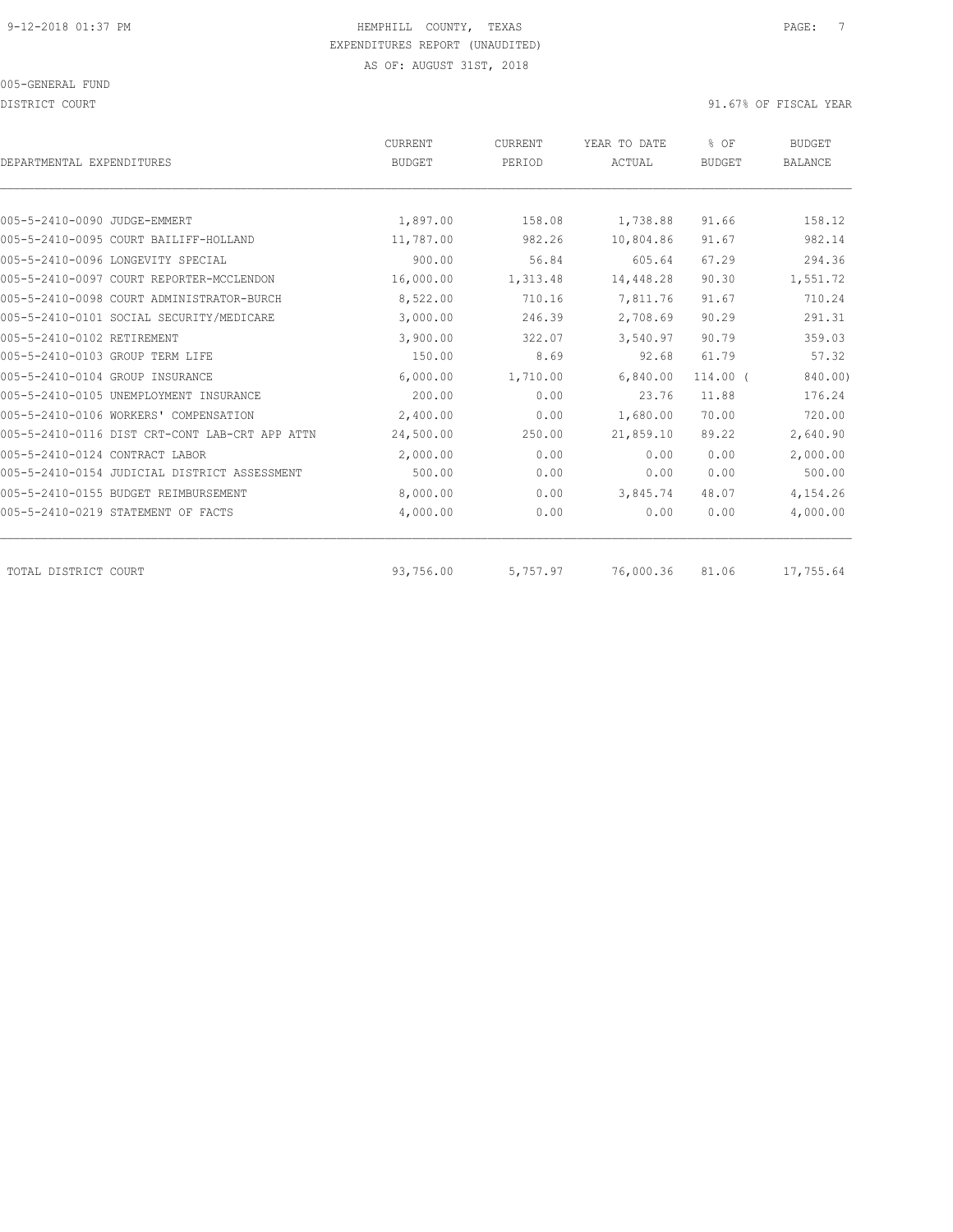COUNTY JUDGE SERVICE SUPPOSE A SERVICE SERVICE SUPPOSE A SUPPOSE SERVICE SUPPOSE A SUPPOSE SERVICE SERVICE SER

| DEPARTMENTAL EXPENDITURES                     | CURRENT<br><b>BUDGET</b> | <b>CURRENT</b><br>PERIOD | YEAR TO DATE<br>ACTUAL | % OF<br><b>BUDGET</b> | <b>BUDGET</b><br><b>BALANCE</b> |
|-----------------------------------------------|--------------------------|--------------------------|------------------------|-----------------------|---------------------------------|
| 005-5-2500-0082 OVERTIME                      | 1,500.00                 | 0.00                     | 0.00                   | 0.00                  | 1,500.00                        |
| 005-5-2500-0090 JUDGE SALARY                  | 61,022.00                | 5,085.16                 | 55,936.76              | 91.67                 | 5,085.24                        |
| 005-5-2500-0091 JUVENILE CRT JUDGE (1)        | 3,081.00                 | 256.76                   | 2,824.36               | 91.67                 | 256.64                          |
| 005-5-2500-0092 STATE/CO JUDGE SAL SUPPLEMENT | 25,200.00                | 2,100.00                 | 23,100.00              | 91.67                 | 2,100.00                        |
| 005-5-2500-0094 JANITOR/LONGORIA              | 38,950.00                | 3,245.84                 | 35,704.24              | 91.67                 | 3,245.76                        |
| 005-5-2500-0095 JANITOR/JOHNSON               | 42,230.00                | 3,519.16                 | 38,710.76              | 91.67                 | 3,519.24                        |
| 005-5-2500-0096 LONGEVITY                     | 2,690.00                 | 130.00                   | 1,835.00               | 68.22                 | 855.00                          |
| 005-5-2500-0097 ADMIN ASST-KENDALL            | 42,819.00                | 3,167.26                 | 38,993.99              | 91.07                 | 3,825.01                        |
| 005-5-2500-0098 PART-TIME SECRETARY           | 1,500.00                 | 509.38                   | 1,568.76               | $104.58$ (            | 68.76)                          |
| 005-5-2500-0101 SOCIAL SECURITY/MEDICARE      | 16,660.00                | 1,242.63                 | 13,880.62              | 83.32                 | 2,779.38                        |
| 005-5-2500-0102 RETIREMENT                    | 21,670.00                | 1,753.42                 | 19,743.54              | 91.11                 | 1,926.46                        |
| 005-5-2500-0103 GROUP TERM LIFE               | 550.00                   | 47.36                    | 517.17                 | 94.03                 | 32.83                           |
| 005-5-2500-0104 GROUP INSURANCE               | 30,000.00                | 2,550.85                 | 25,296.87              | 84.32                 | 4,703.13                        |
| 005-5-2500-0105 UNEMPLOYMENT INSURANCE        | 300.00                   | 0.00                     | 83.23                  | 27.74                 | 216.77                          |
| 005-5-2500-0106 WORKERS' COMPENSATION         | 2,300.00                 | 0.00                     | 2,340.00               | $101.74$ (            | 40.00                           |
| 005-5-2500-0109 POSTAGE                       | 600.00                   | 215.53                   | 554.19                 | 92.37                 | 45.81                           |
| 005-5-2500-0112 TRAVEL                        | 7,000.00                 | 0.00                     | 197.66                 | 2.82                  | 6,802.34                        |
| 005-5-2500-0119 DUES & SUBSCRIPTIONS          | 4,000.00                 | 0.00                     | 2,485.00               | 62.13                 | 1,515.00                        |
| 005-5-2500-0132 FAX LINE                      | 3,000.00                 | 111.83                   | 3,992.74               | $133.09$ (            | 992.74)                         |
| 005-5-2500-0139 TRAINING SEMINARS             | 2,000.00                 | 0.00                     | 0.00                   | 0.00                  | 2,000.00                        |
| 005-5-2500-0148 ADVERTISING                   | 2,000.00                 | 0.00                     | 1,961.97               | 98.10                 | 38.03                           |
| 005-5-2500-0183 OFFICE EQUIP-R&M              | 500.00                   | 0.00                     | 500.00                 | 100.00                | 0.00                            |
| 005-5-2500-0188 OFFICE SUPPLIES               | 2,500.00                 | 0.00                     | 1,106.81               | 44.27                 | 1,393.19                        |
| 005-5-2500-0189 INVENTORY/EQUIPMENT           | 0.00                     | 0.00                     | 0.00                   | 0.00                  | 0.00                            |
| TOTAL COUNTY JUDGE                            | 312,072.00               | 23,935.18                | 271,333.67             | 86.95                 | 40,738.33                       |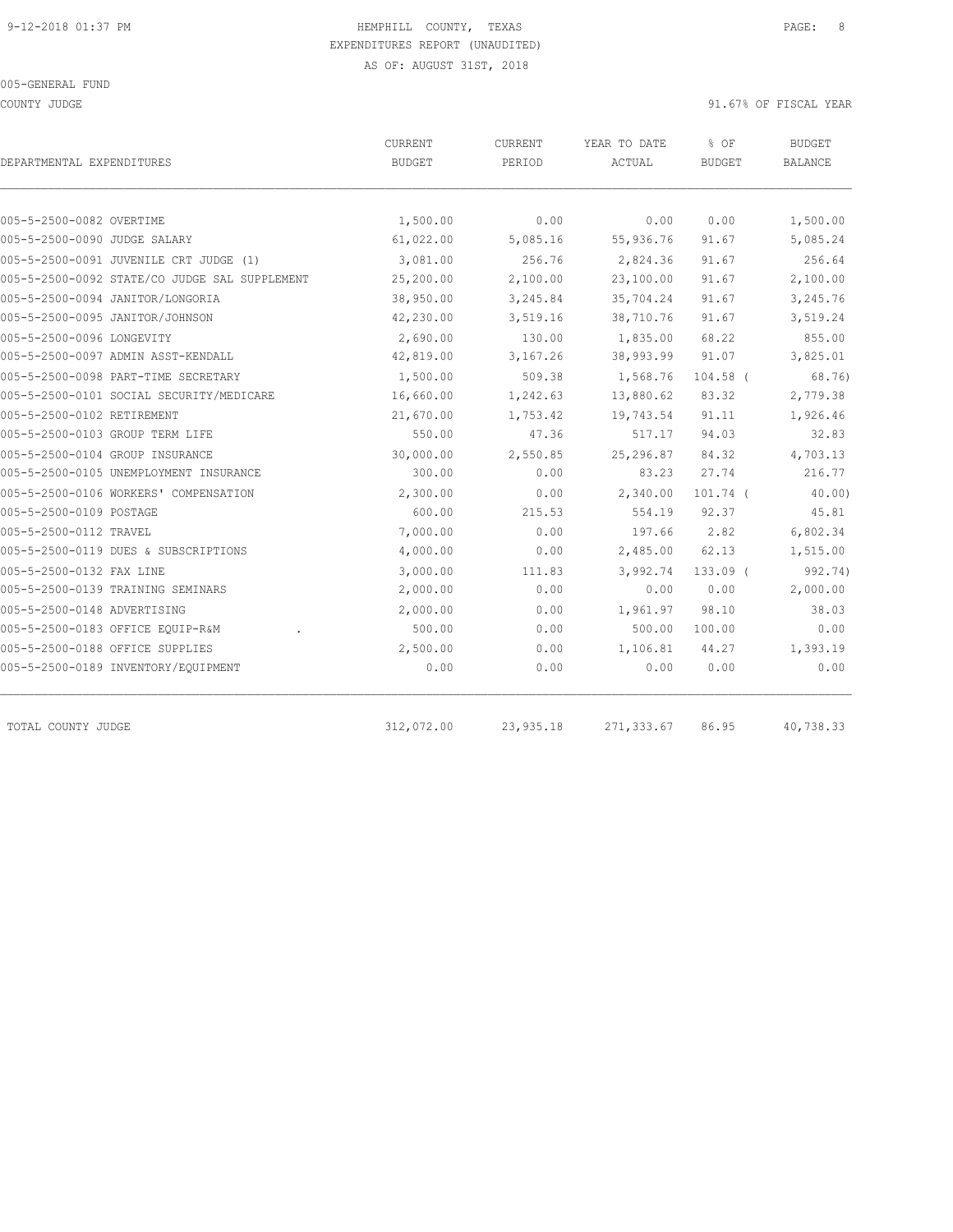| DEPARTMENTAL EXPENDITURES                     | CURRENT<br><b>BUDGET</b> | CURRENT<br>PERIOD | YEAR TO DATE<br>ACTUAL | % OF<br><b>BUDGET</b> | <b>BUDGET</b><br><b>BALANCE</b> |
|-----------------------------------------------|--------------------------|-------------------|------------------------|-----------------------|---------------------------------|
|                                               |                          |                   |                        |                       |                                 |
| 005-5-2510-0090 STATE/CHIEF JUV PRO OFFICER   | 63,324.00                | 5,277.00          | 58,047.00              | 91.67                 | 5,277.00                        |
| 005-5-2510-0096 JPO/LONGEVITY                 | 740.00                   | 65.00             | 665.00                 | 89.86                 | 75.00                           |
| 005-5-2510-0101 JPO SOCIAL SEC/MEDICARE       | 4,780.00                 | 410.96            | 4,516.76               | 94.49                 | 263.24                          |
| 005-5-2510-0102 JPO RETIREMENT                | 6,340.00                 | 537.20            | 5,904.20               | 93.13                 | 435.80                          |
| 005-5-2510-0103 JPO GROUP TERM LIFE           | 230.00                   | 14.51             | 154.65                 | 67.24                 | 75.35                           |
| 005-5-2510-0104 JPO GROUP INSURANCE           | 7,500.00                 | 638.02            | 6,946.56               | 92.62                 | 553.44                          |
| 005-5-2510-0105 JPO/UNEMPLOYMENT              | 100.00                   | 0.00              | 41.70                  | 41.70                 | 58.30                           |
| 005-5-2510-0106 JPO/WORKERS' COMP             | 580.00                   | 0.00              | 450.00                 | 77.59                 | 130.00                          |
| 005-5-2510-0132 JUVENILE PROBATION CELL PHONE | 360.00                   | 30.00             | 330.00                 | 91.67                 | 30.00                           |
|                                               |                          |                   |                        |                       |                                 |
| TOTAL JUVENILE<br>PROBATION                   | 83,954.00                | 6,972.69          | 77,055.87              | 91.78                 | 6,898.13                        |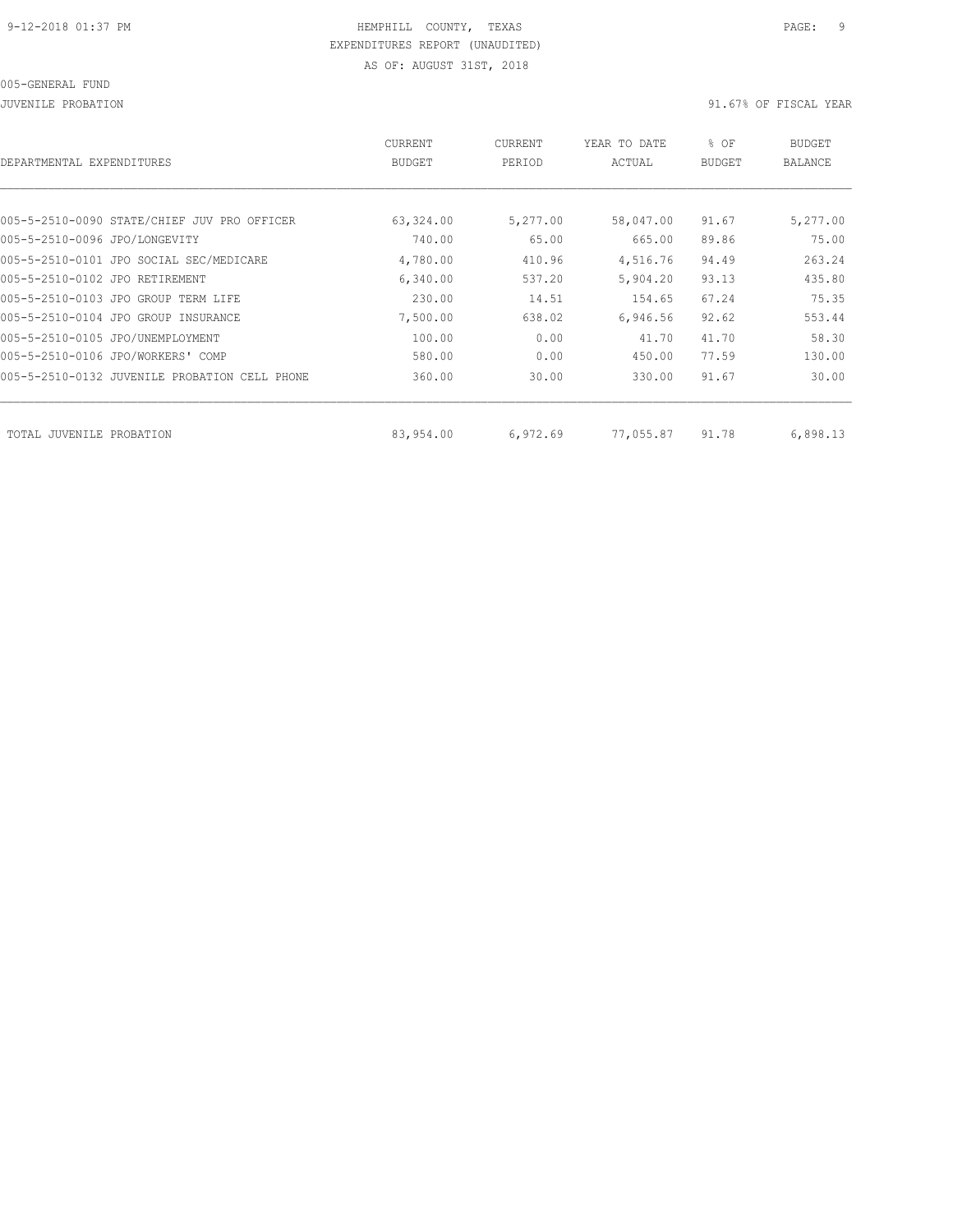LOCAL JUVENILE PROBATION 91.67% OF FISCAL YEAR

| DEPARTMENTAL EXPENDITURES                     | CURRENT<br>BUDGET | CURRENT<br>PERIOD | YEAR TO DATE<br>ACTUAL | % OF<br><b>BUDGET</b> | <b>BUDGET</b><br>BALANCE |
|-----------------------------------------------|-------------------|-------------------|------------------------|-----------------------|--------------------------|
|                                               |                   |                   |                        |                       |                          |
| 005-5-2520-0090 31ST DISTRICT JUV PRO OFFICER | 53,498.00         | 4,458.16          | 49,039.76              | 91.67                 | 4,458.24                 |
| 005-5-2520-0096 JPO LOCAL/LONGEVITY           | 500.00            | 50.00             | 450.00                 | 90.00                 | 50.00                    |
| 005-5-2520-0101 LOCAL JPO SS/MEDICARE         | 4,050.00          | 347.16            | 3,811.16               | 94.10                 | 238.84                   |
| 005-5-2520-0102 LOCAL JPO RETIREMENT          | 5,350.00          | 453.82            | 4,982.02               | 93.12                 | 367.98                   |
| 005-5-2520-0103 LOCAL JPO GROUP TERM LIFE     | 200.00            | 12.26             | 130.38                 | 65.19                 | 69.62                    |
| 005-5-2520-0104 LOCAL JPO GROUP INSURANCE     | 7,500.00          | 638.02            | 6,946.56               | 92.62                 | 553.44                   |
| 005-5-2520-0105 JPO LOCAL/UNEMPLOYMENT        | 100.00            | 0.00              | 35.19                  | 35.19                 | 64.81                    |
| 005-5-2520-0106 JPO LOCAL/WORKERS' COMP       | 580.00            | 0.00              | 450.00                 | 77.59                 | 130.00                   |
| 005-5-2520-0132 LOCAL JPO CELL PHONE          | 360.00            | 30.00             | 330.00                 | 91.67                 | 30.00                    |
| TOTAL LOCAL JUVENILE PROBATION                | 72,138.00         | 5,989.42          | 66,175.07              | 91.73                 | 5,962.93                 |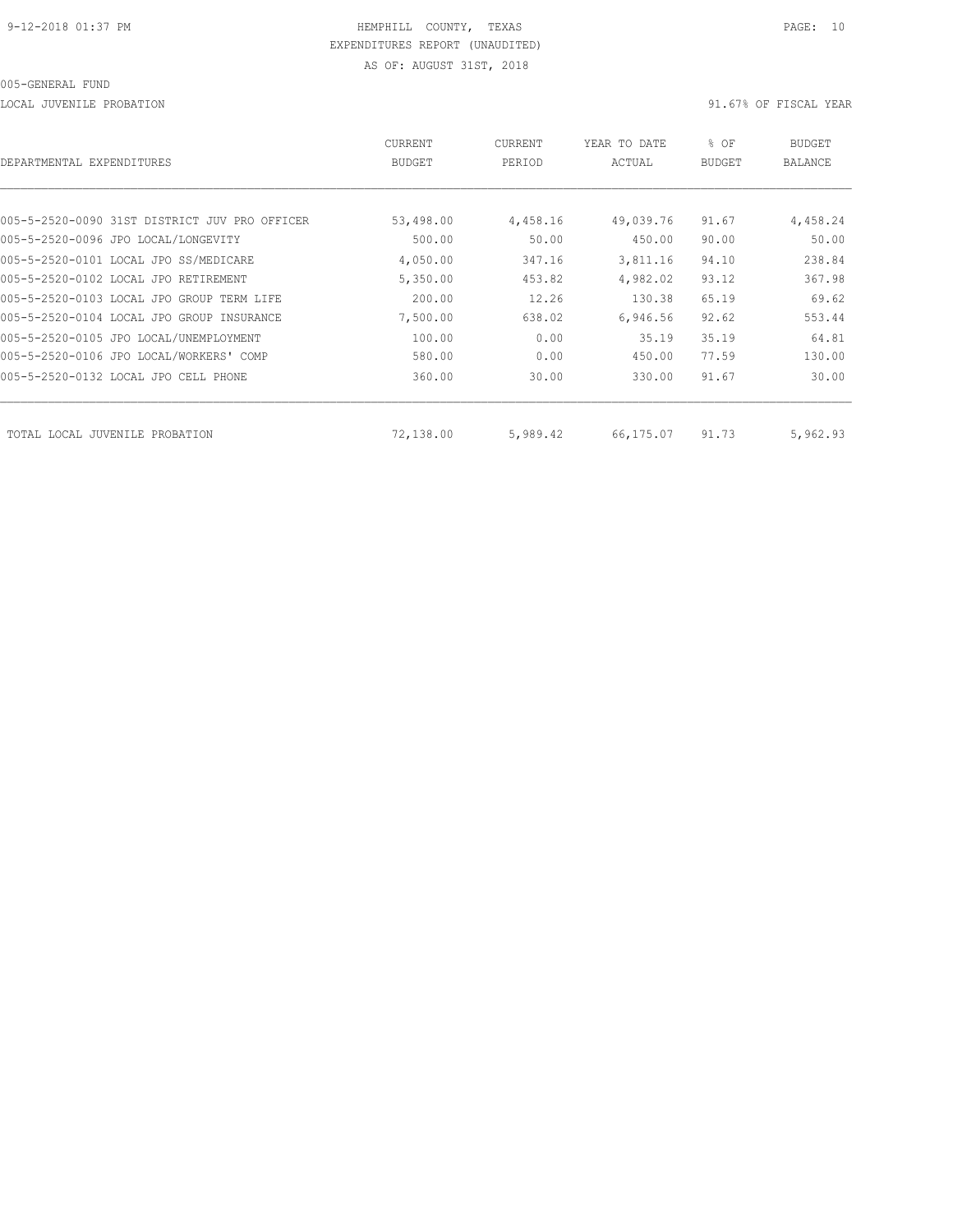COUNTY ATTORNEY 91.67% OF FISCAL YEAR

| DEPARTMENTAL EXPENDITURES                     | <b>CURRENT</b><br><b>BUDGET</b> | CURRENT<br>PERIOD | YEAR TO DATE<br>ACTUAL | % OF<br><b>BUDGET</b> | <b>BUDGET</b><br><b>BALANCE</b> |
|-----------------------------------------------|---------------------------------|-------------------|------------------------|-----------------------|---------------------------------|
|                                               |                                 |                   |                        |                       |                                 |
| 005-5-2550-0090 COUNTY ATTORNEY               | 58,595.00                       | 4,882.92          | 53,712.12              | 91.67                 | 4,882.88                        |
| 005-5-2550-0091 CO ATTNY ST SALARY SUPPLEMENT | 23,333.00                       | 1,944.40          | 21,388.40              | 91.67                 | 1,944.60                        |
| 005-5-2550-0095 LEGAL ASST/REED               | 20,059.00                       | 1,671.64          | 18,388.04              | 91.67                 | 1,670.96                        |
| 005-5-2550-0096 LONGEVITY                     | 0.00                            | 50.00             | 507.50                 | $0.00$ (              | 507.50                          |
| 005-5-2550-0101 SOCIAL SECURITY/MEDICARE      | 7,820.00                        | 647.38            | 7,109.91               | 90.92                 | 710.09                          |
| 005-5-2550-0102 RETIREMENT                    | 10,200.00                       | 854.90            | 9,399.65               | 92.15                 | 800.35                          |
| 005-5-2550-0103 GROUP TERM LIFE               | 300.00                          | 23.08             | 246.14                 | 82.05                 | 53.86                           |
| 005-5-2550-0104 GROUP INSURANCE               | 11,250.00                       | 957.03            | 10,419.84              | 92.62                 | 830.16                          |
| 005-5-2550-0105 UNEMPLOYMENT INSURANCE        | 400.00                          | 0.00              | 13.32                  | 3.33                  | 386.68                          |
| 005-5-2550-0106 WORKERS' COMPENSATION         | 1,500.00                        | 0.00              | 675.00                 | 45.00                 | 825.00                          |
| 005-5-2550-0109 POSTAGE                       | 350.00                          | 14.25             | 192.58                 | 55.02                 | 157.42                          |
| 005-5-2550-0112 TRAVEL/EDUCATION              | 5,000.00                        | 2,640.95          | 7,182.38               | $143.65$ (            | 2,182.38                        |
| 005-5-2550-0119 DUES & SUBSCRIPTIONS          | 1,000.00                        | 0.00              | 310.00                 | 31.00                 | 690.00                          |
| 005-5-2550-0132 FAX LINE                      | 1,600.00                        | 42.16             | 2,013.17               | $125.82$ (            | 413.17                          |
| 005-5-2550-0140 OFFICE EQUIPMENT REPAIRS      | 1,500.00                        | 0.00              | 525.00                 | 35.00                 | 975.00                          |
| 005-5-2550-0142 SOFTWARE SUPPORT              | 3,500.00                        | 469.89            | 5,151.84               | 147.20 (              | 1,651.84)                       |
| 005-5-2550-0168 C/ATTY LAW LIB                | 2,200.00                        | 0.00              | 1,021.20               | 46.42                 | 1,178.80                        |
| 005-5-2550-0188 OFFICE SUPPLIES               | 3,500.00                        | 0.00              | 1,791.34               | 51.18                 | 1,708.66                        |
| 005-5-2550-0189 INVENTORY/EQUIPMENT           | 5,000.00                        | 120.98            | 977.59                 | 19.55                 | 4,022.41                        |
| TOTAL COUNTY ATTORNEY                         | 157,107.00                      | 14,319.58         | 141,025.02             | 89.76                 | 16,081.98                       |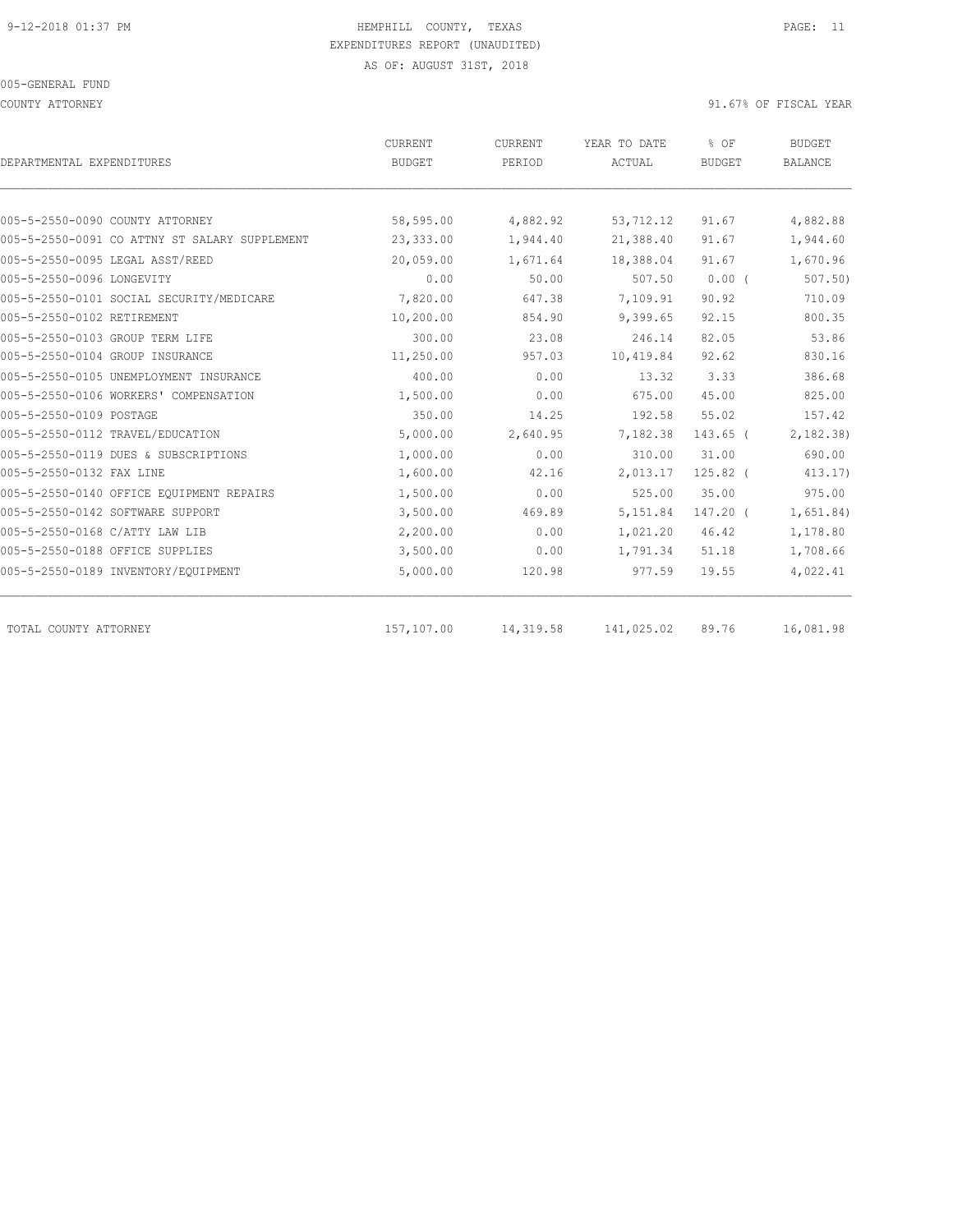COUNTY JUSTICE OF PEACE **1999** COUNTY JUSTICE OF PEACE

|                                          | <b>CURRENT</b> | CURRENT   | YEAR TO DATE | % OF<br><b>BUDGET</b> | <b>BUDGET</b><br><b>BALANCE</b> |
|------------------------------------------|----------------|-----------|--------------|-----------------------|---------------------------------|
| DEPARTMENTAL EXPENDITURES                | <b>BUDGET</b>  | PERIOD    | ACTUAL       |                       |                                 |
|                                          |                |           |              |                       |                                 |
| 005-5-2560-0090 JUSTICE OF THE PEACE     | 58,595.00      | 4,882.92  | 53,712.12    | 91.67                 | 4,882.88                        |
| 005-5-2560-0096 LONGEVITY                | 770.00         | 60.00     | 630.00       | 81.82                 | 140.00                          |
| 005-5-2560-0097 JP SECRETARY-NAVARRO     | 40,119.00      | 3,343.26  | 36,775.86    | 91.67                 | 3,343.14                        |
| 005-5-2560-0098 PART-TIME                | 0.00           | 0.00      | 0.00         | 0.00                  | 0.00                            |
| 005-5-2560-0101 SOCIAL SECURITY/MEDICARE | 7,650.00       | 631.64    | 6,938.04     | 90.69                 | 711.96                          |
| 005-5-2560-0102 RETIREMENT               | 9,950.00       | 828.62    | 9,111.82     | 91.58                 | 838.18                          |
| 005-5-2560-0103 GROUP TERM LIFE          | 350.00         | 22.36     | 238.46       | 68.13                 | 111.54                          |
| 005-5-2560-0104 GROUP INSURANCE          | 7,500.00       | 640.30    | 6,968.78     | 92.92                 | 531.22                          |
| 005-5-2560-0105 UNEMPLOYMENT INSURANCE   | 200.00         | 0.00      | 26.40        | 13.20                 | 173.60                          |
| 005-5-2560-0106 WORKERS' COMPENSATION    | 1,200.00       | 0.00      | 900.00       | 75.00                 | 300.00                          |
| 005-5-2560-0109 POSTAGE                  | 400.00         | 28.07     | 334.85       | 83.71                 | 65.15                           |
| 005-5-2560-0112 TRAVEL                   | 1,500.00       | 0.00      | 1,695.24     | $113.02$ (            | 195.24)                         |
| 005-5-2560-0119 DUES & SUBSCRIPTIONS     | 1,000.00       | 0.00      | 505.00       | 50.50                 | 495.00                          |
| 005-5-2560-0131 OTHER EXPENSE            | 0.00           | 0.00      | 0.00         | 0.00                  | 0.00                            |
| 005-5-2560-0132 TELEPHONE                | 1,500.00       | 45.94     | 1,895.44     | $126.36$ (            | 395.44)                         |
| 005-5-2560-0140 SOFTWARE                 | 3,600.00       | 0.00      | 2,810.00     | 78.06                 | 790.00                          |
| 005-5-2560-0188 OFFICE SUPPLIES          | 2,000.00       | 0.00      | 2,246.11     | $112.31$ (            | 246.11)                         |
| TOTAL COUNTY JUSTICE OF PEACE            | 136,334.00     | 10,483.11 | 124,788.12   | 91.53                 | 11,545.88                       |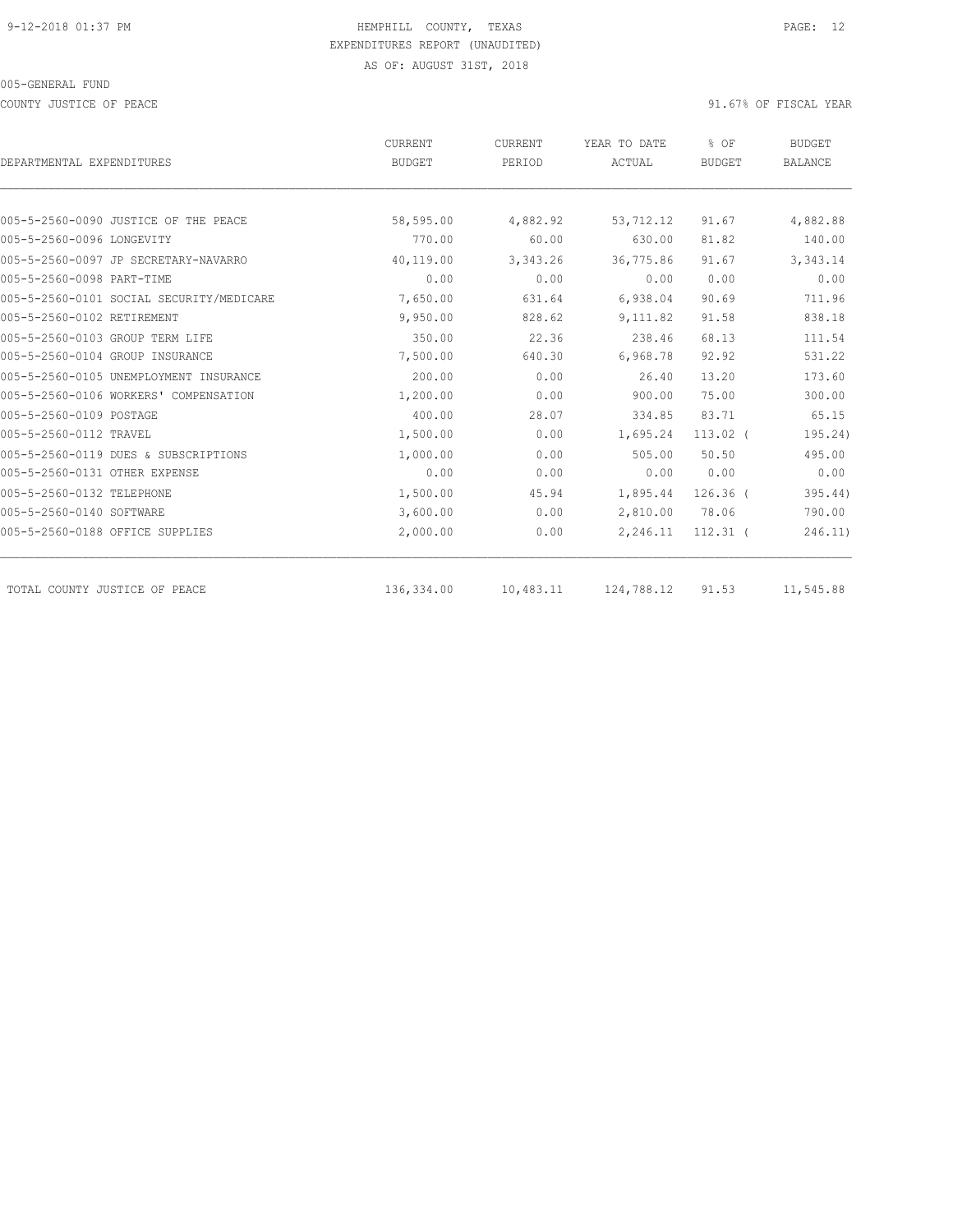CANADIAN FIRE DEPT 91.67% OF FISCAL YEAR

| DEPARTMENTAL EXPENDITURES             | <b>CURRENT</b><br><b>BUDGET</b> | <b>CURRENT</b><br>PERIOD | YEAR TO DATE<br>ACTUAL | % OF<br><b>BUDGET</b> | <b>BUDGET</b><br><b>BALANCE</b> |
|---------------------------------------|---------------------------------|--------------------------|------------------------|-----------------------|---------------------------------|
|                                       |                                 |                          |                        |                       |                                 |
| 005-5-3019-0106 WORKER'S COMP         | 0.00                            | 0.00                     | 0.00                   | 0.00                  | 0.00                            |
| 005-5-3019-0112 TRAVEL                | 0.00                            | 0.00                     | 0.00                   | 0.00                  | 0.00                            |
| 005-5-3019-0119 DUES & SUBSCRIPTIONS  | 2,500.00                        | 0.00                     | 0.00                   | 0.00                  | 2,500.00                        |
| 005-5-3019-0122 FUEL & OIL            | 6,000.00                        | 0.00                     | 4,872.89               | 81.21                 | 1,127.11                        |
| 005-5-3019-0124 CONTRACT LABOR        | 5,000.00                        | 0.00                     | 0.00                   | 0.00                  | 5,000.00                        |
| 005-5-3019-0125 TIRES & TUBES         | 5,000.00                        | 0.00                     | 35.00                  | 0.70                  | 4,965.00                        |
| 005-5-3019-0128 SUPPLIES              | 7,000.00                        | 621.79                   | 1,827.88               | 26.11                 | 5, 172.12                       |
| 005-5-3019-0130 COMMUNICATION REPAIRS | 5,000.00                        | 300.25                   | 1,709.15               | 34.18                 | 3,290.85                        |
| 005-5-3019-0133 UTILITIES             | 0.00                            | 0.00                     | 0.00                   | 0.00                  | 0.00                            |
| 005-5-3019-0137 VEHICLE R&M           | 13,000.00                       | 230.76                   | 7,562.56               | 58.17                 | 5,437.44                        |
| 005-5-3019-0139 TRAINING SEMINARS     | 5,000.00                        | 4,212.83                 | 4,212.83               | 84.26                 | 787.17                          |
| 005-5-3019-0141 UNIFORMS & CLOTHING   | 7,000.00                        | 0.00                     | 11,074.00              | $158.20$ (            | 4,074.00                        |
| 005-5-3019-0148 ADVERTISING           | 0.00                            | 0.00                     | 0.00                   | 0.00                  | 0.00                            |
| 005-5-3019-0185 BUILDING R&M          | 1,000.00                        | 7.95                     | 4,812.83               | 481.28 (              | 3,812.83)                       |
| 005-5-3019-0187 PENSION FUND          | 18,000.00                       | 0.00                     | 11,931.01              | 66.28                 | 6,068.99                        |
| 005-5-3019-0188 OFFICE SUPPLIES       | 0.00                            | 0.00                     | 0.00                   | 0.00                  | 0.00                            |
| 005-5-3019-0189 INVENTORY/EOUIPMENT   | 8,000.00                        | 0.00                     | 460.00                 | 5.75                  | 7,540.00                        |
| 005-5-3019-0510 CAPITAL OUTLAY        | 17,500.00                       | 5,535.42                 | 5,535.42               | 31.63                 | 11,964.58                       |
| TOTAL CANADIAN FIRE DEPT              | 100,000.00                      | 10,909.00                | 54,033.57              | 54.03                 | 45,966.43                       |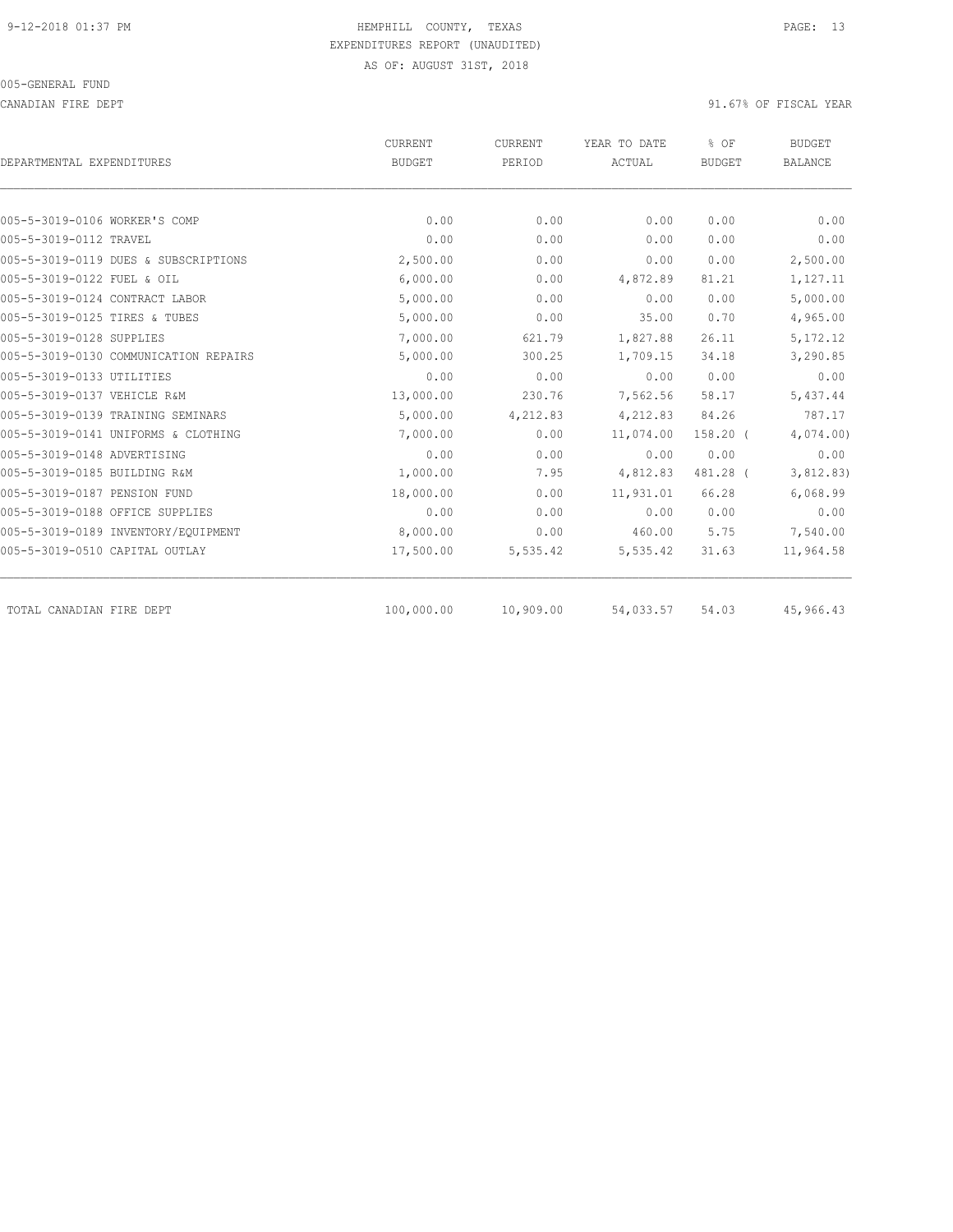005-GENERAL FUND

LAW ENFORCEMENT 91.67% OF FISCAL YEAR

|                                                | CURRENT       | CURRENT   | YEAR TO DATE | % OF          | <b>BUDGET</b>  |
|------------------------------------------------|---------------|-----------|--------------|---------------|----------------|
| DEPARTMENTAL EXPENDITURES                      | <b>BUDGET</b> | PERIOD    | ACTUAL       | <b>BUDGET</b> | <b>BALANCE</b> |
|                                                |               |           |              |               |                |
| 005-5-3500-0080 SHERIFF-LEWIS                  | 65,600.00     | 5,466.66  | 60, 133.26   | 91.67         | 5,466.74       |
| 005-5-3500-0081 CHIEF DEPUTY-CLAPP             | 55,955.00     | 4,662.92  | 51,292.12    | 91.67         | 4,662.88       |
| 005-5-3500-0082 OVERTIME                       | 6,000.00      | 0.00      | 4,561.41     | 76.02         | 1,438.59       |
| 005-5-3500-0083 CERTIFICATE PAY                | 22,000.00     | 1,800.00  | 20,000.00    | 90.91         | 2,000.00       |
| 005-5-3500-0084 OVERTIME FOREST SERVICE CONTRA | 3,500.00      | 0.00      | 0.00         | 0.00          | 3,500.00       |
| 005-5-3500-0087 DEPUTY-GREGORY                 | 50,676.00     | 4,223.00  | 46, 453.00   | 91.67         | 4,223.00       |
| 005-5-3500-0088 DEPUTY-JL ORTEGA               | 50,676.00     | 4,223.00  | 46, 453.00   | 91.67         | 4,223.00       |
| 005-5-3500-0089 DEPUTY-O. ORTEGA               | 50,676.00     | 4,223.00  | 46, 453.00   | 91.67         | 4,223.00       |
| 005-5-3500-0090 LT.-MOSELEY                    | 52,500.00     | 4,375.00  | 48,125.00    | 91.67         | 4,375.00       |
| 005-5-3500-0091 DEPUTY-                        | 50,676.00     | 0.00      | 40,768.67    | 80.45         | 9,907.33       |
| 005-5-3500-0092 DEPUTY- GUERRA                 | 50,676.00     | 4,223.00  | 39, 305.88   | 77.56         | 11,370.12      |
| 005-5-3500-0093 DEPUTY- SANCHEZ                | 50,676.00     | 4,223.00  | 47,195.76    | 93.13         | 3,480.24       |
| 005-5-3500-0096 LONGEVITY                      | 1,000.00      | 40.00     | 480.00       | 48.00         | 520.00         |
| 005-5-3500-0097 ADMINISTRATIVE ASST-SPENCER    | 38,007.00     | 3,167.26  | 34,839.86    | 91.67         | 3,167.14       |
| 005-5-3500-0098 PART TIME HELP                 | 0.00          | 0.00      | 0.00         | 0.00          | 0.00           |
| 005-5-3500-0101 SOCIAL SECURITY/MEDICARE       | 41,000.00     | 2,978.52  | 35,786.57    | 87.28         | 5, 213.43      |
| 005-5-3500-0102 RETIREMENT                     | 55,000.00     | 4,062.68  | 48,606.06    | 88.37         | 6,393.94       |
| 005-5-3500-0103 GROUP TERM LIFE                | 2,100.00      | 109.68    | 1,271.93     | 60.57         | 828.07         |
| 005-5-3500-0104 GROUP INSURANCE                | 75,000.00     | 5,104.16  | 63,701.08    | 84.93         | 11,298.92      |
| 005-5-3500-0105 UNEMPLOYMENT INSURANCE         | 3,000.00      | 0.00      | 339.86       | 11.33         | 2,660.14       |
| 005-5-3500-0106 WORKERS' COMPENSATION          | 9,000.00      | 0.00      | 8,079.00     | 89.77         | 921.00         |
| 005-5-3500-0109 POSTAGE                        | 1,100.00      | 86.83     | 927.45       | 84.31         | 172.55         |
| 005-5-3500-0112 TRAVEL & EDUCATION             | 10,000.00     | 421.71    | 13,478.30    | 134.78 (      | 3,478.30       |
| 005-5-3500-0114 LAW TRAINING CENTER            | 15,000.00     | 0.00      | 1,653.92     | 11.03         | 13,346.08      |
| 005-5-3500-0119 DUES & SUBSCRIPTIONS           | 1,100.00      | 0.00      | 275.00       | 25.00         | 825.00         |
| 005-5-3500-0122 FUEL & OIL                     | 40,000.00     | 3,058.92  | 32,514.69    | 81.29         | 7,485.31       |
| 005-5-3500-0130 COMMUNICATION EXPENSES         | 1,000.00      | 0.00      | 0.00         | 0.00          | 1,000.00       |
| 005-5-3500-0131 OTHER EXPENSE                  | 2,500.00      | 60.00     | 1,683.00     | 67.32         | 817.00         |
| 005-5-3500-0132 TELEPHONE                      | 14,000.00     | 584.09    | 11,188.98    | 79.92         | 2,811.02       |
| 005-5-3500-0137 VEHICLE REPAIRS & MAIN.        | 12,000.00     | 1,543.54  | 28,895.83    | 240.80 (      | 16,895.83)     |
| 005-5-3500-0141 UNIFORMS                       | 4,000.00      | 224.75    | 5,714.51     | 142.86 (      | 1,714.51)      |
| 005-5-3500-0142 MAINTENANCE CONTRACTS          | 35,000.00     | 3,257.25  | 28,686.33    | 81.96         | 6,313.67       |
| 005-5-3500-0143 JANITORIAL SUPPLIES            | 200.00        | 0.00      | 0.00         | 0.00          | 200.00         |
| 005-5-3500-0150 LAB SERVICES                   | 2,000.00      | 0.00      | 0.00         | 0.00          | 2,000.00       |
| 005-5-3500-0160 YOUTH PROGRAM                  | 5,000.00      | 0.00      | 2,450.50     | 49.01         | 2,549.50       |
| 005-5-3500-0165 K-9 MAINTENANCE                | 2,500.00      | 796.49    | 3,094.99     | $123.80$ (    | 594.99)        |
| 005-5-3500-0183 REPAIRS-MAINTENANCE            | 2,500.00      | 412.50    | 2,271.12     | 90.84         | 228.88         |
| 005-5-3500-0188 OFFICE SUPPLIES                | 3,000.00      | 944.09    | 4,335.74     | 144.52 (      | 1,335.74       |
| 005-5-3500-0189 INVENTORY/EQUIPMENT            |               |           |              |               | 4,240.50       |
| 005-5-3500-0510 CAPITAL OUTLAY                 | 25,000.00     | 784.19    | 20,759.50    | 83.04         |                |
|                                                | 70,000.00     | 0.00      | 83,409.96    | $119.16$ (    | 13,409.96      |
| TOTAL LAW ENFORCEMENT                          | 979,618.00    | 65,056.24 | 885, 185.28  | 90.36         | 94, 432.72     |
|                                                |               |           |              |               |                |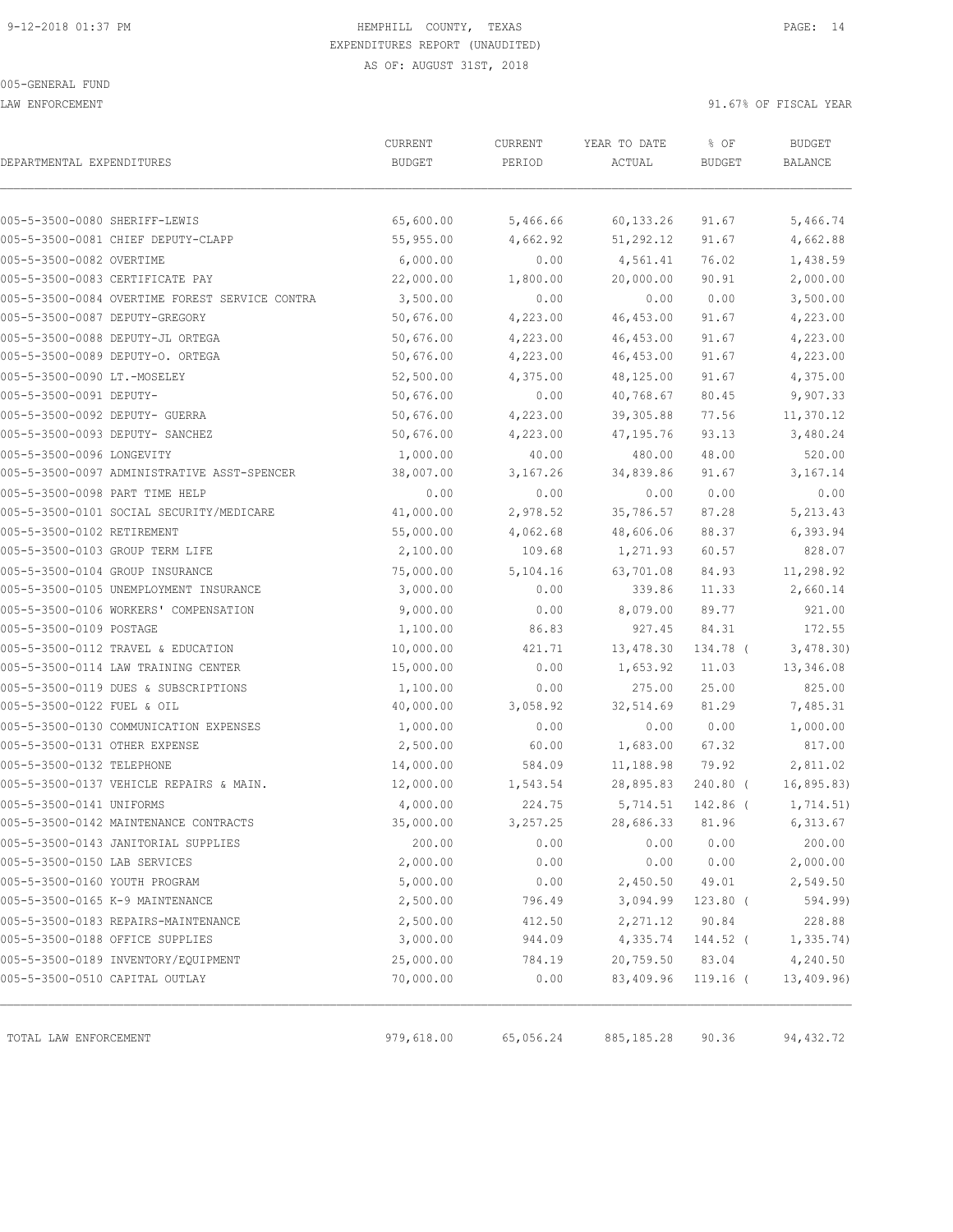LAW/JAIL OPERATIONS 91.67% OF FISCAL YEAR

| DEPARTMENTAL EXPENDITURES                 | CURRENT<br><b>BUDGET</b> | CURRENT<br>PERIOD | YEAR TO DATE<br>ACTUAL | % OF<br><b>BUDGET</b> | <b>BUDGET</b><br>BALANCE |
|-------------------------------------------|--------------------------|-------------------|------------------------|-----------------------|--------------------------|
|                                           |                          |                   |                        |                       |                          |
| 005-5-3600-0082 OVERTIME PAY              | 2,000.00                 | 0.00              | 3,183.63               | $159.18$ (            | 1, 183.63)               |
| 005-5-3600-0083 CERTIFICATE PAY           | 6,000.00                 | 0.00              | 2,300.00               | 38.33                 | 3,700.00                 |
| 005-5-3600-0090 DISPATCHER - RENFRO       | 41,703.00                | 3,475.34          | 35, 249.24             | 84.52                 | 6,453.76                 |
| 005-5-3600-0091 CHIEF DISPATCH-WILLIAMSON | 45,398.00                | 3,783.16          | 45,980.76              | $101.28$ (            | 582.76)                  |
| 005-5-3600-0093 DISPATCHER-OATMAN         | 41,703.00                | 3,475.26          | 38,227.86              | 91.67                 | 3,475.14                 |
| 005-5-3600-0094 DISPATCHER-MCKNIGHT       | 41,703.00                | 3,475.26          | 38,227.86              | 91.67                 | 3,475.14                 |
| 005-5-3600-0095 DISPATCHER-HICKEY         | 41,703.00                | 3,475.24          | 37, 435.98             | 89.77                 | 4,267.02                 |
| 005-5-3600-0096 LONGEVITY                 | 6,000.00                 | 155.00            | 2,515.00               | 41.92                 | 3,485.00                 |
| 005-5-3600-0097 JAIL ADMINISTRATOR-CANO   | 45,398.00                | 3,783.16          | 41,614.76              | 91.67                 | 3,783.24                 |
| 005-5-3600-0098 PART TIME                 | 18,000.00                | 260.65            | 511.28                 | 2.84                  | 17,488.72                |
| 005-5-3600-0101 SOCIAL SECURITY/MEDICARE  | 23,000.00                | 1,593.59          | 17,873.74              | 77.71                 | 5,126.26                 |
| 005-5-3600-0102 RETIREMENT                | 28,800.00                | 2,162.24          | 24, 455.37             | 84.91                 | 4,344.63                 |
| 005-5-3600-0103 GROUP TERM LIFE           | 1,200.00                 | 58.37             | 640.19                 | 53.35                 | 559.81                   |
| 005-5-3600-0104 GROUP INSURANCE           | 45,000.00                | 3,828.12          | 37,745.46              | 83.88                 | 7,254.54                 |
| 005-5-3600-0105 UNEMPLOYMENT INSURANCE    | 2,000.00                 | 0.00              | 181.12                 | 9.06                  | 1,818.88                 |
| 005-5-3600-0106 WORKERS' COMPENSATION     | 4,500.00                 | 0.00              | 2,700.00               | 60.00                 | 1,800.00                 |
| 005-5-3600-0112 TRAVEL & EDUCATION        | 3,500.00                 | 557.01            | 6,741.45               | $192.61$ (            | 3, 241, 45)              |
| 005-5-3600-0131 OTHER EXPENSE             | 2,000.00                 | 400.00            | 1,044.76               | 52.24                 | 955.24                   |
| 005-5-3600-0141 UNIFORMS                  | 1,000.00                 | 0.00              | 938.57                 | 93.86                 | 61.43                    |
| 005-5-3600-0143 PRISONER EXPENSES         | 18,000.00                | 1,274.49          | 10,002.87              | 55.57                 | 7,997.13                 |
| 005-5-3600-0145 PRISONER MEALS            | 60,000.00                | 3,844.50          | 57,062.50              | 95.10                 | 2,937.50                 |
| 005-5-3600-0183 REPAIRS                   | 15,000.00                | 0.00              | 9,252.95               | 61.69                 | 5,747.05                 |
| 005-5-3600-0188 OFFICE SUPPLIES           | 2,000.00                 | 0.00              | 1,515.79               | 75.79                 | 484.21                   |
| 005-5-3600-0189 INVENTORY/EQUIPMENT       | 4,000.00                 | 0.00              | 2,558.72               | 63.97                 | 1,441.28                 |
| 005-5-3600-0510 CAPITAL OUTLAY            | 5,000.00                 | 0.00              | 0.00                   | 0.00                  | 5,000.00                 |
| TOTAL LAW/JAIL OPERATIONS                 | 504,608.00               | 35,601.39         | 417,959.86             | 82.83                 | 86,648.14                |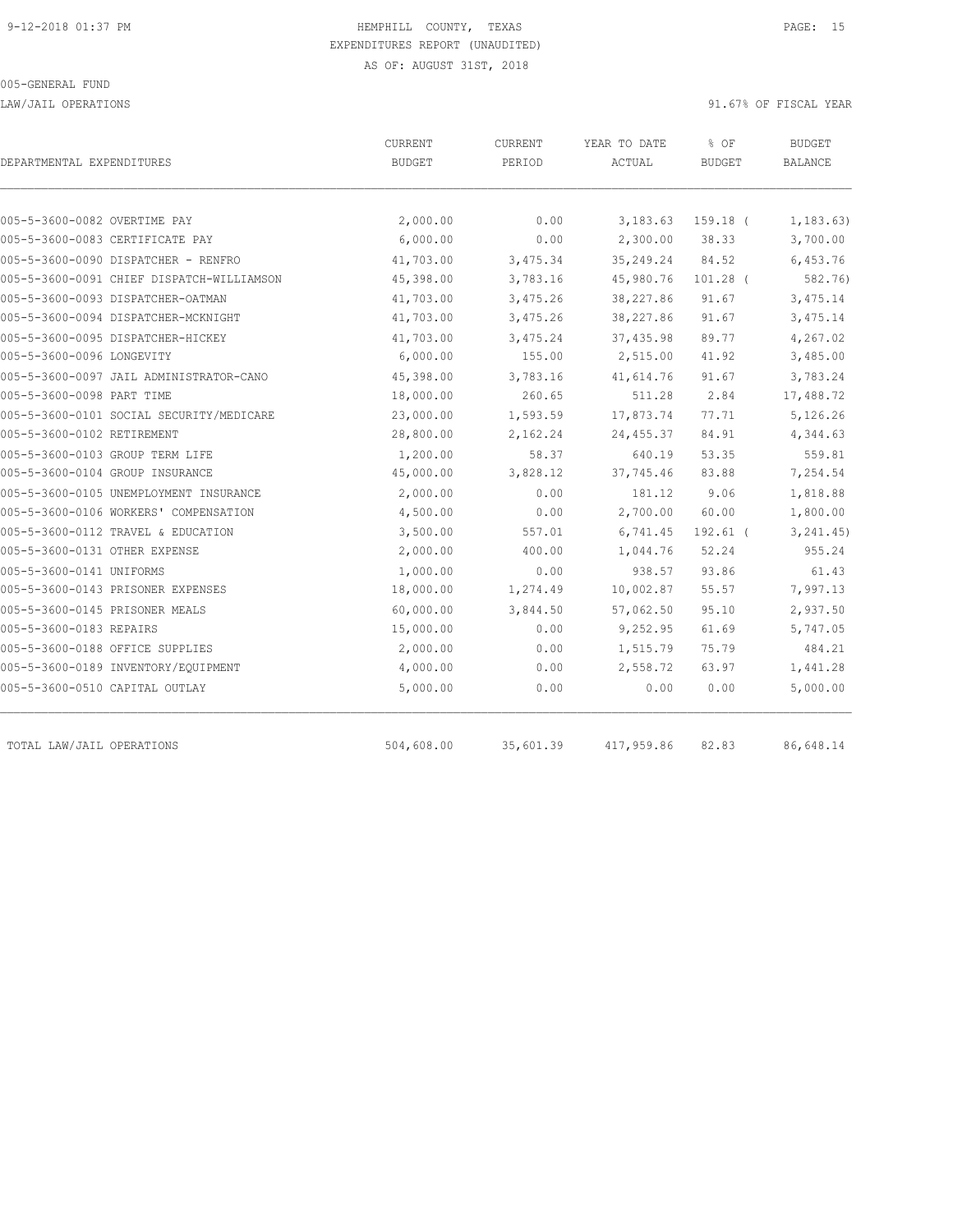# HEMPHILL COUNTY, TEXAS **PAGE:** 16 EXPENDITURES REPORT (UNAUDITED) AS OF: AUGUST 31ST, 2018

SOLID WASTE DISPOSAL SOLID WASTE SERVER A SERVER SOLID WASTE DISPOSAL YEAR

| DEPARTMENTAL EXPENDITURES      | CURRENT<br>BUDGET | CURRENT<br>PERIOD | YEAR TO DATE<br>ACTUAL | % OF<br>BUDGET | BUDGET<br><b>BALANCE</b> |
|--------------------------------|-------------------|-------------------|------------------------|----------------|--------------------------|
|                                |                   |                   |                        |                |                          |
| 005-5-6025-0122 FUEL & OIL     | 25,000.00         | 1,470.49          | 15,270.81              | 61.08          | 9,729.19                 |
| 005-5-6025-0127 TIPPING FEES   | 155,000.00        | 10,951.25         | 145,387.01             | 93.80          | 9,612.99                 |
| 005-5-6025-0510 CAPITAL OUTLAY | 0.00              | 0.00              | 0.00                   | 0.00           | 0.00                     |
|                                |                   |                   |                        |                |                          |
| TOTAL SOLID WASTE DISPOSAL     | 180,000.00        | 12,421.74         | 160,657.82             | 89.25          | 19,342.18                |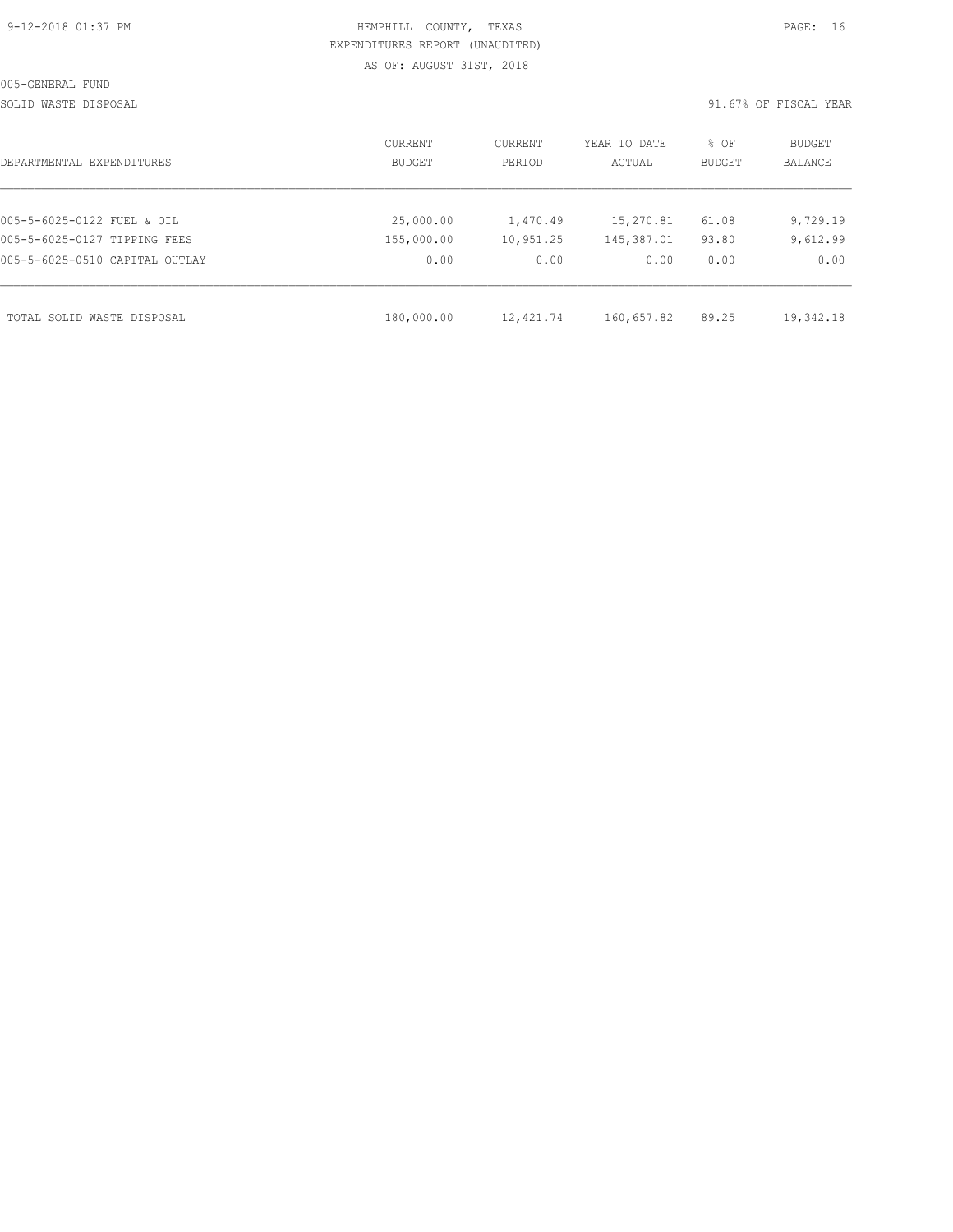PUBLIC FACILITIES 30 PUBLIC FACILITIES

| 12,000.00  | 0.00                       | 100.00      |            |             |
|------------|----------------------------|-------------|------------|-------------|
|            |                            |             |            |             |
|            |                            |             | 0.83       | 11,900.00   |
|            | 550.00                     | 3,850.00    | 1.18       | 321,150.00  |
| 13,000.00  | 523.31                     | 9,715.07    | 74.73      | 3,284.93    |
| 4,500.00   | 227.62                     | 4,162.62    | 92.50      | 337.38      |
| 120,000.00 | 4,280.92                   | 104, 913.52 | 87.43      | 15,086.48   |
| 35,000.00  | 508.76                     | 26,390.94   | 75.40      | 8,609.06    |
| 15,000.00  | 0.00                       | 60,077.54   | $400.52$ ( | 45,077.54)  |
| 30,000.00  | 0.00                       | 250.00      | 0.83       | 29,750.00   |
| 5,000.00   | 0.00                       | 4,125.43    | 82.51      | 874.57      |
| 0.00       | 0.00                       | 0.00        | 0.00       | 0.00        |
| 935,620.00 | 114,914.27                 | 425, 318.94 | 45.46      | 510,301.06  |
|            |                            |             |            | 856, 215.94 |
|            | 325,000.00<br>1,495,120.00 | 121,004.88  | 638,904.06 | 42.73       |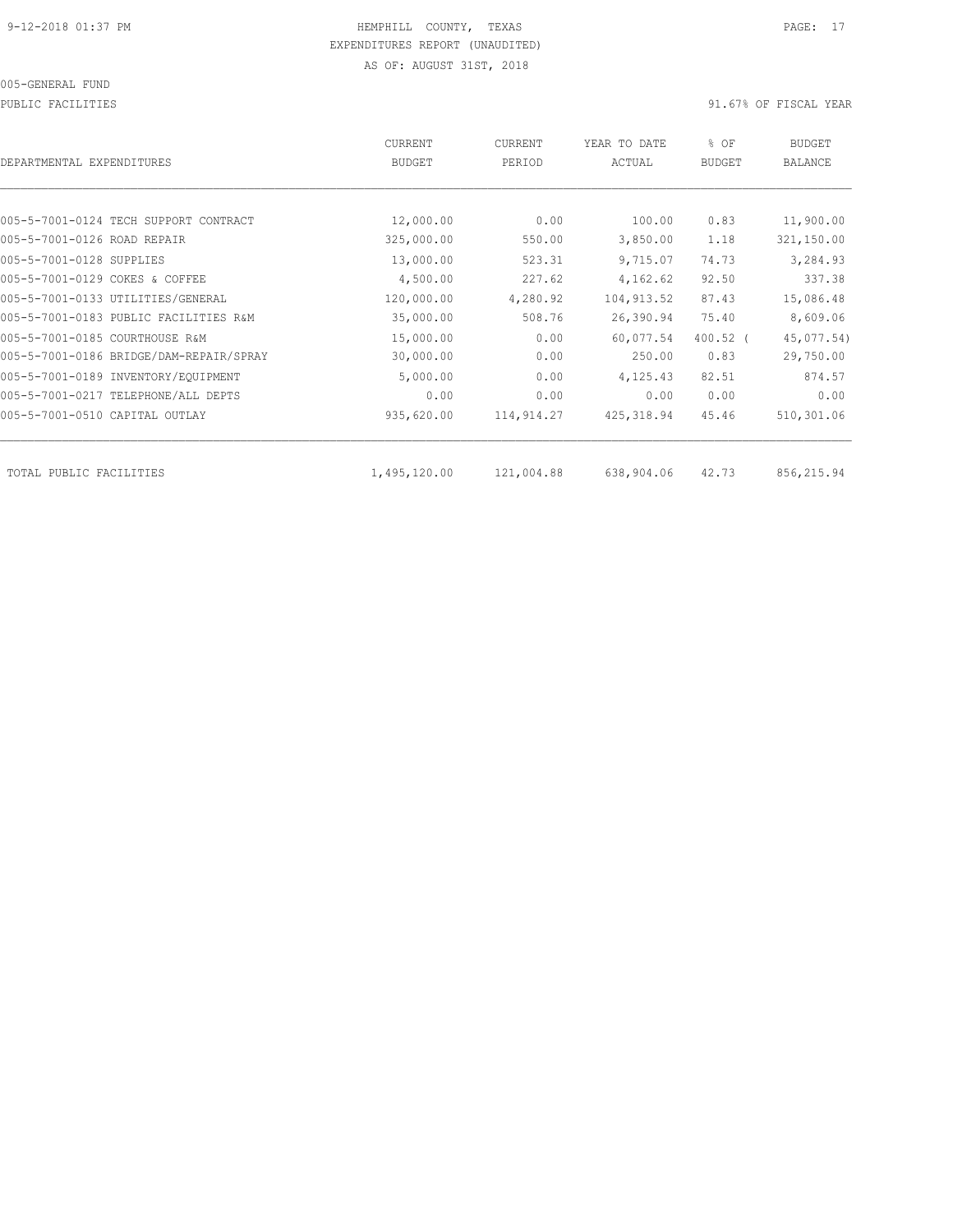CEMETERY 91.67% OF FISCAL YEAR

| <b>CURRENT</b><br><b>BUDGET</b> | CURRENT<br>PERIOD | YEAR TO DATE<br>ACTUAL | % OF<br><b>BUDGET</b> | BUDGET<br><b>BALANCE</b> |
|---------------------------------|-------------------|------------------------|-----------------------|--------------------------|
|                                 |                   |                        |                       |                          |
| 7,500.00                        | 0.00              | 1,650.00               | 22,00                 | 5,850.00                 |
| 600.00                          | 0.00              | 126.23                 | 21.04                 | 473.77                   |
| 100.00                          | 0.00              | 1.32                   | 1.32                  | 98.68                    |
| 1,000.00                        | 0.00              | 225.00                 | 22.50                 | 775.00                   |
| 15,000.00                       | 2,000.00          | 2,000.00               | 13.33                 | 13,000.00                |
| 500.00                          | 27.45             | 429.27                 | 85.85                 | 70.73                    |
| 1,000.00                        | 0.00              | 0.00                   | 0.00                  | 1,000.00                 |
| 300.00                          | 0.00              | 116.38                 | 38.79                 | 183.62                   |
| 2,000.00                        | 0.00              | 7,500.00               | $375.00$ (            | 5,500.00)                |
| 46,000.00                       | 5,162.50          | 34,710.50              | 75.46                 | 11,289.50                |
| 0.00                            | 0.00              | 0.00                   | 0.00                  | 0.00                     |
|                                 |                   |                        |                       | 27,241.30                |
|                                 | 74,000.00         | 7,189.95               | 46,758.70             | 63.19                    |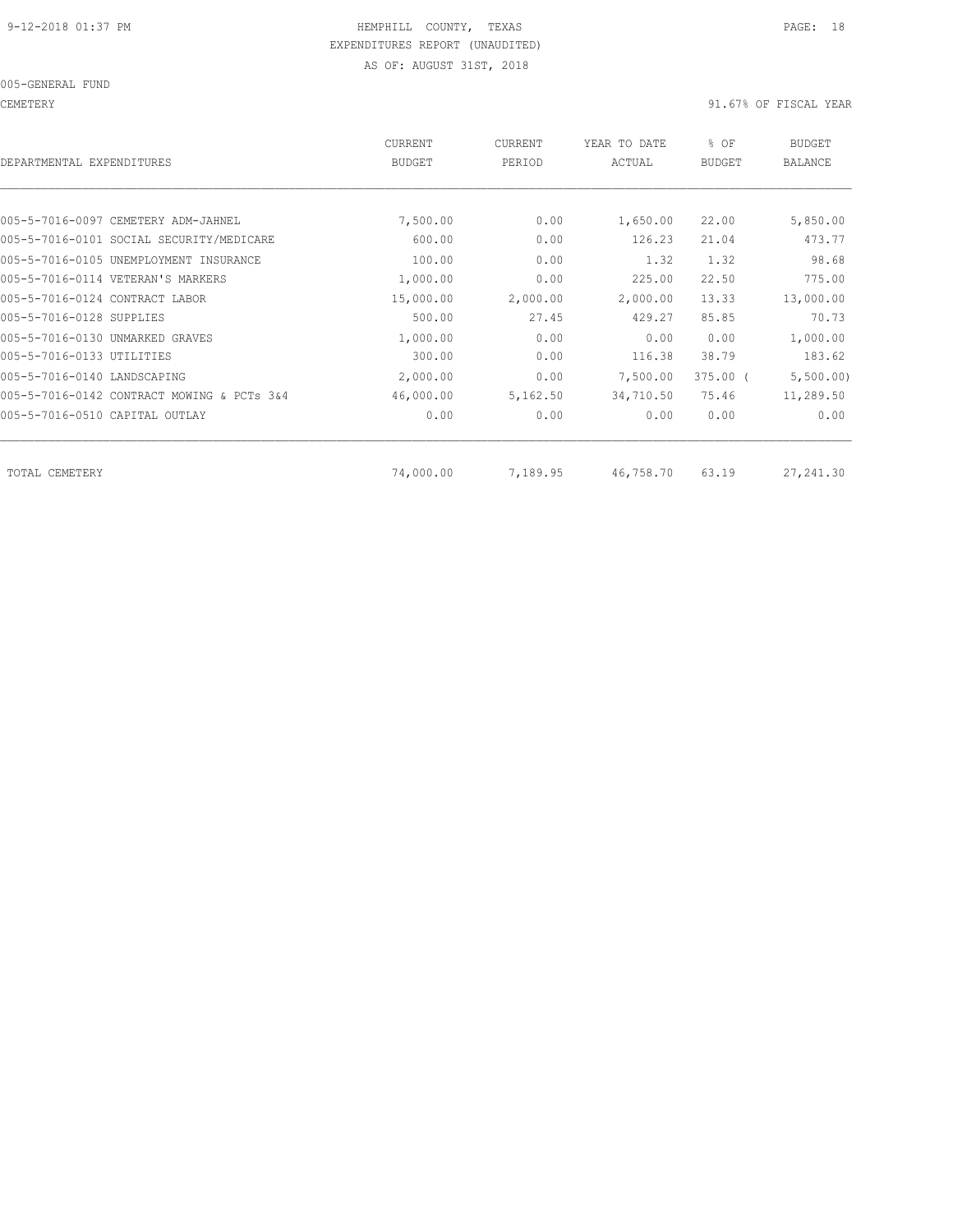OTHER COMPLEXES 91.67% OF FISCAL YEAR

|                                          | <b>CURRENT</b> | CURRENT   | YEAR TO DATE | % OF          | <b>BUDGET</b>  |
|------------------------------------------|----------------|-----------|--------------|---------------|----------------|
| DEPARTMENTAL EXPENDITURES                | <b>BUDGET</b>  | PERIOD    | ACTUAL       | <b>BUDGET</b> | <b>BALANCE</b> |
|                                          |                |           |              |               |                |
| 005-5-7018-0082 OVERTIME                 | 1,500.00       | 0.00      | 0.00         | 0.00          | 1,500.00       |
| 005-5-7018-0091 COMPLEX SUPERVISOR-LYNCH | 53,844.00      | 4,487.00  | 49,357.00    | 91.67         | 4,487.00       |
| 005-5-7018-0092 COMPLEX ROADHAND-YARNOLD | 48,565.00      | 4,047.08  | 44,517.88    | 91.67         | 4,047.12       |
| 005-5-7018-0096 LONGEVITY                | 4,300.00       | 360.00    | 3,845.00     | 89.42         | 455.00         |
| 005-5-7018-0098 PART-TIME HELP           | 8,000.00       | 936.00    | 3, 344.25    | 41.80         | 4,655.75       |
| 005-5-7018-0101 SOCIAL SECURITY/MEDICARE | 8,900.00       | 752.02    | 7,731.71     | 86.87         | 1,168.29       |
| 005-5-7018-0102 RETIREMENT               | 12,000.00      | 892.40    | 9,804.90     | 81.71         | 2,195.10       |
| 005-5-7018-0103 GROUP TERM LIFE          | 400.00         | 24.10     | 256.83       | 64.21         | 143.17         |
| 005-5-7018-0104 GROUP INSURANCE          | 15,000.00      | 1,274.81  | 13,879.39    | 92.53         | 1,120.61       |
| 005-5-7018-0105 UNEMPLOYMENT INSURANCE   | 500.00         | 0.00      | 70.61        | 14.12         | 429.39         |
| 005-5-7018-0106 WORKERS' COMPENSATION    | 2,000.00       | 0.00      | 1,500.00     | 75.00         | 500.00         |
| 005-5-7018-0122 FUEL & OIL               | 15,000.00      | 420.83    | 7,278.20     | 48.52         | 7,721.80       |
| 005-5-7018-0124 MACHINE HIRE/CONT LABOR  | 2,000.00       | 0.00      | 730.00       | 36.50         | 1,270.00       |
| 005-5-7018-0125 TIRES & TUBES            | 1,500.00       | 0.00      | 351.90       | 23.46         | 1,148.10       |
| 005-5-7018-0128 MATERIAL & SUPPLIES      | 10,000.00      | 282.16    | 4,599.52     | 46.00         | 5,400.48       |
| 005-5-7018-0132 TELEPHONE                | 700.00         | 30.00     | 330.00       | 47.14         | 370.00         |
| 005-5-7018-0183 REPAIRS & MAINTENANCE    | 15,000.00      | 0.00      | 1,186.54     | 7.91          | 13,813.46      |
| 005-5-7018-0185 TREES                    | 0.00           | 0.00      | 0.00         | 0.00          | 0.00           |
| 005-5-7018-0189 INVENTORY                | 12,000.00      | 120.49    | 1,064.06     | 8.87          | 10,935.94      |
| 005-5-7018-0206 CHEMICALS                | 3,000.00       | 967.80    | 3,147.80     | $104.93$ (    | 147.80)        |
| 005-5-7018-0510 CAPITAL OUTLAY           | 20,000.00      | 0.00      | 0.00         | 0.00          | 20,000.00      |
|                                          |                |           |              |               |                |
| TOTAL OTHER COMPLEXES                    | 234,209.00     | 14,594.69 | 152,995.59   | 65.32         | 81, 213.41     |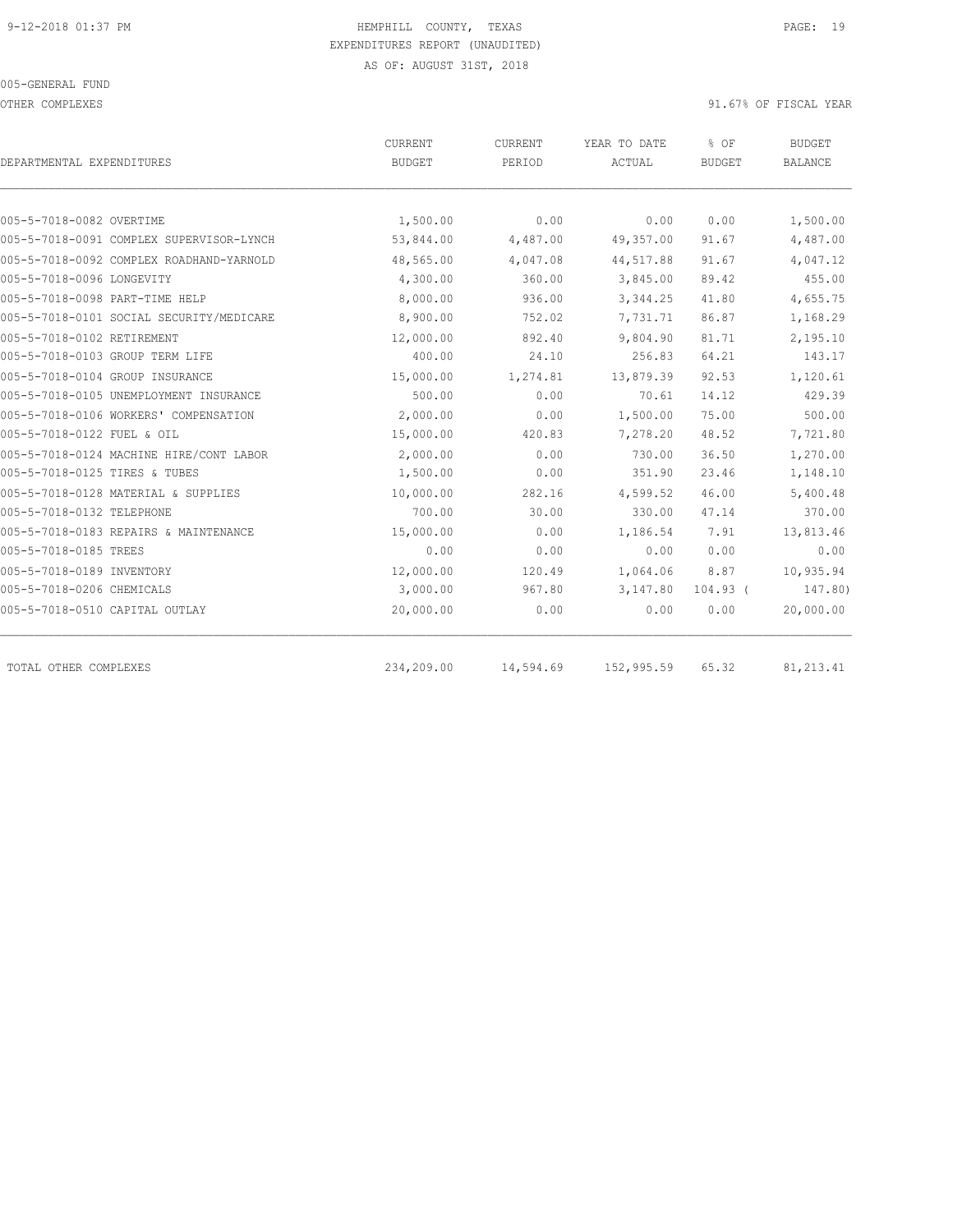#### 005-GENERAL FUND

### LIBRARY 91.67% OF FISCAL YEAR

| DEPARTMENTAL EXPENDITURES                   | CURRENT<br><b>BUDGET</b> | CURRENT<br>PERIOD | YEAR TO DATE<br>ACTUAL | % OF<br><b>BUDGET</b> | <b>BUDGET</b><br><b>BALANCE</b> |
|---------------------------------------------|--------------------------|-------------------|------------------------|-----------------------|---------------------------------|
|                                             |                          |                   |                        |                       |                                 |
| 005-5-7041-0090 LIBRARIAN-DILLON            | 53,844.00                | 4,487.00          | 49,357.00              | 91.67                 | 4,487.00                        |
| 005-5-7041-0095 CLERK-GARCIA                | 33,825.00                | 2,818.76          | 31,006.36              | 91.67                 | 2,818.64                        |
| 005-5-7041-0096 LONGEVITY                   | 3,900.00                 | 310.00            | 3,325.00               | 85.26                 | 575.00                          |
| 005-5-7041-0097 CLERK/PT-LIBRARY CLERK      | 38,079.00                | 2,557.20          | 26,737.61              | 70.22                 | 11,341.39                       |
| 005-5-7041-0098 CLERK-POWELL                | 32,306.00                | 2,692.16          | 29,613.76              | 91.67                 | 2,692.24                        |
| 005-5-7041-0101 SOCIAL SECURITY/MEDICARE    | 12,200.00                | 938.09            | 10,206.86              | 83.66                 | 1,993.14                        |
| 005-5-7041-0102 RETIREMENT                  | 16,000.00                | 1,182.61          | 13,392.08              | 83.70                 | 2,607.92                        |
| 005-5-7041-0103 GROUP TERM LIFE             | 600.00                   | 31.92             | 350.38                 | 58.40                 | 249.62                          |
| 005-5-7041-0104 GROUP INSURANCE             | 22,500.00                | 1,912.83          | 20,834.72              | 92.60                 | 1,665.28                        |
| 005-5-7041-0105 UNEMPLOYMENT INSURANCE      | 1,000.00                 | 0.00              | 100.24                 | 10.02                 | 899.76                          |
| 005-5-7041-0106 WORKERS' COMPENSATION       | 2,500.00                 | 0.00              | 2,025.00               | 81.00                 | 475.00                          |
| 005-5-7041-0112 TRAVEL                      | 2,250.00                 | 0.00              | 1,477.37               | 65.66                 | 772.63                          |
| 005-5-7041-0119 DUES                        | 2,100.00                 | 0.00              | 1,578.45               | 75.16                 | 521.55                          |
| 005-5-7041-0128 SUPPLIES                    | 8,000.00                 | 283.21            | 7,189.75               | 89.87                 | 810.25                          |
| 005-5-7041-0132 TELEPHONE                   | 7,800.00                 | 208.39            | 5,555.58               | 71.23                 | 2,244.42                        |
| 005-5-7041-0142 HARRINGTON L. CONSORTIUM    | 10,300.00                | 0.00              | 10,413.05              | $101.10$ (            | 113.05)                         |
| 005-5-7041-0168 BOOKS                       | 22,000.00                | 1,613.00          | 20, 224.87             | 91.93                 | 1,775.13                        |
| 005-5-7041-0169 LIBRARY MEMORIALS/DONATIONS | 4,000.00                 | 108.68            | 4,337.67               | $108.44$ (            | 337.67)                         |
| 005-5-7041-0181 TECH SUPPORT                | 4,500.00                 | 0.00              | 6,138.80               | $136.42$ (            | 1,638.80)                       |
| 005-5-7041-0189 INVENTORY                   | 3,000.00                 | 0.00              | 2,623.93               | 87.46                 | 376.07                          |
| TOTAL LIBRARY                               | 280,704.00               | 19,143.85         | 246,488.48             | 87.81                 | 34, 215.52                      |
| TOTAL EXPENDITURES                          | 6,991,674.00             | 444, 412.31       | 5,271,624.82           | 75.40                 | 1,720,049.18                    |
|                                             |                          |                   |                        |                       |                                 |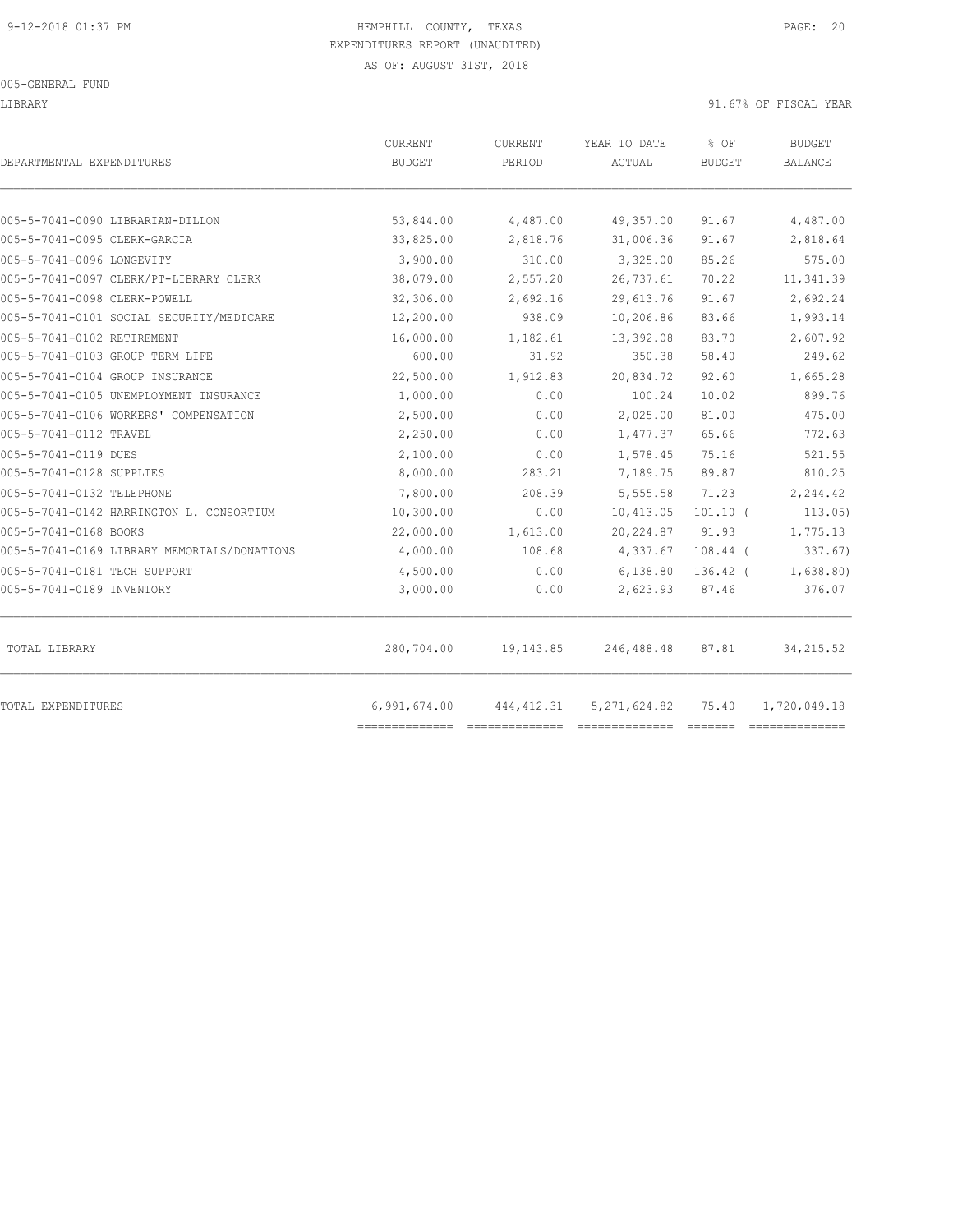LAW LIBRARY 91.67% OF FISCAL YEAR

| DEPARTMENTAL EXPENDITURES            | CURRENT<br><b>BUDGET</b> | CURRENT<br>PERIOD | YEAR TO DATE<br>ACTUAL | % OF<br><b>BUDGET</b> | BUDGET<br>BALANCE |
|--------------------------------------|--------------------------|-------------------|------------------------|-----------------------|-------------------|
| 008-5-2008-0114 LAW LIBRARY EXPENSES | 7,000.00                 | 0.00              | 0.00                   | 0.00                  | 7,000.00          |
| TOTAL LAW LIBRARY                    | 7,000.00                 | 0.00              | 0.00                   | 0.00                  | 7,000.00          |
| TOTAL EXPENDITURES                   | 7,000.00<br>___________  | 0.00              | 0.00                   | 0.00                  | 7,000.00          |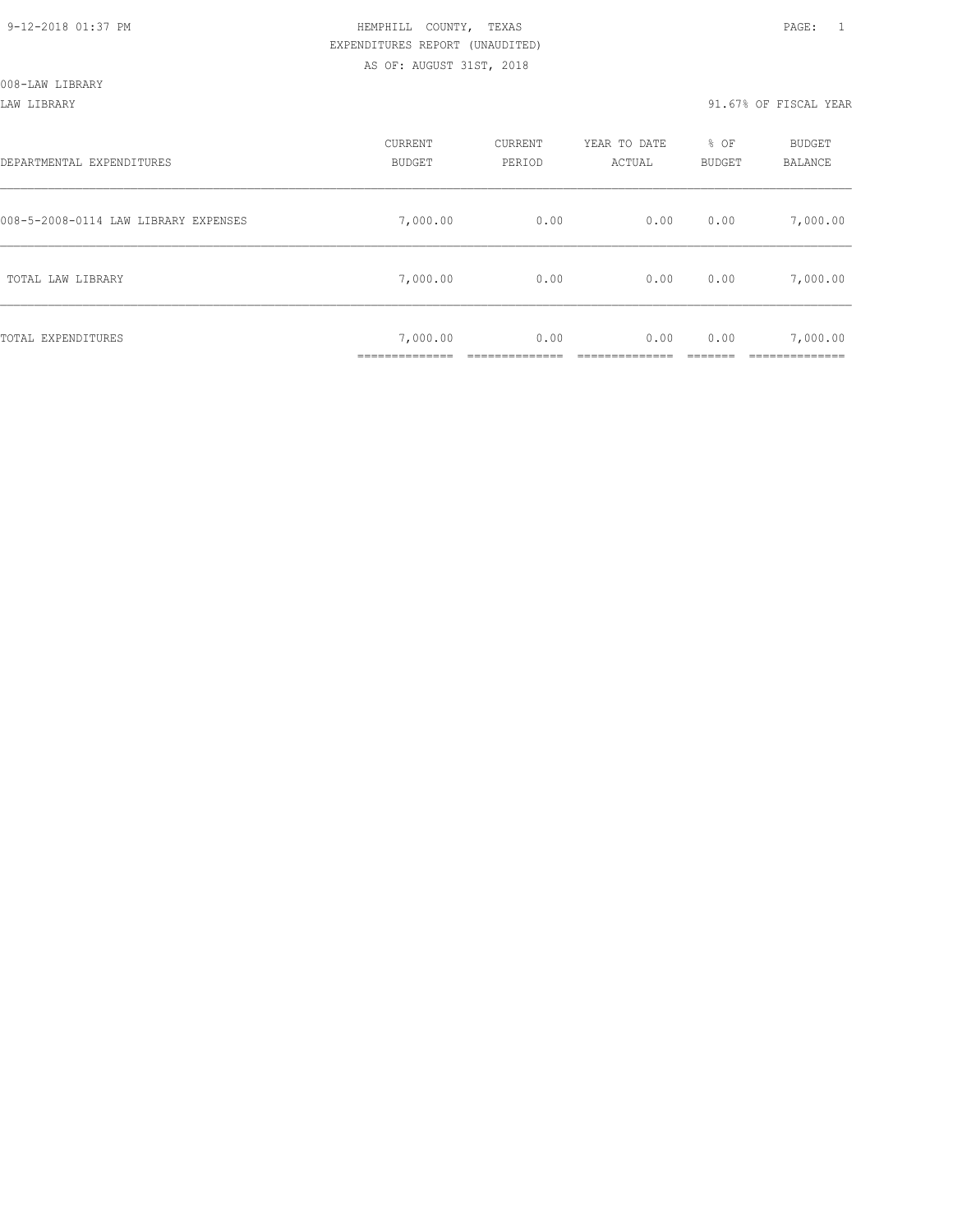CO COURTHOUSE SECURITY 91.67% OF FISCAL YEAR

| DEPARTMENTAL EXPENDITURES          | CURRENT<br><b>BUDGET</b>   | CURRENT<br>PERIOD | YEAR TO DATE<br>ACTUAL | % OF<br><b>BUDGET</b> | BUDGET<br>BALANCE |
|------------------------------------|----------------------------|-------------------|------------------------|-----------------------|-------------------|
| 009-5-3009-0114 CRTHS SECURITY EXP | 53,000.00                  | 0.00              | 319.82                 | 0.60                  | 52,680.18         |
| TOTAL CO COURTHOUSE SECURITY       | 53,000.00                  | 0.00              | 319.82                 | 0.60                  | 52,680.18         |
| TOTAL EXPENDITURES                 | 53,000.00<br>_____________ | 0.00              | 319.82                 | 0.60                  | 52,680.18         |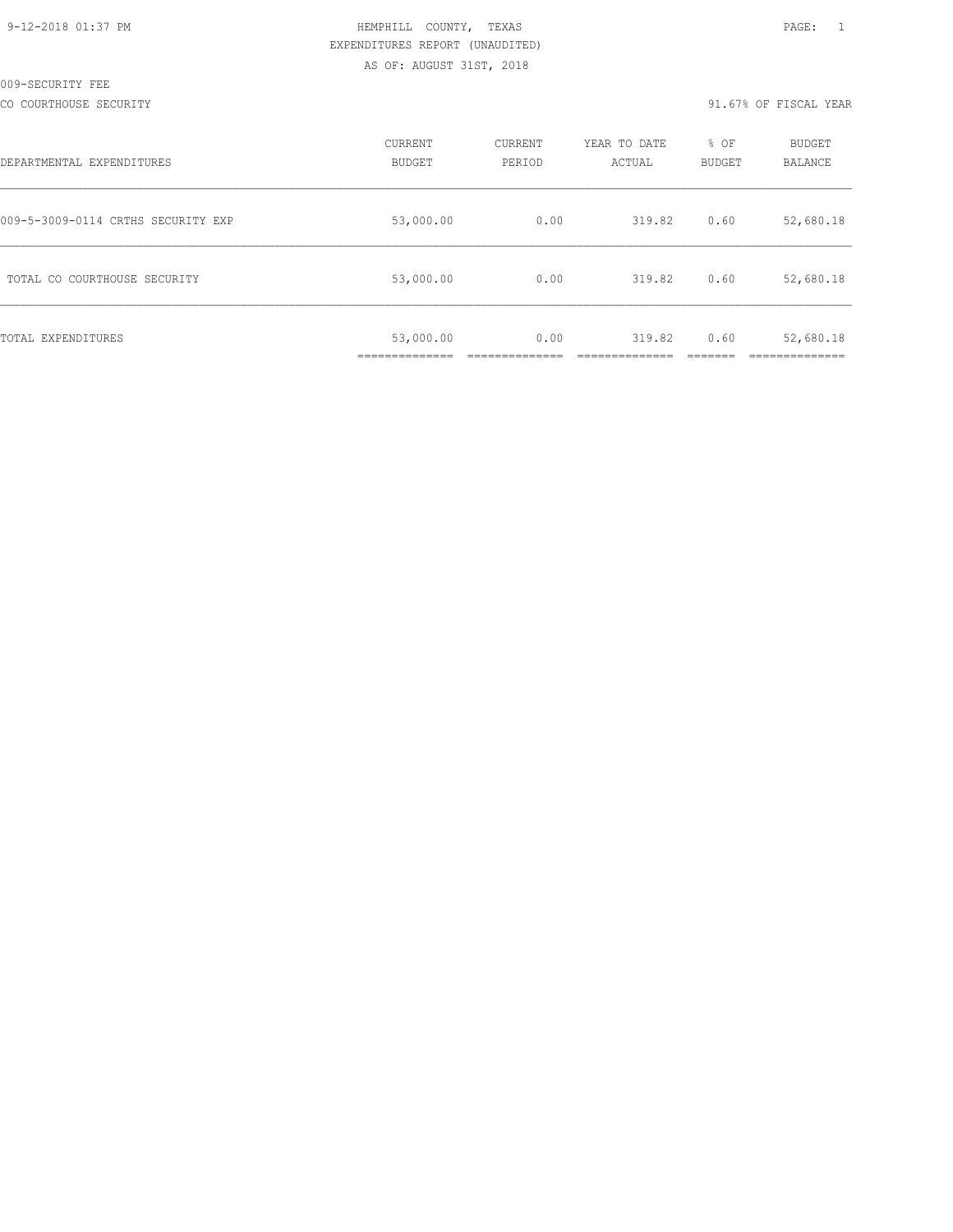# 9-12-2018 01:37 PM HEMPHILL COUNTY, TEXAS PAGE: 1 EXPENDITURES REPORT (UNAUDITED)

AS OF: AUGUST 31ST, 2018

### 010-AIRPORT

AIRPORT 31.67% OF FISCAL YEAR

| DEPARTMENTAL EXPENDITURES                | CURRENT<br><b>BUDGET</b>     | <b>CURRENT</b><br>PERIOD | YEAR TO DATE<br>ACTUAL | % OF<br><b>BUDGET</b> | <b>BUDGET</b><br><b>BALANCE</b> |
|------------------------------------------|------------------------------|--------------------------|------------------------|-----------------------|---------------------------------|
|                                          |                              |                          |                        |                       |                                 |
| 010-5-7010-0109 POSTAGE                  | 200.00                       | 0.00                     | 19.20                  | 9.60                  | 180.80                          |
| 010-5-7010-0112 TRAVEL/DUES/PUBLICATIONS | 800.00                       | 0.00                     | 1,430.27               | 178.78 (              | 630.27)                         |
| 010-5-7010-0122 FUEL & OIL               | 90,000.00                    | 9,015.82                 | 105,703.25             | $117.45$ (            | 15,703.25)                      |
| 010-5-7010-0124 AIRPORT MGR CONTRACT     | 57,000.00                    | 4,715.71                 | 50,210.87              | 88.09                 | 6,789.13                        |
| 010-5-7010-0127 FUEL SYSTEM MAINTENANCE  | 5,000.00                     | 0.00                     | 2,971.57               | 59.43                 | 2,028.43                        |
| 010-5-7010-0131 OTHER EXPENSE            | 2,000.00                     | 0.00                     | 2,369.16               | $118.46$ (            | 369.16                          |
| 010-5-7010-0132 AWOS MAINTENANCE         | 5,000.00                     | 194.75                   | 7,506.43               | $150.13$ (            | 2,506.43                        |
| 010-5-7010-0133 UTILITIES                | 8,000.00                     | 551.13                   | 9,205.90               | $115.07$ (            | 1, 205.90                       |
| 010-5-7010-0134 BONDS & INSURANCE        | 2,500.00                     | 0.00                     | 1,997.00               | 79.88                 | 503.00                          |
| 010-5-7010-0140 SATELLITE TELEVISION     | 1,100.00                     | 0.00                     | 1,015.18               | 92.29                 | 84.82                           |
| 010-5-7010-0168 MOWING EQUIP./MAINT.     | 2,000.00                     | 346.36                   | 1,394.35               | 69.72                 | 605.65                          |
| 010-5-7010-0173 NAVIGATION EQUIP/MAINT   | 3,000.00                     | 0.00                     | 253.64                 | 8.45                  | 2,746.36                        |
| 010-5-7010-0183 HANGAR-LOUNGE R&M        | 6,000.00                     | 393.45                   | 4,312.35               | 71.87                 | 1,687.65                        |
| 010-5-7010-0185 WSI WEATHER              | 1,600.00                     | 0.00                     | 1,251.00               | 78.19                 | 349.00                          |
| 010-5-7010-0189 INVENTORY                | 3,000.00                     | 54.28                    | 3,391.43               | $113.05$ (            | 391.43)                         |
| 010-5-7010-0510 CAPITAL OUTLAY           | 23,120.00                    | 0.00                     | 0.00                   | 0.00                  | 23,120.00                       |
| TOTAL AIRPORT                            | 210,320.00                   | 15,271.50                | 193,031.60             | 91.78                 | 17,288.40                       |
| TOTAL EXPENDITURES                       | 210,320.00<br>============== | 15,271.50                | 193,031.60             | 91.78                 | 17,288.40                       |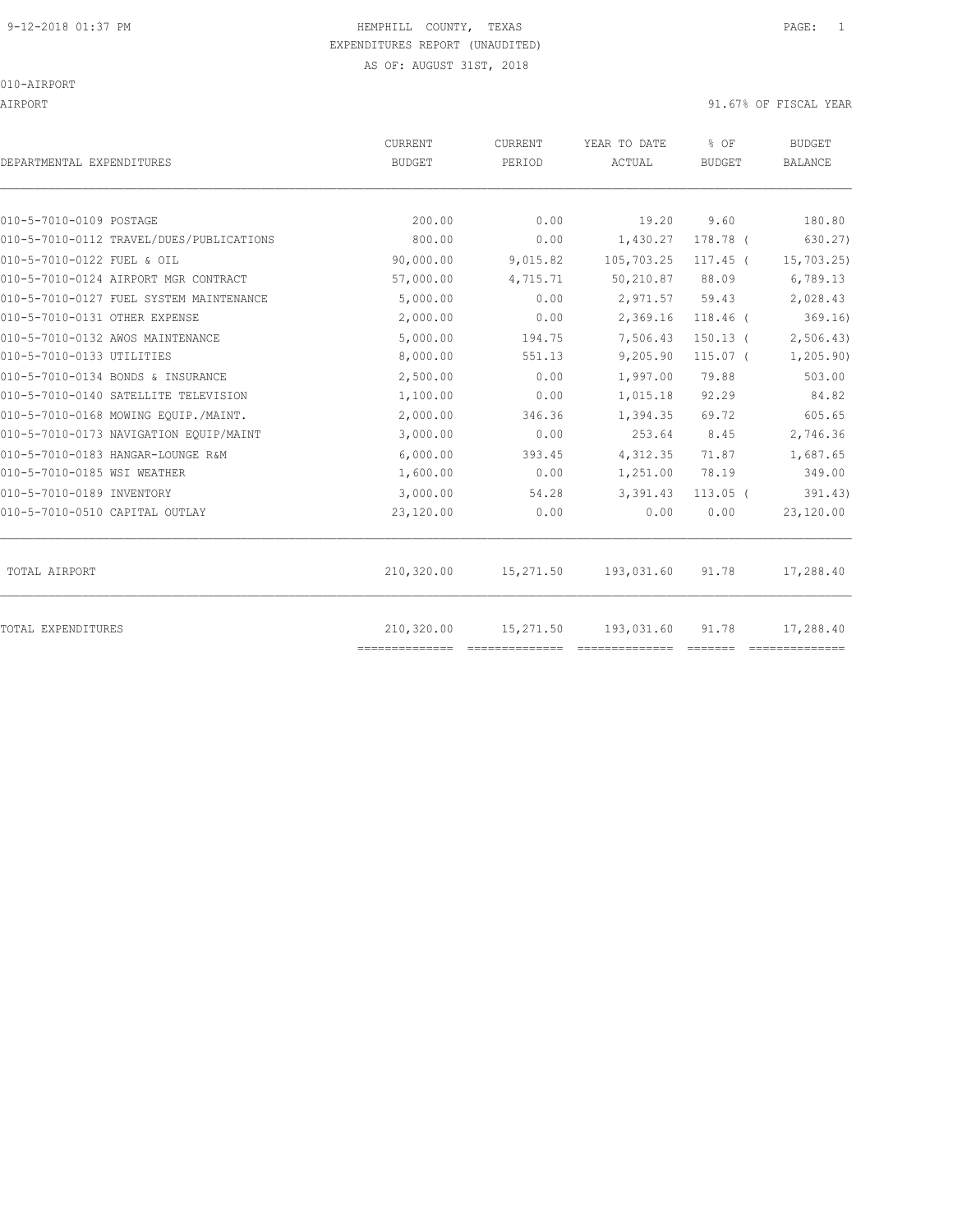ROAD & BRIDGE 1 91.67% OF FISCAL YEAR (1910) 92.67% OF FISCAL YEAR

| DEPARTMENTAL EXPENDITURES                      | CURRENT<br><b>BUDGET</b> | <b>CURRENT</b><br>PERIOD | YEAR TO DATE<br>ACTUAL | % OF<br><b>BUDGET</b> | <b>BUDGET</b><br><b>BALANCE</b> |
|------------------------------------------------|--------------------------|--------------------------|------------------------|-----------------------|---------------------------------|
| 011-5-4011-0082 OVERTIME                       | 2,500.00                 | 0.00                     | 0.00                   | 0.00                  | 2,500.00                        |
| 011-5-4011-0090 COMMISSIONER-WEBB              | 38,534.00                | 3,211.16                 | 35, 322.76             | 91.67                 | 3,211.24                        |
| 011-5-4011-0092 SR MAINTENANCE TECH-BILLENWILL | 53,844.00                | 4,487.00                 | 49,357.00              | 91.67                 | 4,487.00                        |
| 011-5-4011-0095 MAINTENANCE TECH-TREVINO       | 48,565.00                | 4,047.08                 | 42,494.34              | 87.50                 | 6,070.66                        |
| 011-5-4011-0096 LONGEVITY                      | 1,710.00                 | 10.00                    | 80.00                  | 4.68                  | 1,630.00                        |
| 011-5-4011-0101 SOCIAL SECURITY/MEDICARE       | 11,280.00                | 905.52                   | 9,805.99               | 86.93                 | 1,474.01                        |
| 011-5-4011-0102 RETIREMENT                     | 15,000.00                | 1,186.62                 | 12,850.48              | 85.67                 | 2,149.52                        |
| 011-5-4011-0103 GROUP TERM LIFE                | 500.00                   | 32.05                    | 337.08                 | 67.42                 | 162.92                          |
| 011-5-4011-0104 GROUP INSURANCE                | 22,500.00                | 1,914.06                 | 19,592.13              | 87.08                 | 2,907.87                        |
| 011-5-4011-0105 UNEMPLOYMENT INSURANCE         | 400.00                   | 0.00                     | 67.44                  | 16.86                 | 332.56                          |
| 011-5-4011-0106 WORKERS' COMPENSATION          | 2,000.00                 | 0.00                     | 2,250.00               | $112.50$ (            | 250.00                          |
| 011-5-4011-0110 FREIGHT                        | 200.00                   | 0.00                     | 0.00                   | 0.00                  | 200.00                          |
| 011-5-4011-0112 TRAVEL                         | 3,000.00                 | 0.00                     | 1,141.32               | 38.04                 | 1,858.68                        |
| 011-5-4011-0122 FUEL & OIL                     | 32,000.00                | 2,728.44                 | 20,544.16              | 64.20                 | 11,455.84                       |
| 011-5-4011-0124 MACHINE HIRE/CONT LABOR        | 15,000.00                | 0.00                     | 2,653.70               | 17.69                 | 12,346.30                       |
| 011-5-4011-0125 TIRES & TUBES                  | 8,000.00                 | 0.00                     | 6,858.94               | 85.74                 | 1,141.06                        |
| 011-5-4011-0126 CALICHE & GRAVEL               | 35,000.00                | 2,880.00                 | 18,126.20              | 51.79                 | 16,873.80                       |
| 011-5-4011-0128 MATERIAL & SUPPLIES            | 10,000.00                | 71.40                    | 844.42                 | 8.44                  | 9,155.58                        |
| 011-5-4011-0130 COMMUNICATION REPAIRS          | 500.00                   | 0.00                     | 0.00                   | 0.00                  | 500.00                          |
| 011-5-4011-0131 OTHER EXPENSE                  | 1,000.00                 | 0.00                     | 0.00                   | 0.00                  | 1,000.00                        |
| 011-5-4011-0132 TELEPHONE                      | 1,000.00                 | 129.62                   | 942.27                 | 94.23                 | 57.73                           |
| 011-5-4011-0133 UTILITIES/PCT 1                | 3,500.00                 | 204.44                   | 2,415.81               | 69.02                 | 1,084.19                        |
| 011-5-4011-0137 VEHICLE R&M                    | 6,000.00                 | 70.08                    | 3,866.77               | 64.45                 | 2,133.23                        |
| 011-5-4011-0144 TIN HORNS/CATTLE GUARDS/CHEM   | 7,000.00                 | 0.00                     | 1,940.00               | 27.71                 | 5,060.00                        |
| 011-5-4011-0173 HEAVY EOUIP - R&M              | 20,000.00                | 800.92                   | 27,076.53              | $135.38$ (            | 7,076.53                        |
| 011-5-4011-0189 INVENTORY                      | 4,000.00                 | 248.25                   | 1,501.22               | 37.53                 | 2,498.78                        |
| 011-5-4011-0190 ROAD GRANT PROJECTS            | 0.00                     | 0.00                     | 0.00                   | 0.00                  | 0.00                            |
| 011-5-4011-0510 CAPITAL OUTLAY                 | 69,117.00                | 0.00                     | 13,498.27              | 19.53                 | 55,618.73                       |
| TOTAL ROAD & BRIDGE 1                          | 412,150.00               | 22,926.64                | 273,566.83             | 66.38                 | 138,583.17                      |
| TOTAL EXPENDITURES                             | 412,150.00               | 22,926.64                | 273,566.83             | 66.38                 | 138,583.17                      |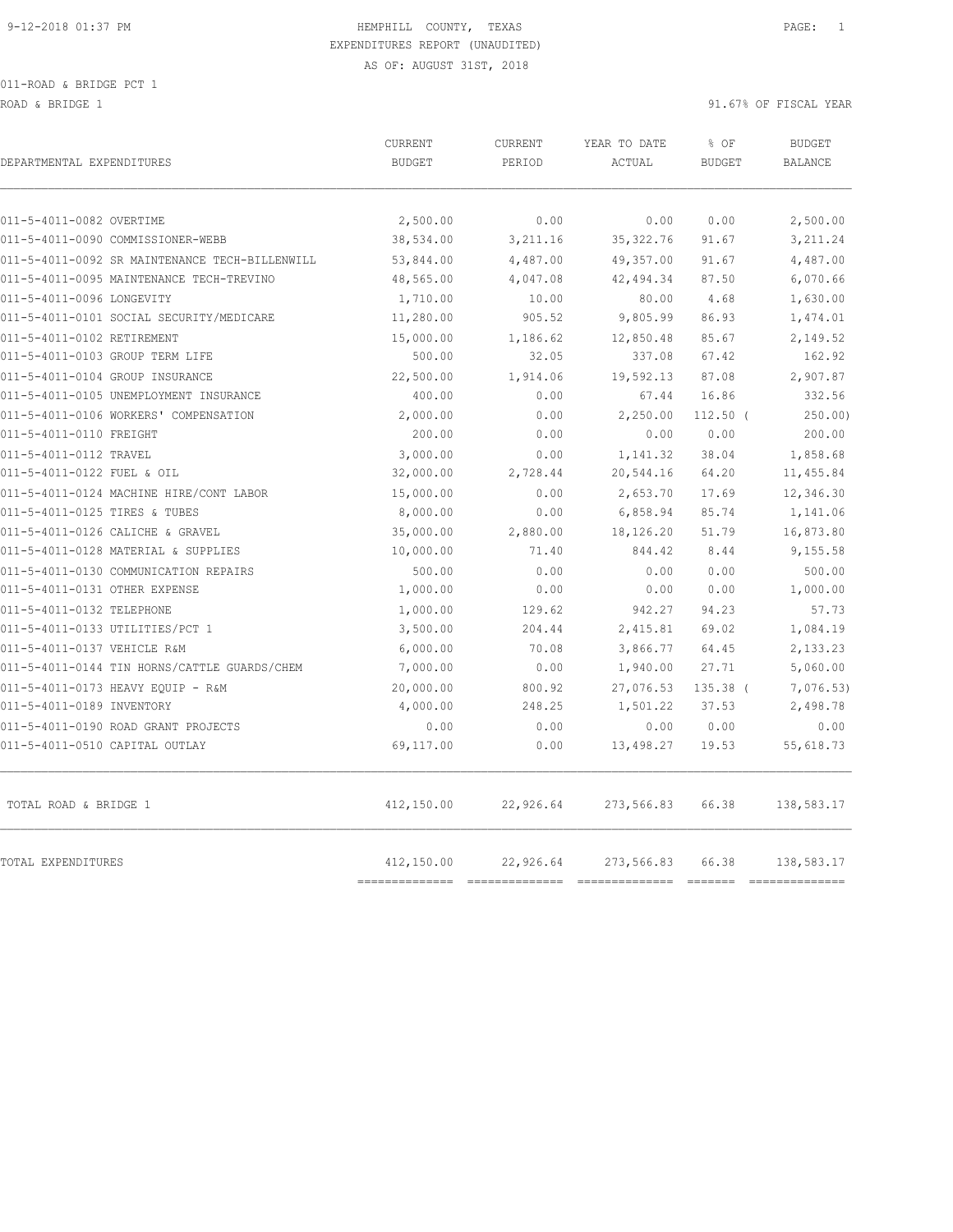012-ROAD & BRIDGE PCT 2 ROAD & BRIDGE 2 91.67% OF FISCAL YEAR (1999) AND ROAD & BRIDGE 2

| DEPARTMENTAL EXPENDITURES                                                            | CURRENT<br><b>BUDGET</b>     | CURRENT<br>PERIOD            | YEAR TO DATE<br>ACTUAL              | % OF<br><b>BUDGET</b> | <b>BUDGET</b><br><b>BALANCE</b> |
|--------------------------------------------------------------------------------------|------------------------------|------------------------------|-------------------------------------|-----------------------|---------------------------------|
|                                                                                      |                              |                              |                                     |                       |                                 |
| 012-5-4012-0090 COMMISSIONER-ALEXANDER<br>012-5-4012-0092 SR MAINTENANCE TECH-WALSER | 38,534.00<br>53,844.00       | 3,211.16<br>4,487.00         | 35, 322, 76<br>49,357.00            | 91.67<br>91.67        | 3,211.24<br>4,487.00            |
| 012-5-4012-0095 MAINTENANCE TECH-SCHAFER                                             | 48,565.00                    | 4,047.08                     | 44,517.88                           | 91.67                 | 4,047.12                        |
| 012-5-4012-0096 LONGEVITY                                                            | 1,800.00                     | 160.00                       | 1,635.00                            | 90.83                 | 165.00                          |
| 012-5-4012-0097 MAINTENANCE TECH-PT/OT                                               | 2,500.00                     | 0.00                         | 0.00                                | 0.00                  | 2,500.00                        |
| 012-5-4012-0101 SOCIAL SECURITY/MEDICARE                                             | 11,280.00                    | 729.09                       | 8,146.65                            | 72.22                 | 3,133.35                        |
| 012-5-4012-0102 RETIREMENT                                                           | 15,000.00                    | 1,198.62                     | 13, 162.42                          | 87.75                 | 1,837.58                        |
| 012-5-4012-0103 GROUP TERM LIFE                                                      | 600.00                       | 32.37                        | 344.65                              | 57.44                 | 255.35                          |
| 012-5-4012-0104 GROUP INSURANCE                                                      | 22,500.00                    | 1,914.06                     | 20,839.68                           | 92.62                 | 1,660.32                        |
| 012-5-4012-0105 UNEMPLOYMENT INSURANCE                                               | 400.00                       | 0.00                         | 68.59                               | 17.15                 | 331.41                          |
| 012-5-4012-0106 WORKERS' COMPENSATION                                                | 2,000.00                     | 0.00                         | 2,250.00                            | $112.50$ (            | 250.00)                         |
| 012-5-4012-0110 FREIGHT                                                              | 100.00                       | 0.00                         | 14.00                               | 14.00                 | 86.00                           |
| 012-5-4012-0112 TRAVEL                                                               | 3,000.00                     | 0.00                         | 0.00                                | 0.00                  | 3,000.00                        |
| 012-5-4012-0122 FUEL & OIL                                                           | 32,000.00                    | 4,883.71                     | 33,787.64                           | $105.59$ (            | 1,787.64)                       |
| 012-5-4012-0124 MACHINE HIRE/CONT LABOR                                              | 5,000.00                     | 0.00                         | 2,496.28                            | 49.93                 | 2,503.72                        |
| 012-5-4012-0125 TIRES & TUBES                                                        | 10,000.00                    | 15.00                        | 2,886.70                            | 28.87                 | 7,113.30                        |
| 012-5-4012-0126 CALICHE & GRAVEL                                                     | 15,000.00                    | 1,520.00                     | 14,920.00                           | 99.47                 | 80.00                           |
| 012-5-4012-0128 MATERIAL & SUPPLIES                                                  | 7,500.00                     | 36.76                        | 1,001.76                            | 13.36                 | 6,498.24                        |
| 012-5-4012-0130 COMMUNICATIONS EXPENSE                                               | 500.00                       | 0.00                         | 208.59                              | 41.72                 | 291.41                          |
| 012-5-4012-0132 TELEPHONE                                                            | 1,000.00                     | 30.00                        | 330.00                              | 33.00                 | 670.00                          |
| 012-5-4012-0133 UTILITIES/PCT 2                                                      | 2,000.00                     | 83.36                        | 1,441.41                            | 72.07                 | 558.59                          |
| 012-5-4012-0137 VEHICLE R&M                                                          | 3,000.00                     | 82.94                        | 1,872.71                            | 62.42                 | 1,127.29                        |
| 012-5-4012-0144 TIN HORN/CATTLE GUARD/CHEM                                           | 8,000.00                     | 0.00                         | 4,132.40                            | 51.66                 | 3,867.60                        |
| 012-5-4012-0173 HEAVY EQUIP - R&M                                                    | 20,000.00                    | 1,938.52                     | 17,293.95                           | 86.47                 | 2,706.05                        |
| 012-5-4012-0189 INVENTORY                                                            | 2,500.00                     | 0.00                         | 1,757.95                            | 70.32                 | 742.05                          |
| 012-5-4012-0510 CAPITAL OUTLAY                                                       | 91,227.00                    | 0.00                         | 13,831.68                           | 15.16                 | 77,395.32                       |
| TOTAL ROAD & BRIDGE 2                                                                | 397,850.00                   | 24,369.67                    | 271,619.70                          | 68.27                 | 126,230.30                      |
| TOTAL EXPENDITURES                                                                   | 397,850.00<br>-------------- | 24,369.67<br>--------------- | 271,619.70<br>--------------------- | 68.27                 | 126,230.30<br>--------------    |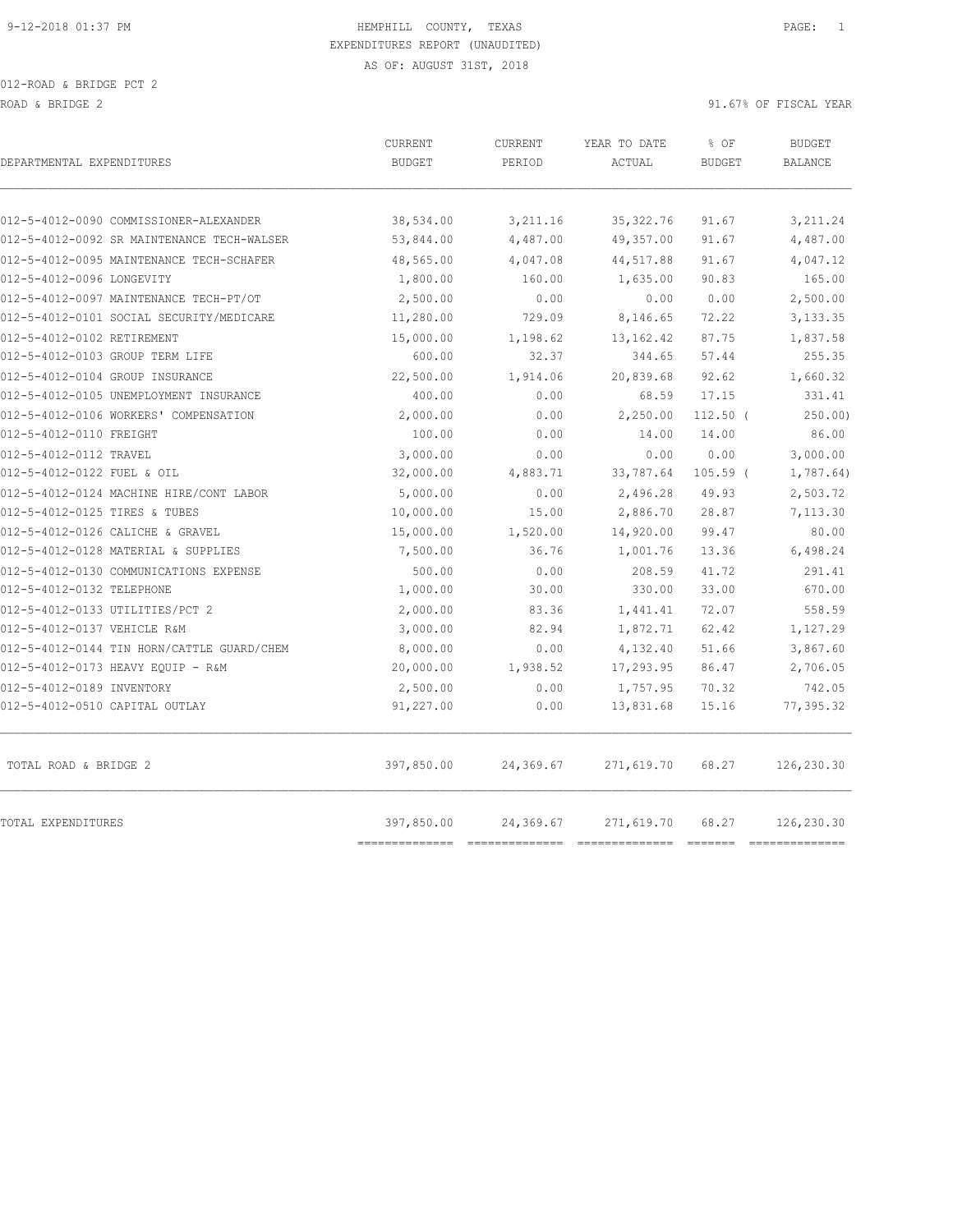| DEPARTMENTAL EXPENDITURES                  | CURRENT<br><b>BUDGET</b> | CURRENT<br>PERIOD | YEAR TO DATE<br>ACTUAL | % OF<br><b>BUDGET</b> | <b>BUDGET</b><br><b>BALANCE</b> |
|--------------------------------------------|--------------------------|-------------------|------------------------|-----------------------|---------------------------------|
| 013-5-4013-0082 OVERTIME                   | 5,000.00                 | 0.00              | 0.00                   | 0.00                  | 5,000.00                        |
| 013-5-4013-0090 COMMISSIONER-MCPHERSON     | 38,534.00                | 3,211.16          | 35, 322.76             | 91.67                 | 3,211.24                        |
| 013-5-4013-0092 SR MAINTENANCE TECH-CLARK  | 53,844.00                | 4,487.00          | 49,357.00              | 91.67                 | 4,487.00                        |
| 013-5-4013-0094 MAINTENANCE TECH-ARCHER    | 48,565.00                | 4,047.08          | 44,517.88              | 91.67                 | 4,047.12                        |
| 013-5-4013-0096 LONGEVITY                  | 2,300.00                 | 130.00            | 1,280.00               | 55.65                 | 1,020.00                        |
| 013-5-4013-0097 MAINTENANCE TECH-FARRAR    | 48,565.00                | 4,047.08          | 44,517.88              | 91.67                 | 4,047.12                        |
| 013-5-4013-0098 MAINTENANCE TECH-MORENO    | 48,565.00                | 4,047.08          | 44,517.88              | 91.67                 | 4,047.12                        |
| 013-5-4013-0101 SOCIAL SECURITY/MEDICARE   | 19,000.00                | 1,406.20          | 15,804.84              | 83.18                 | 3,195.16                        |
| 013-5-4013-0102 RETIREMENT                 | 25,000.00                | 2,017.02          | 22, 187.82             | 88.75                 | 2,812.18                        |
| 013-5-4013-0103 GROUP TERM LIFE            | 1,000.00                 | 54.47             | 580.98                 | 58.10                 | 419.02                          |
| 013-5-4013-0104 GROUP INSURANCE            | 37,500.00                | 3,190.10          | 34,130.61              | 91.01                 | 3,369.39                        |
| 013-5-4013-0105 UNEMPLOYMENT INSURANCE     | 1,000.00                 | 0.00              | 133.54                 | 13.35                 | 866.46                          |
| 013-5-4013-0106 WORKERS' COMPENSATION      | 4,500.00                 | 0.00              | 3,750.00               | 83.33                 | 750.00                          |
| 013-5-4013-0110 FREIGHT                    | 100.00                   | 0.00              | 0.00                   | 0.00                  | 100.00                          |
| 013-5-4013-0112 TRAVEL                     | 3,000.00                 | 0.00              | 2,388.16               | 79.61                 | 611.84                          |
| 013-5-4013-0122 FUEL & OIL                 | 65,000.00                | 2,169.75          | 37,668.91              | 57.95                 | 27,331.09                       |
| 013-5-4013-0124 MACHINE HIRE/CONT LABOR    | 20,000.00                | 0.00              | 5,616.55               | 28.08                 | 14,383.45                       |
| 013-5-4013-0125 TIRES & TUBES              | 18,000.00                | 267.45            | 21,205.21              | $117.81$ (            | 3, 205.21)                      |
| 013-5-4013-0126 CALICHE & GRAVEL           | 78,000.00                | 0.00              | 38,931.97              | 49.91                 | 39,068.03                       |
| 013-5-4013-0128 MATERIAL & SUPPLIES        | 20,000.00                | 1,375.04          | 3,971.44               | 19.86                 | 16,028.56                       |
| 013-5-4013-0130 COMMUNICATIONS EXPENSES    | 500.00                   | 0.00              | 90.00                  | 18.00                 | 410.00                          |
| 013-5-4013-0131 OTHER EXPENSE              | 1,000.00                 | 0.00              | 0.00                   | 0.00                  | 1,000.00                        |
| 013-5-4013-0132 TELEPHONE                  | 600.00                   | 138.95            | 1,419.50               | $236.58$ $($          | 819.50)                         |
| 013-5-4013-0133 UTILITIES/PCT 3            | 3,000.00                 | 129.63            | 2,124.79               | 70.83                 | 875.21                          |
| 013-5-4013-0137 VEHICLE R&M                | 15,000.00                | 100.83            | 6,825.99               | 45.51                 | 8,174.01                        |
| 013-5-4013-0144 TIN HORN/CATTLE GUARD/CHEM | 7,000.00                 | 0.00              | 0.00                   | 0.00                  | 7,000.00                        |
| 013-5-4013-0173 HEAVY EQUIP - R&M          | 40,000.00                | 519.83            | 31, 111.58             | 77.78                 | 8,888.42                        |
| 013-5-4013-0189 INVENTORY                  | 10,000.00                | 508.40            | 14,089.97              | 140.90 (              | 4,089.97)                       |
| 013-5-4013-0190 ROAD GRANT PROJECTS        | 0.00                     | 0.00              | 0.00                   | 0.00                  | 0.00                            |
| 013-5-4013-0510 CAPITAL OUTLAY             | 232,800.00               | 86,704.20         | 188, 363.57            | 80.91                 | 44, 436.43                      |
| TOTAL ROAD & BRIDGE 3                      | 847,373.00               | 118,551.27        | 649,908.83             | 76.70                 | 197,464.17                      |
| TOTAL EXPENDITURES                         | 847,373.00               | 118,551.27        | 649,908.83             | 76.70                 | 197,464.17                      |

============== ============== ============== ======= ==============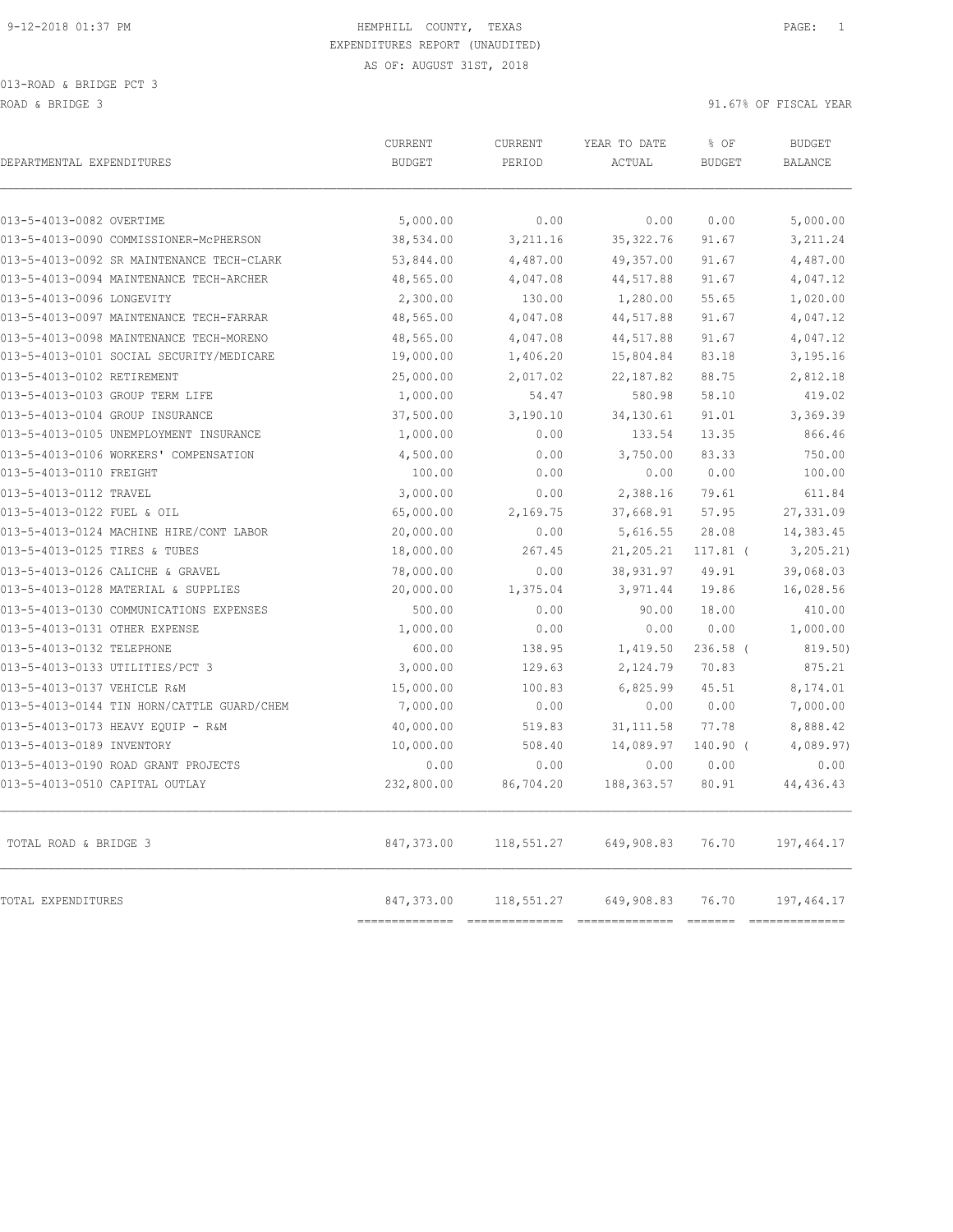ROAD & BRIDGE 4 91.67% OF FISCAL YEAR

| DEPARTMENTAL EXPENDITURES                      | CURRENT<br><b>BUDGET</b>     | <b>CURRENT</b><br>PERIOD                     | YEAR TO DATE<br>ACTUAL | % OF<br><b>BUDGET</b>                | <b>BUDGET</b><br><b>BALANCE</b> |
|------------------------------------------------|------------------------------|----------------------------------------------|------------------------|--------------------------------------|---------------------------------|
| 014-5-4014-0082 PART-TIME/OVERTIME             | 5,000.00                     | 0.00                                         | 0.00                   | 0.00                                 | 5,000.00                        |
| 014-5-4014-0090 COMMISSIONER-THOMAS            | 38,534.00                    | 3,211.16                                     | 35, 322.76             | 91.67                                | 3,211.24                        |
| 014-5-4014-0092 SR MAINTENANCE TECH-CROSGROVE  | 53,844.00                    | 4,487.00                                     | 49,372.00              | 91.69                                | 4,472.00                        |
| 014-5-4014-0094 MAINTENANCE TECH-SCOTT         | 48,565.00                    | 3,650.13                                     | 44, 120.93             | 90.85                                | 4,444.07                        |
| 014-5-4014-0095 MAINTENANCE TECH-WRIGHT        | 48,565.00                    | 4,047.08                                     | 44,517.88              | 91.67                                | 4,047.12                        |
| 014-5-4014-0096 LONGEVITY                      | 3,100.00                     | 190.00                                       | 1,955.00               | 63.06                                | 1,145.00                        |
| 014-5-4014-0097 MAINTENANCE TECH-GABEL         | 48,565.00                    | 4,047.08                                     | 32,376.64              | 66.67                                | 16,188.36                       |
| 014-5-4014-0101 SOCIAL SECURITY/MEDICARE       | 19,000.00                    | 1,366.10                                     | 14,792.71              | 77.86                                | 4,207.29                        |
| 014-5-4014-0102 RETIREMENT                     | 25,000.00                    | 1,988.73                                     | 20,996.43              | 83.99                                | 4,003.57                        |
| 014-5-4014-0103 GROUP TERM LIFE                | 1,000.00                     | 53.72                                        | 549.38                 | 54.94                                | 450.62                          |
| 014-5-4014-0104 GROUP INSURANCE                | 37,500.00                    | 3,190.10                                     | 30,309.88              | 80.83                                | 7,190.12                        |
| 014-5-4014-0105 UNEMPLOYMENT INSURANCE         | 1,000.00                     | 0.00                                         | 119.39                 | 11.94                                | 880.61                          |
| 014-5-4014-0106 WORKERS' COMPENSATION          | 4,500.00                     | 0.00                                         | 3,750.00               | 83.33                                | 750.00                          |
| 014-5-4014-0110 FREIGHT                        | 0.00                         | 0.00                                         | 0.00                   | 0.00                                 | 0.00                            |
| 014-5-4014-0112 TRAVEL                         | 3,000.00                     | 0.00                                         | 10.00                  | 0.33                                 | 2,990.00                        |
| 014-5-4014-0122 FUEL & OIL                     | 65,000.00                    | 2,893.00                                     | 27,826.48              | 42.81                                | 37, 173.52                      |
| 014-5-4014-0124 MACHINE HIRE/CONT LABOR        | 3,000.00                     | 0.00                                         | 4,055.54               | $135.18$ (                           | 1,055.54)                       |
| 014-5-4014-0125 TIRES & TUBES                  | 10,000.00                    | 30.00                                        | 6, 295.98              | 62.96                                | 3,704.02                        |
| 014-5-4014-0126 CALICHE & GRAVEL               | 45,000.00                    | 0.00                                         | 50,027.93              | $111.17$ (                           | 5,027.93)                       |
| 014-5-4014-0128 MATERIAL & SUPPLIES            | 10,000.00                    | 14.25                                        | 1,775.43               | 17.75                                | 8,224.57                        |
| 014-5-4014-0130 COMMUNICATIONS EXPENSES        | 1,000.00                     | 0.00                                         | 130.00                 | 13.00                                | 870.00                          |
| 014-5-4014-0131 OTHER EXPENSE                  | 100.00                       | 0.00                                         | 75.00                  | 75.00                                | 25.00                           |
| 014-5-4014-0132 TELEPHONE                      | 2,000.00                     | 77.90                                        | 858.55                 | 42.93                                | 1,141.45                        |
| 014-5-4014-0133 UTILITIES/PCT 4                | 5,000.00                     | 255.55                                       | 3,087.26               | 61.75                                | 1,912.74                        |
| 014-5-4014-0137 VEHICLE R&M                    | 4,000.00                     | 10,243.33                                    | 18,789.42              | 469.74 (                             | 14,789.42)                      |
| 014-5-4014-0144 TIN HORNS, CATTLE GUARDS, CHEM | 3,000.00                     | 0.00                                         | 1,650.00               | 55.00                                | 1,350.00                        |
| 014-5-4014-0173 HEAVY EQUIP - R&M              | 20,000.00                    | 1,699.93                                     | 32,675.22              | $163.38$ (                           | 12,675.22                       |
| 014-5-4014-0189 INVENTORY                      | 8,000.00                     | 14.99                                        | 1,381.69               | 17.27                                | 6,618.31                        |
| 014-5-4014-0190 ROAD GRANT PROJECTS            | 0.00                         | 0.00                                         | 0.00                   | 0.00                                 | 0.00                            |
| 014-5-4014-0510 CAPITAL OUTLAY                 | 147, 427.00                  | 0.00                                         | 28,052.57              | 19.03                                | 119, 374.43                     |
| TOTAL ROAD & BRIDGE 4                          | 660,700.00                   | 41,460.05                                    | 454,874.07             | 68.85                                | 205,825.93                      |
| TOTAL EXPENDITURES                             | 660,700.00<br>============== | 41,460.05<br>=============================== | 454,874.07             | 68.85<br>$=$ $=$ $=$ $=$ $=$ $=$ $=$ | 205,825.93<br>==============    |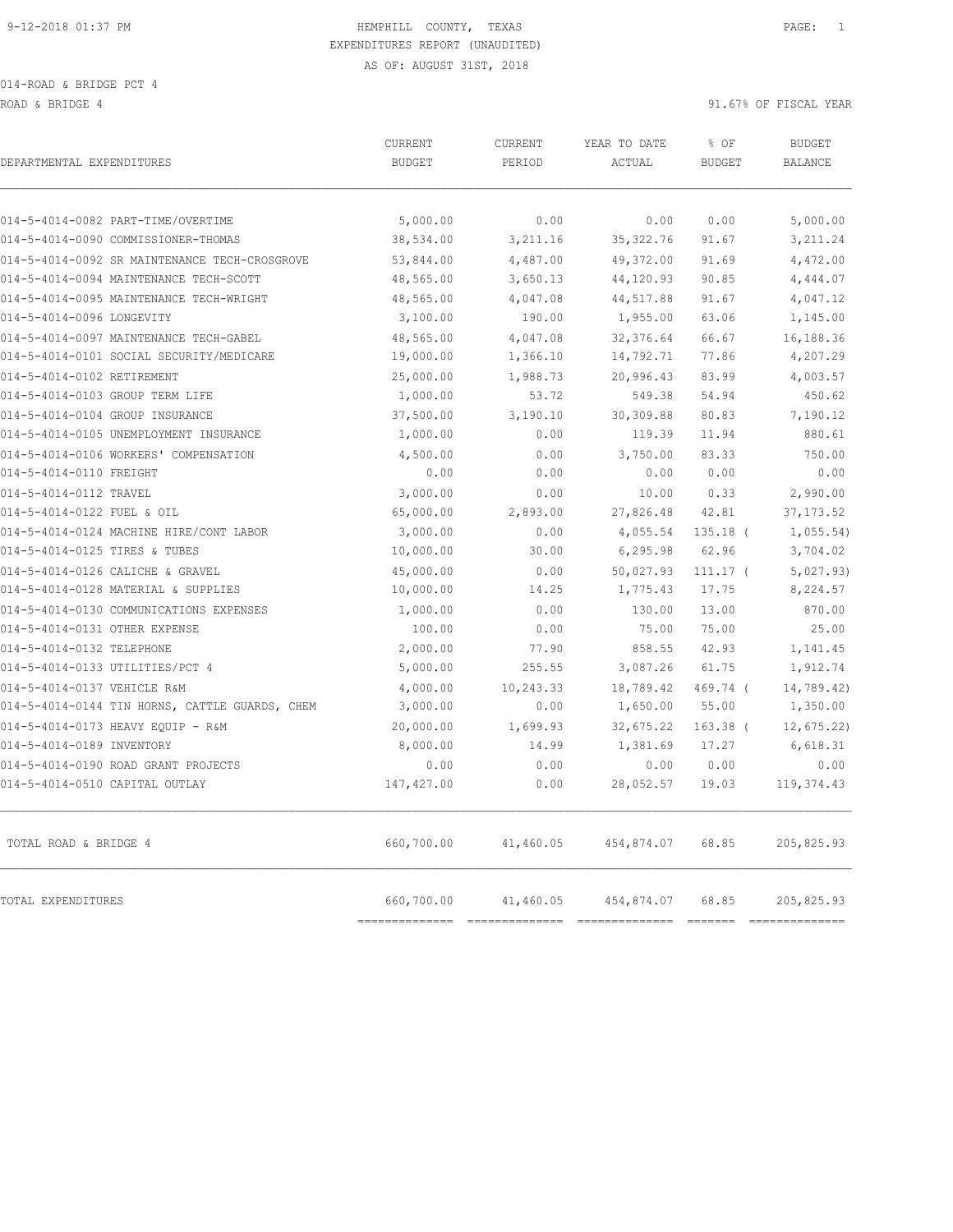# 022-CO RECORDS PRESERVATION

CO RECORDS PRESERVATION 91.67% OF FISCAL YEAR

| DEPARTMENTAL EXPENDITURES             | CURRENT                   | CURRENT | YEAR TO DATE | % OF   | <b>BUDGET</b> |
|---------------------------------------|---------------------------|---------|--------------|--------|---------------|
|                                       | BUDGET                    | PERIOD  | ACTUAL       | BUDGET | BALANCE       |
| 022-5-1022-0114 COUNTY RPF-EXPENSE    | 35,000.00                 | 0.00    | 0.00         | 0.00   | 35,000.00     |
| 022-5-1022-0115 CO RECORDS MANAGEMENT | 30,000.00                 | 0.00    | 17,640.02    | 58.80  | 12,359.98     |
| TOTAL CO RECORDS PRESERVATION         | 65,000.00                 | 0.00    | 17,640.02    | 27.14  | 47,359.98     |
| TOTAL EXPENDITURES                    | 65,000.00<br>____________ | 0.00    | 17,640.02    | 27.14  | 47,359.98     |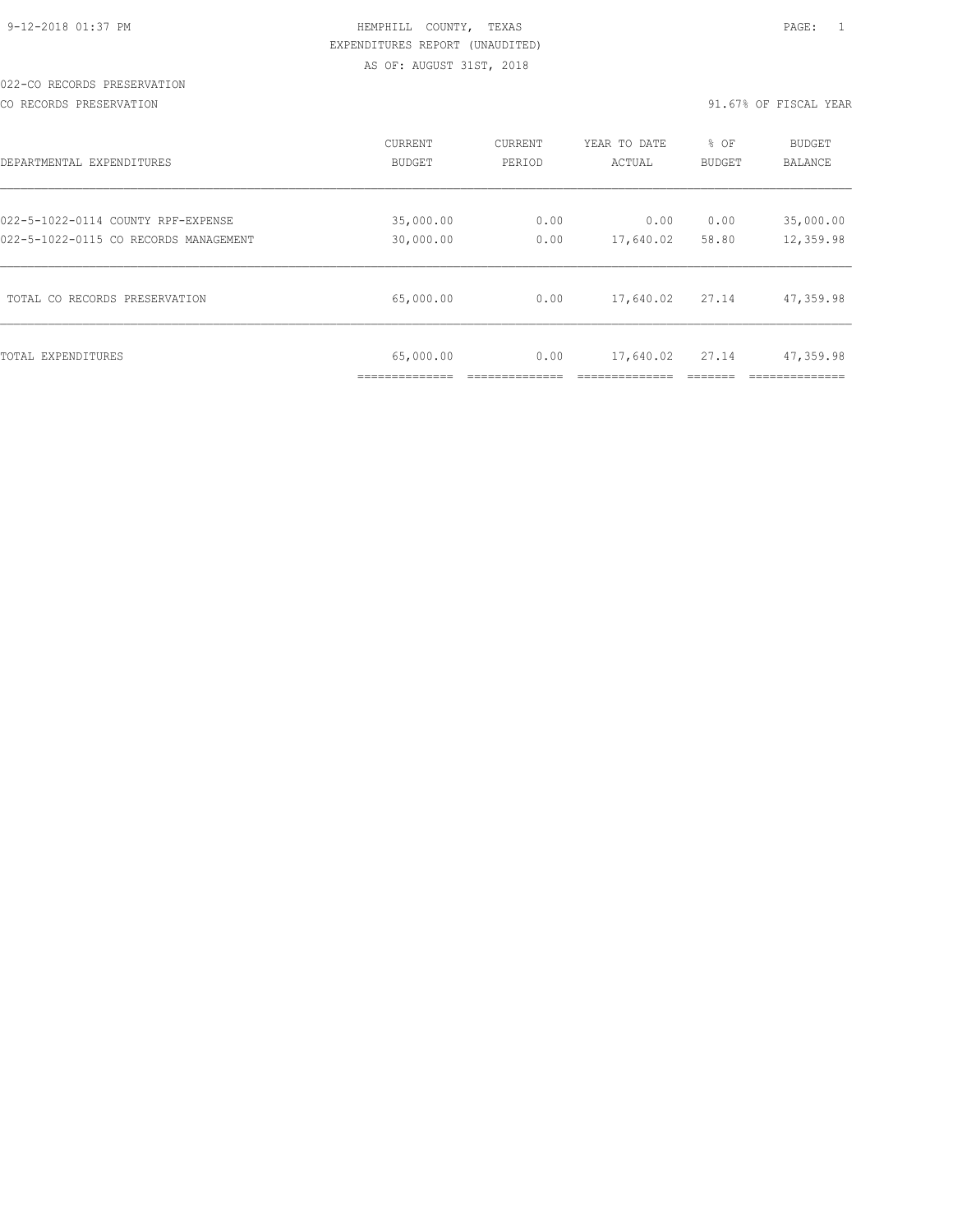# 023-CLK'S RECORDS PRESERVE

CLERK REC PRESERVATION 91.67% OF FISCAL YEAR

| DEPARTMENTAL EXPENDITURES                     | <b>CURRENT</b>             | CURRENT | YEAR TO DATE | % OF   | <b>BUDGET</b>               |
|-----------------------------------------------|----------------------------|---------|--------------|--------|-----------------------------|
|                                               | <b>BUDGET</b>              | PERIOD  | ACTUAL       | BUDGET | <b>BALANCE</b>              |
| 023-5-1023-0114 CLK'S RECORD PRESERVATION EXP | 3,800.00                   | 0.00    | 0.00         | 0.00   | 3,800.00                    |
| 023-5-1023-0510 RPF-CAPITAL OUTLAY            | 0.00                       | 0.00    | 0.00         | 0.00   | 0.00                        |
| TOTAL CLERK                                   | 3,800.00                   | 0.00    | 0.00         | 0.00   | 3,800.00                    |
| TOTAL EXPENDITURES                            | 3,800.00<br>______________ | 0.00    | 0.00         | 0.00   | 3,800.00<br>--------------- |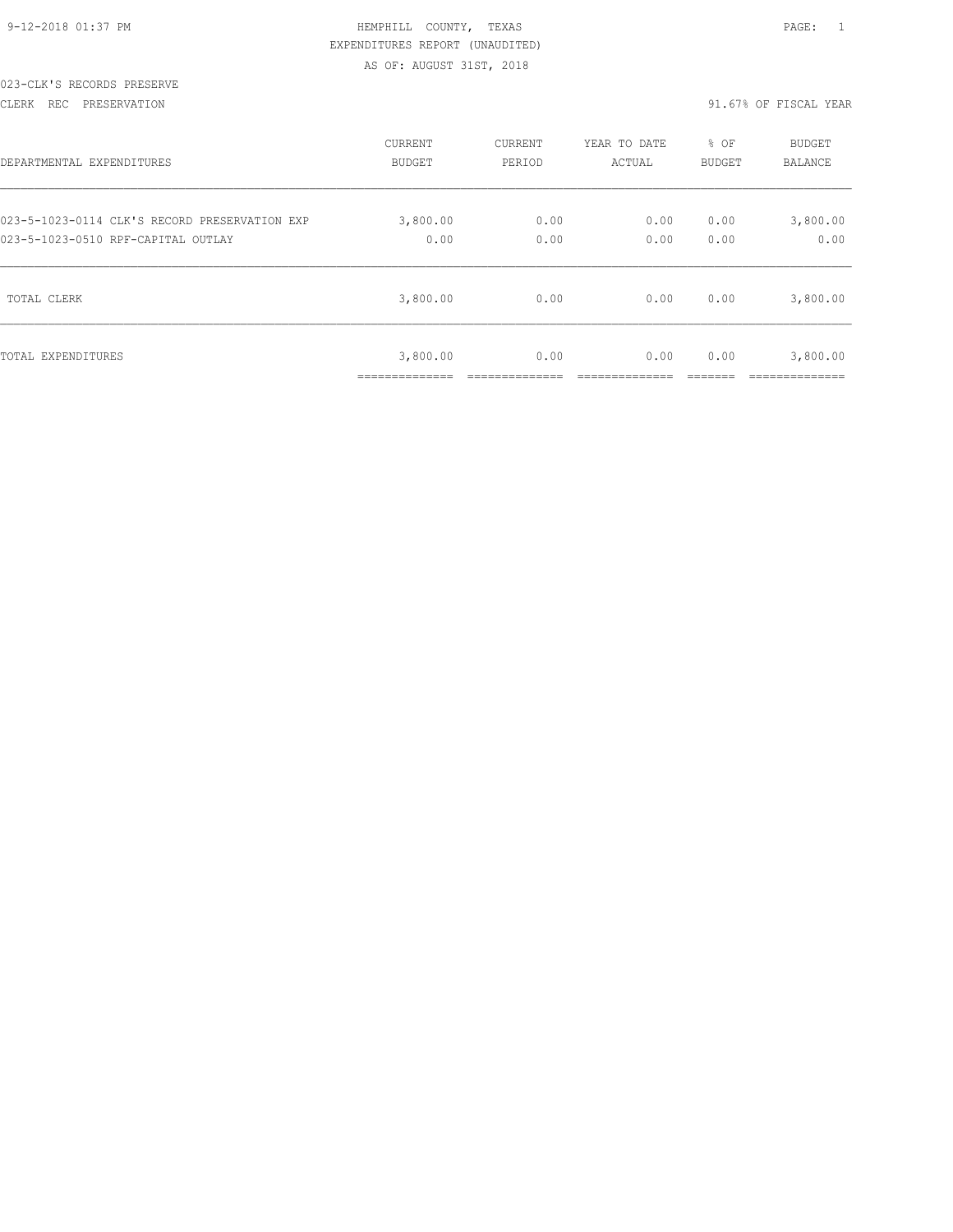## 024-JUSTICE COURT TECH FUND JUSTICE COURT TECH 91.67% OF FISCAL YEAR

| DEPARTMENTAL EXPENDITURES     | <b>CURRENT</b><br>BUDGET | CURRENT<br>PERIOD | YEAR TO DATE<br>ACTUAL | % OF<br><b>BUDGET</b> | <b>BUDGET</b><br>BALANCE |
|-------------------------------|--------------------------|-------------------|------------------------|-----------------------|--------------------------|
| 024-5-2024-0114 TECH EXPENSES | 9,000.00                 | 200.00            | 4,994.70               | 55.50                 | 4,005.30                 |
| TOTAL JUSTICE COURT TECH      | 9,000.00                 | 200.00            | 4,994.70               | 55.50                 | 4,005.30                 |
| TOTAL EXPENDITURES            | 9,000.00                 | 200.00            | 4,994.70               | 55.50                 | 4,005.30                 |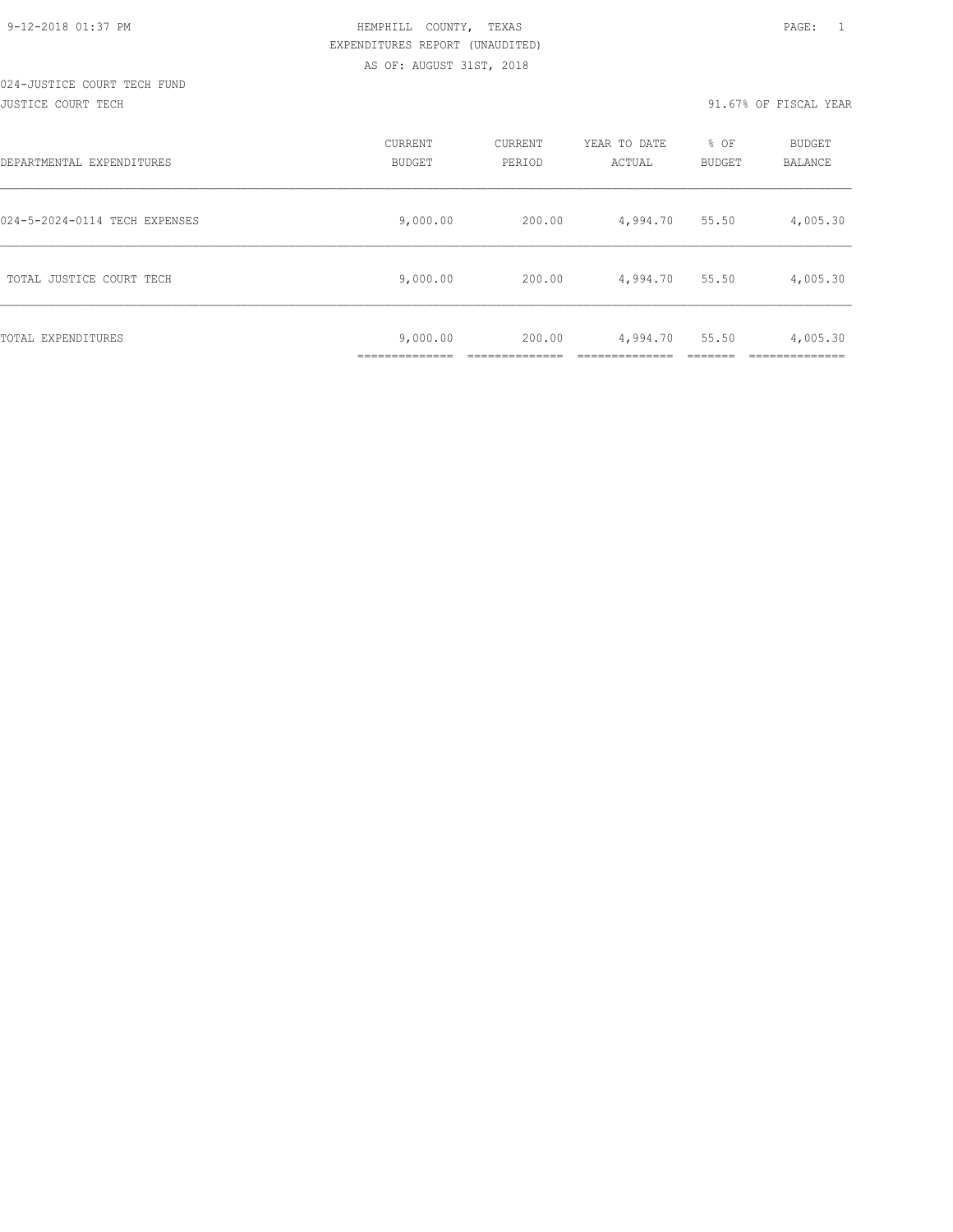#### CLERK'S TECH FUND 91.67% OF FISCAL YEAR

| DEPARTMENTAL EXPENDITURES             | CURRENT<br>BUDGET        | CURRENT<br>PERIOD | YEAR TO DATE<br>ACTUAL | % OF<br>BUDGET | BUDGET<br>BALANCE      |
|---------------------------------------|--------------------------|-------------------|------------------------|----------------|------------------------|
| 026-5-2026-0114 CLERK'S TECH EXPENSES | 1,500.00                 | 0.00              | 0.00                   | 0.00           | 1,500.00               |
| TOTAL CLERK'S TECH FUND               | 1,500.00                 | 0.00              | 0.00                   | 0.00           | 1,500.00               |
| TOTAL EXPENDITURES                    | 1,500.00<br>____________ | 0.00              | 0.00                   | 0.00           | 1,500.00<br>__________ |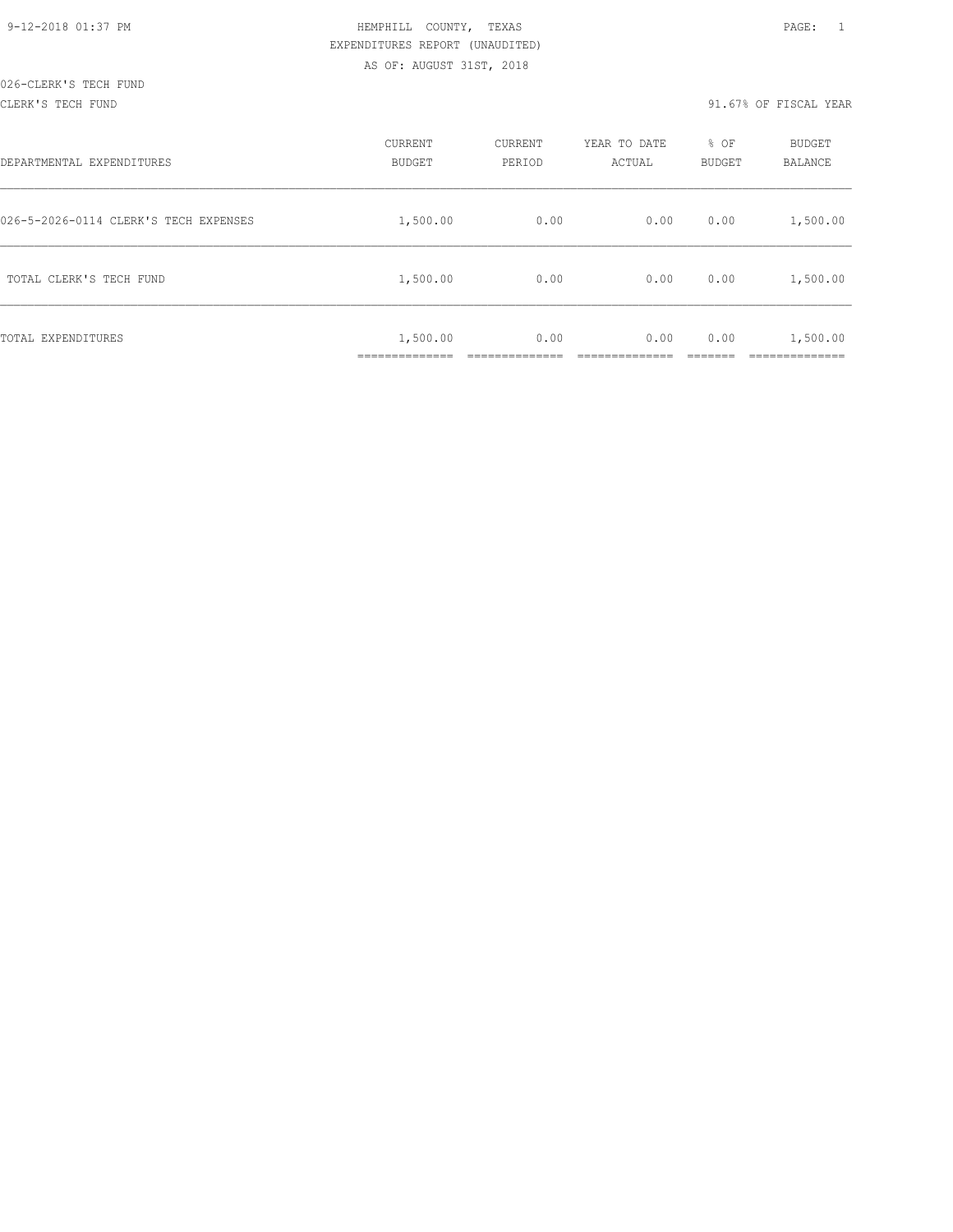# 029-PRETRIAL INTERVENTION FUN

PRETRIAL INTERVENTION **1999** CHA STREAM STREAM STREAM STREAM STREAM STREAM STREAM STREAM STREAM STREAM STREAM STR

| DEPARTMENTAL EXPENDITURES   | CURRENT<br>BUDGET           | CURRENT<br>PERIOD | YEAR TO DATE<br>ACTUAL | % OF<br>BUDGET | <b>BUDGET</b><br><b>BALANCE</b> |
|-----------------------------|-----------------------------|-------------------|------------------------|----------------|---------------------------------|
| 029-5-2029-0112 EDUCATION   | 600.00                      | 0.00              | 0.00                   | 0.00           | 600.00                          |
| 029-5-2029-0128 SUPPLIES    | 600.00                      | 0.00              | 0.00                   | 0.00           | 600.00                          |
| 029-5-2029-0168 LAW BOOKS   | 800.00                      | 0.00              | 0.00                   | 0.00           | 800.00                          |
| TOTAL PRETRIAL INTERVENTION | 2,000.00                    | 0.00              | 0.00                   | 0.00           | 2,000.00                        |
| TOTAL EXPENDITURES          | 2,000.00<br>--------------- | 0.00              | 0.00                   | 0.00           | 2,000.00                        |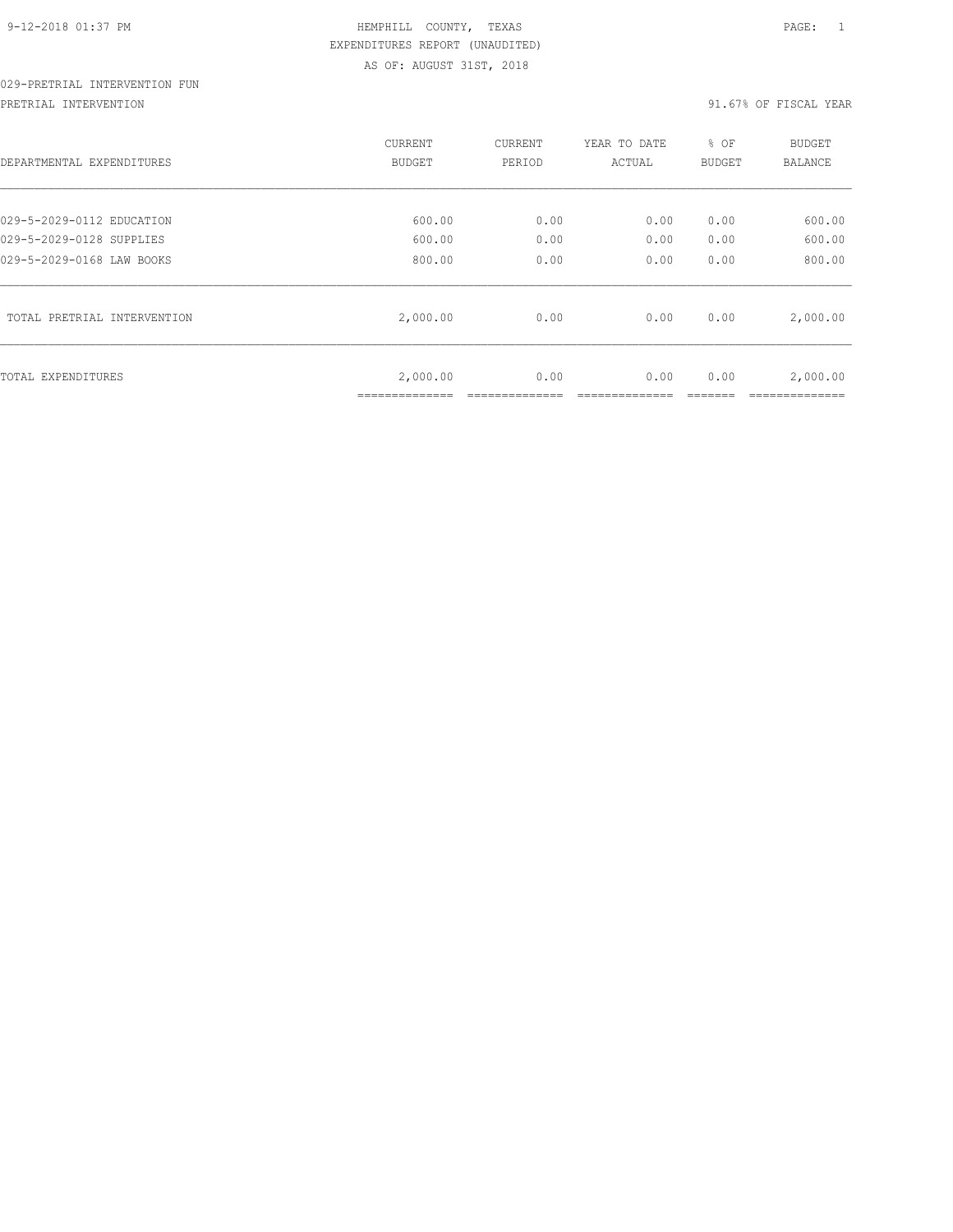# 032-CHK COLLECTION/CO ATTY

#### CHECK COLLECTION 91.67% OF FISCAL YEAR

|                                    | CURRENT                     | <b>CURRENT</b> | YEAR TO DATE | % OF          | <b>BUDGET</b> |
|------------------------------------|-----------------------------|----------------|--------------|---------------|---------------|
| DEPARTMENTAL EXPENDITURES          | BUDGET                      | PERIOD         | ACTUAL       | <b>BUDGET</b> | BALANCE       |
|                                    |                             |                |              |               |               |
| 032-5-2032-0109 OTHER MISC. EXP    | 7,000.00                    | 0.00           | 2,452.28     | 35.03         | 4,547.72      |
| 032-5-2032-0128 SUPPLIES           | 0.00                        | 0.00           | 0.00         | 0.00          | 0.00          |
| 032-5-2032-0168 LAW LIBRARY- BOOKS | 0.00                        | 0.00           | 0.00         | 0.00          | 0.00          |
| 032-5-2032-0510 CAPITAL OUTLAY     | 8,500.00                    | 0.00           | 0.00         | 0.00          | 8,500.00      |
| TOTAL CHECK COLLECTION             | 15,500.00                   | 0.00           | 2,452.28     | 15.82         | 13,047.72     |
| TOTAL EXPENDITURES                 | 15,500.00<br>============== | 0.00           | 2,452.28     | 15.82         | 13,047.72     |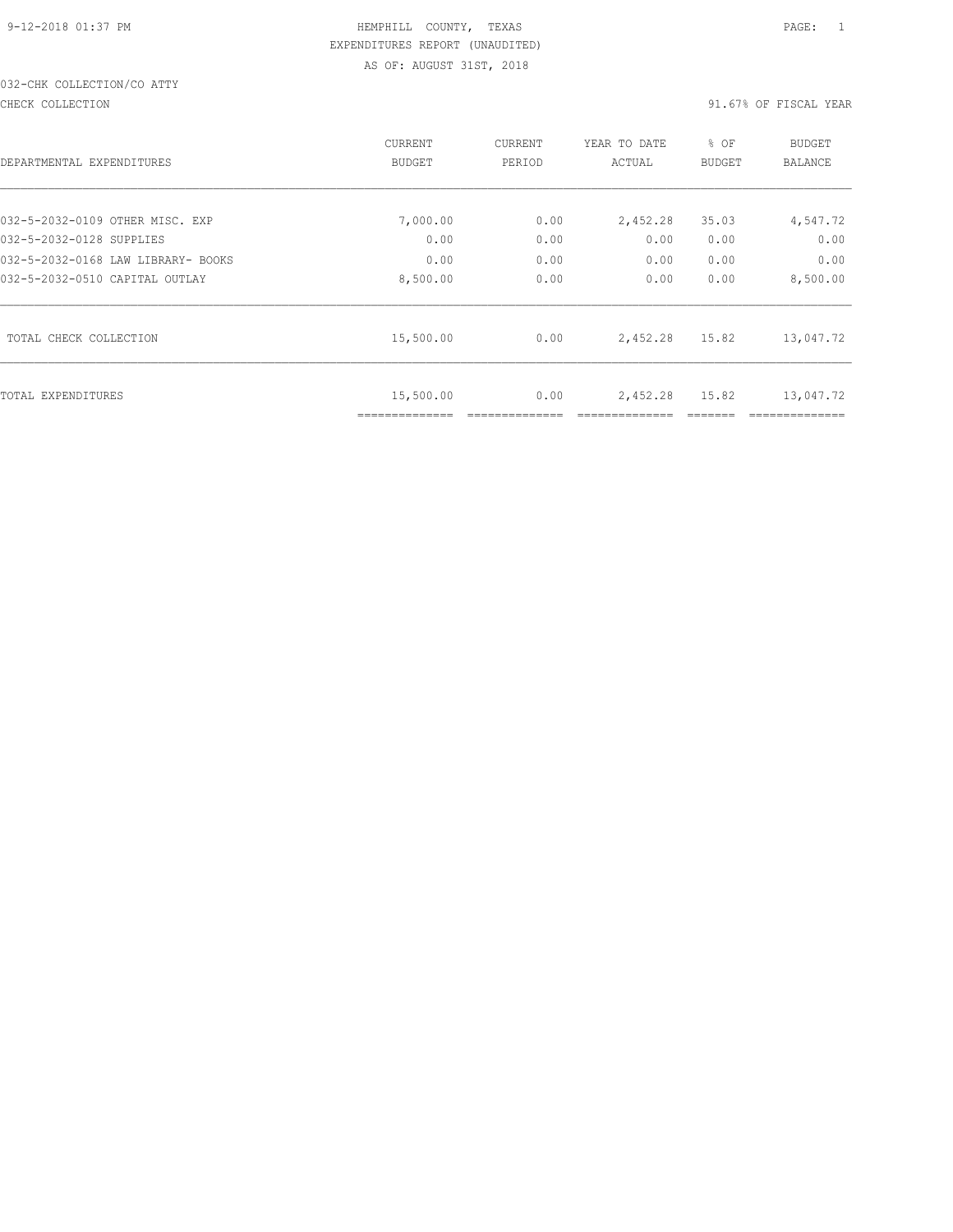### ANNUAL LEOSE/LAW 91.67% OF FISCAL YEAR

| DEPARTMENTAL EXPENDITURES            | CURRENT<br><b>BUDGET</b>    | CURRENT<br>PERIOD | YEAR TO DATE<br>ACTUAL | % OF<br><b>BUDGET</b> | <b>BUDGET</b><br><b>BALANCE</b> |
|--------------------------------------|-----------------------------|-------------------|------------------------|-----------------------|---------------------------------|
| 036-5-3036-0112 CONTINUING EDUCATION | 10,000.00                   | 0.00              | 0.00                   | 0.00                  | 10,000.00                       |
| TOTAL ANNUAL LEOSE/LAW               | 10,000.00                   | 0.00              | 0.00                   | 0.00                  | 10,000.00                       |
| TOTAL EXPENDITURES                   | 10,000.00<br>______________ | 0.00              | 0.00                   | 0.00                  | 10,000.00<br>__________         |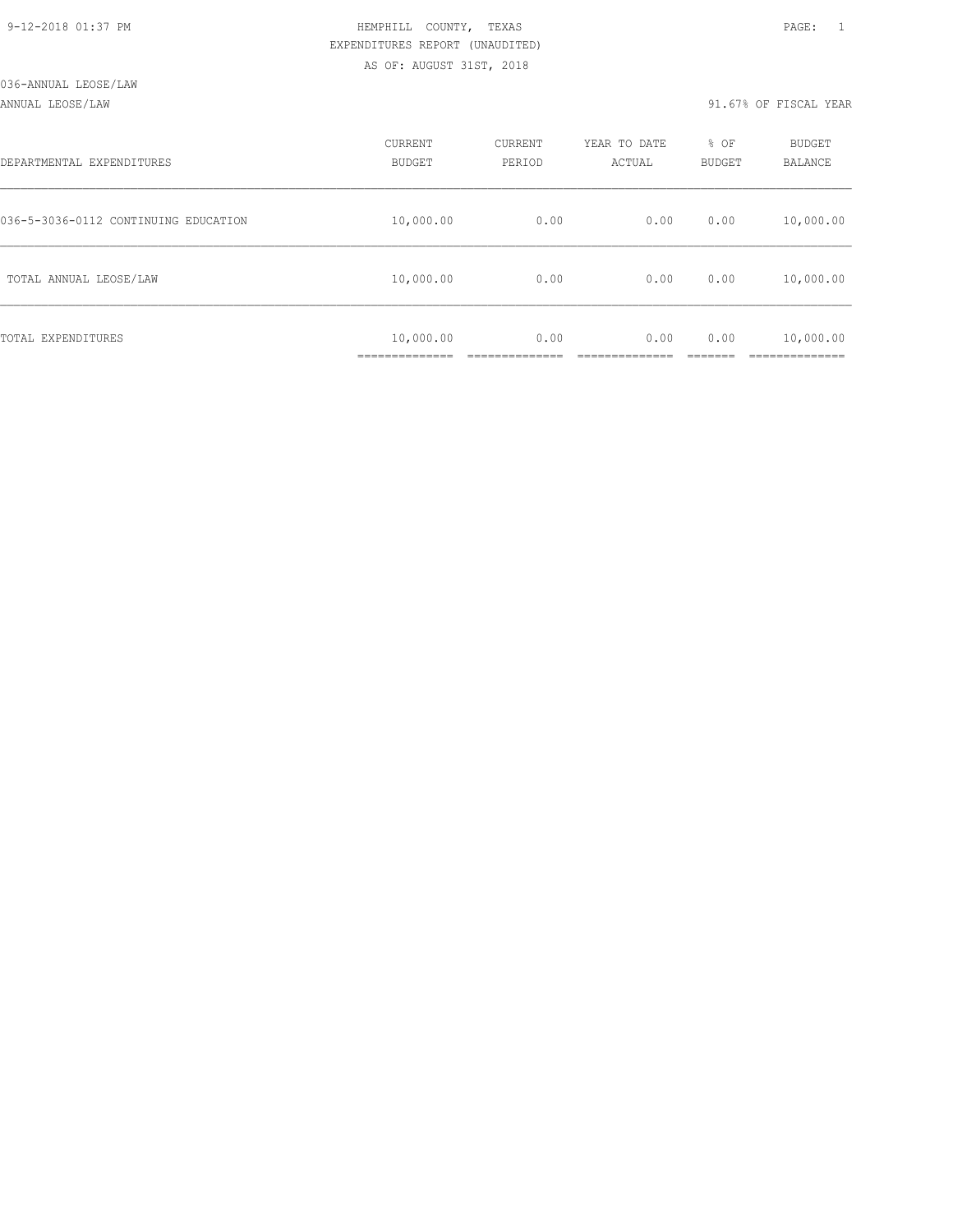SCAAP 91.67% OF FISCAL YEAR

| DEPARTMENTAL EXPENDITURES              | CURRENT<br><b>BUDGET</b> | <b>CURRENT</b><br>PERIOD | YEAR TO DATE<br>ACTUAL | % OF<br><b>BUDGET</b> | <b>BUDGET</b><br><b>BALANCE</b> |
|----------------------------------------|--------------------------|--------------------------|------------------------|-----------------------|---------------------------------|
| 046-5-3046-0124 CONTRACT LABOR/JBI     | 16,000.00                | 0.00                     | 0.00                   | 0.00                  | 16,000.00                       |
| 046-5-3046-0183 REPAIRS & IMPROVEMENTS | 35,000.00                | 0.00                     | 0.00                   | 0.00                  | 35,000.00                       |
| 046-5-3046-0185 OTHER APPROVED EXP     | 20,000.00                | 0.00                     | 0.00                   | 0.00                  | 20,000.00                       |
| TOTAL SCAAP                            | 71,000.00                | 0.00                     | 0.00                   | 0.00                  | 71,000.00                       |
| TOTAL EXPENDITURES                     | 71,000.00                | 0.00                     | 0.00                   | 0.00                  | 71,000.00                       |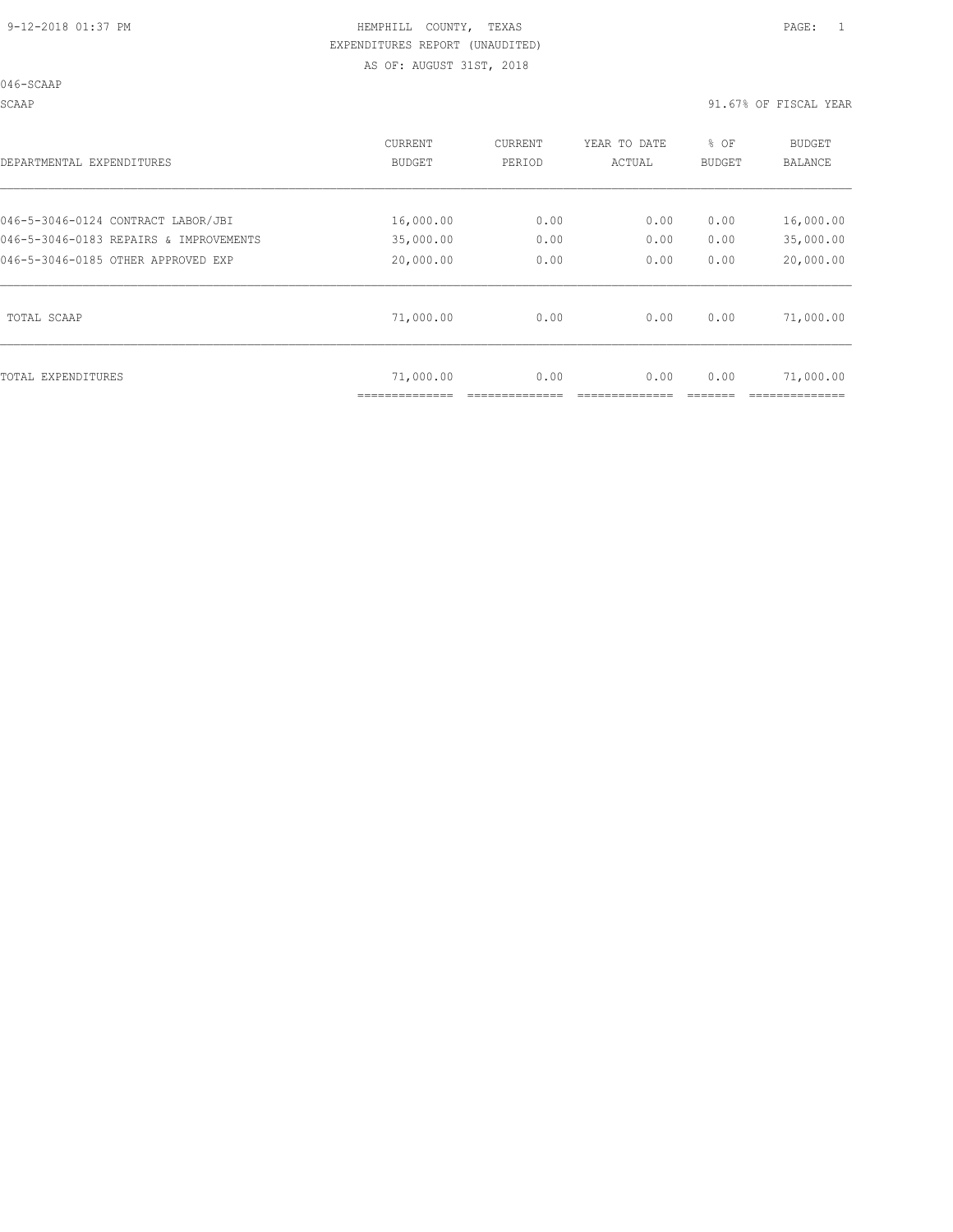|                           | EXPENDITURES REPORT (UNAUDITED) |                   |                        |                |                          |
|---------------------------|---------------------------------|-------------------|------------------------|----------------|--------------------------|
|                           | AS OF: AUGUST 31ST, 2018        |                   |                        |                |                          |
| 047-SHERIFF COMMISSARY    |                                 |                   |                        |                | 91.67% OF FISCAL YEAR    |
| DEPARTMENTAL EXPENDITURES | CURRENT<br>BUDGET               | CURRENT<br>PERIOD | YEAR TO DATE<br>ACTUAL | % OF<br>BUDGET | BUDGET<br><b>BALANCE</b> |
|                           |                                 |                   |                        |                |                          |
| TOTAL EXPENDITURES        | 0.00                            | 0.00              | 0.00                   | 0.00           | 0.00                     |
|                           | _____________                   | --------------    | ___________            |                | _______________          |

9-12-2018 01:37 PM HEMPHILL COUNTY, TEXAS PAGE: 1